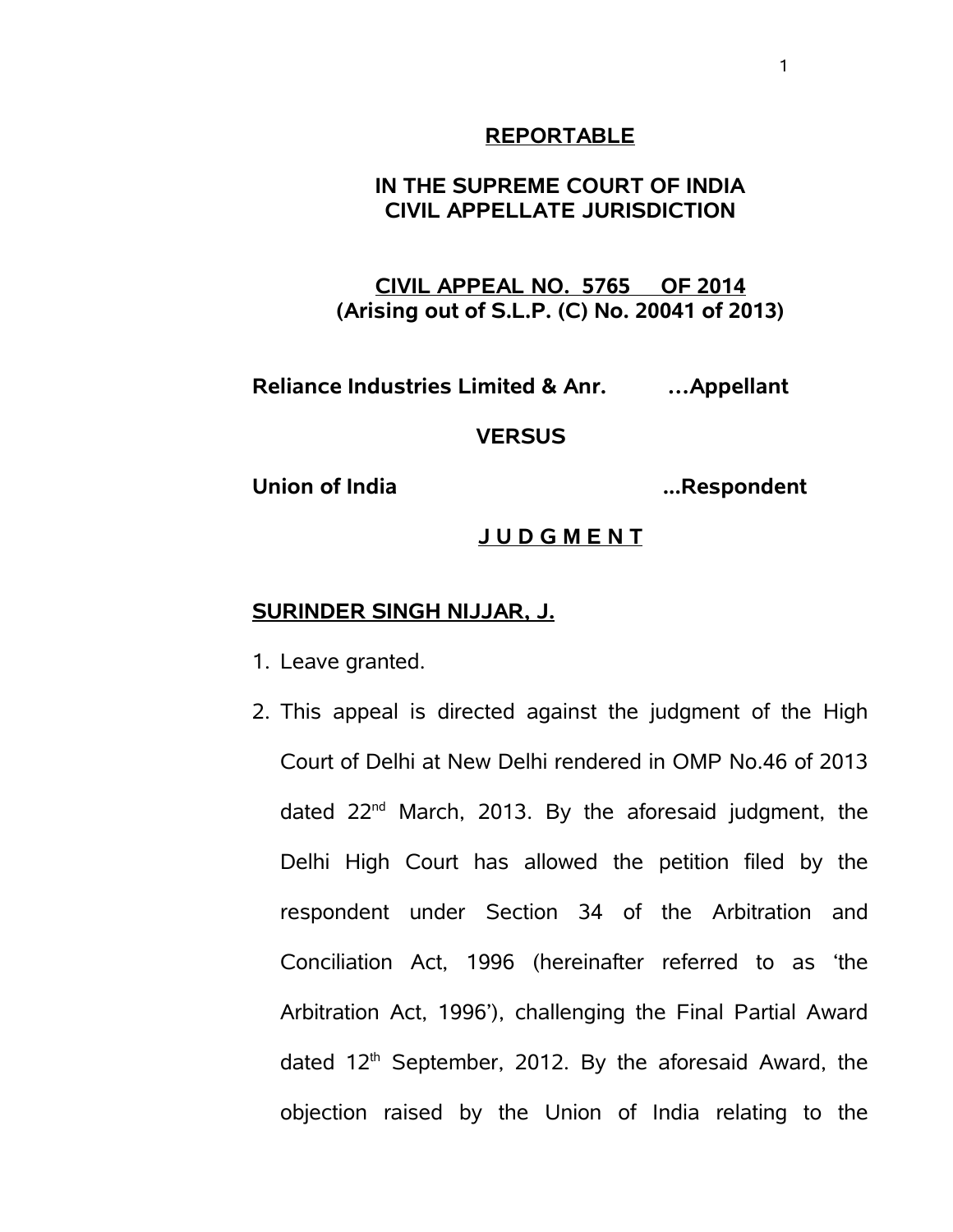arbitrability of the claims made by the petitioner in respect of Royalties, Cess, Service Tax and CAG Audit have been rejected.

- 3. Before we discuss the legal issues, it would be pertinent to make a very brief note of the relevant facts.
- 4. The parties had entered into Two Production Sharing Contracts dated  $22^{nd}$  December, 1994 (as amended by Amendment Agreement No.1 and Amendment Agreement No.2) (hereinafter referred to as "PSC" or "PSCs") as and when appropriate. These two PSCs provide for the exploration and production of petroleum from the Mid and South Tapti Fields (hereinafter referred to as "Tapti" or "Tapri Field") and for the exploration and production of petroleum from Panna and Mukta Fields which shall be hereinafter referred to either as "Panna Mukta" or "Panna Mukta fields". The two PSCs shall be referred to "Tapti PSC" and "Panna Mukta PSC," respectively.

5. One of the PSCs was entered into with Reliance Industries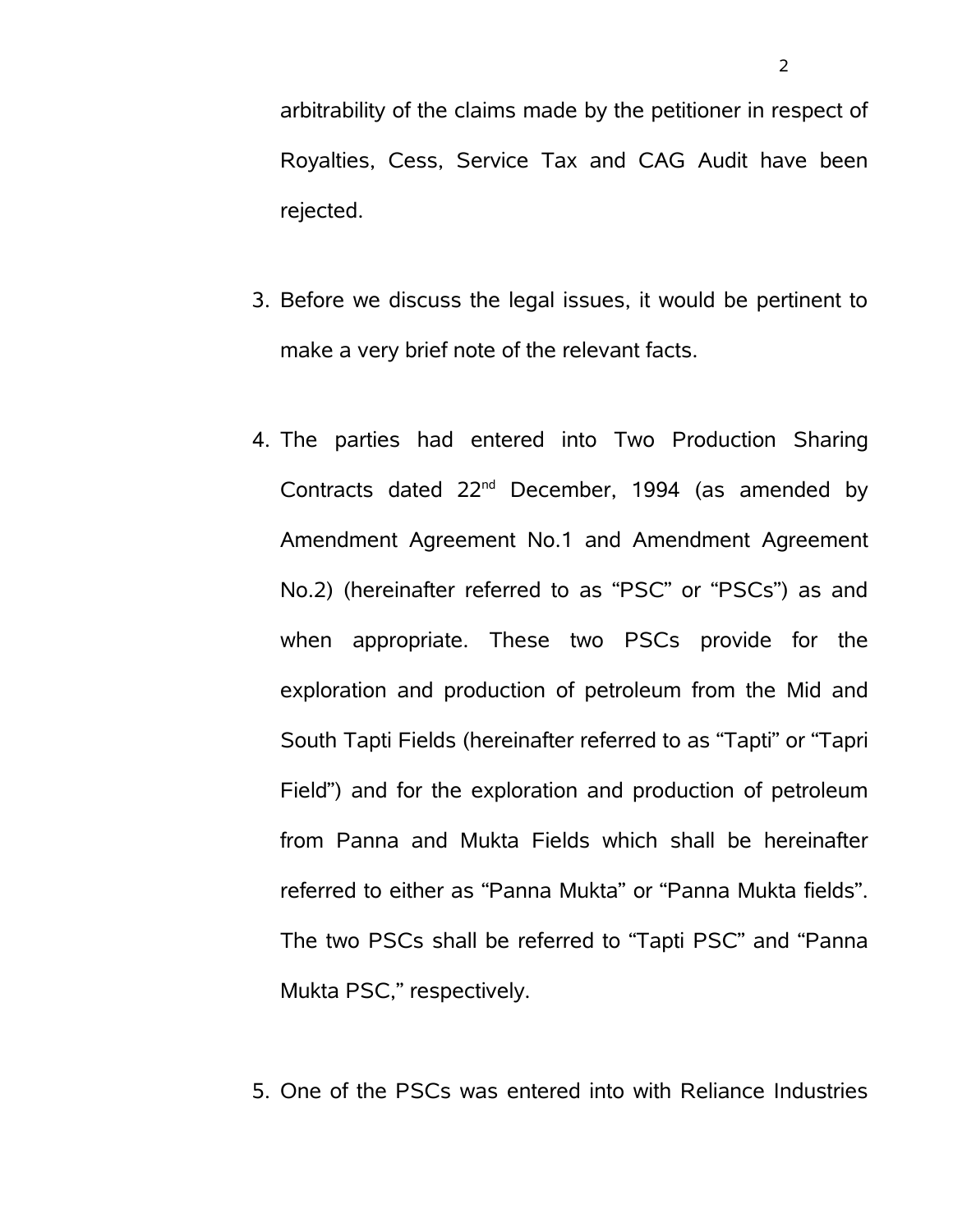Limited (RIL), the appellant, a body corporate established under the laws of India. It is a major Indian multinational and the largest private sector company in India, with interests in activities including exploration and production of oil and gas, petroleum refining and marketing petrochemicals, textiles, retail and special economic zones. The other PSC was entered into with BG Exploration and Production India Limited ("BG"), a body corporate established under the laws of the Cayman Islands. It is a company forming part of BG Group, an international energy group headquartered in the United Kingdom with business operations in numerous countries. In 2002, BG Group acquired the share capital of Enron Oil and Gas India Limited (EOGIL, a company formerly part of the Enron group of companies). Upon its acquisition on  $15<sup>th</sup>$  February, 2003, the name of EOGIL was changed to BG Exploration and Production India Limited.

6. ONGC is a state-owned oil and gas company in India in which the Government of India holds a 74.14 % equity stake. It produces various petroleum products including crude oil, natural gas and LPG. These three companies are together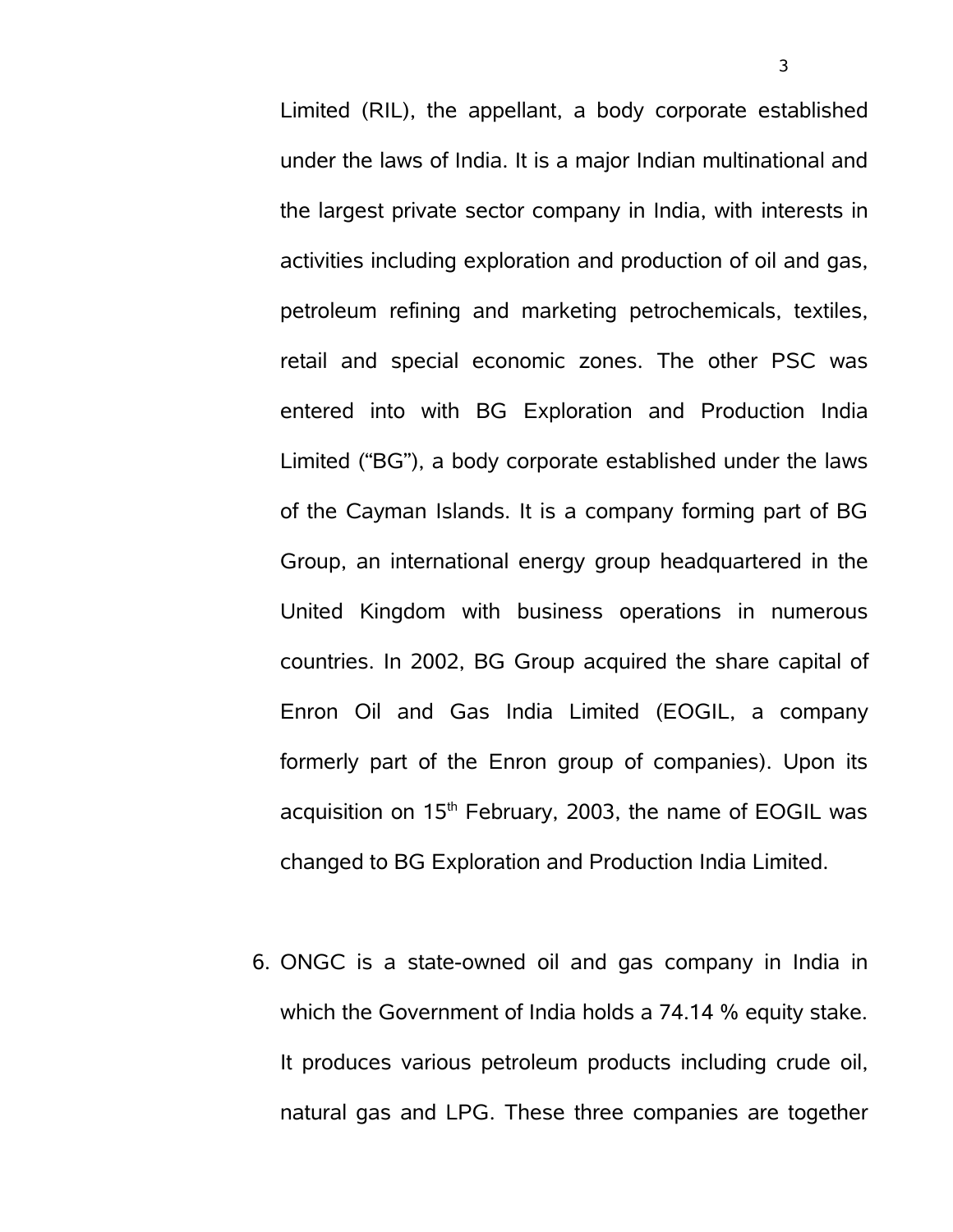defined as the "Contractor" (in the PSCs Clause 1.23).

7. The two PSCs provide a detailed procedure for Alternative

Dispute Redressal Mechanisms. Articles 32 and 33 of the

PSCs are relevant for this purpose. These Articles provide

as under :

## "**Article 32 – Applicable Law and Language of the Contract –**

32.1 Subject to the provisions of Article 33.12, this Contract shall be governed and interpreted in accordance with the laws of India.

32.2 Nothing in this Contract shall entitle the Government or the Contractor to exercise the rights, privileges and powers conferred upon it by this Contract in a manner which will contravene the laws of India.

32.3 The English language shall be the language of this Contract and shall be used in arbitral proceedings. All communication, hearings or visual materials or documents relating to this Contract shall be in English.

# **Article 33 – Sole Expert, Conciliation and Arbitration :**

33.1 The Parties shall use their best efforts to settle amicably all disputes, differences or claims arising out of or in connection with any of the terms and conditions of this Contract or concerning the interpretation or performance thereof.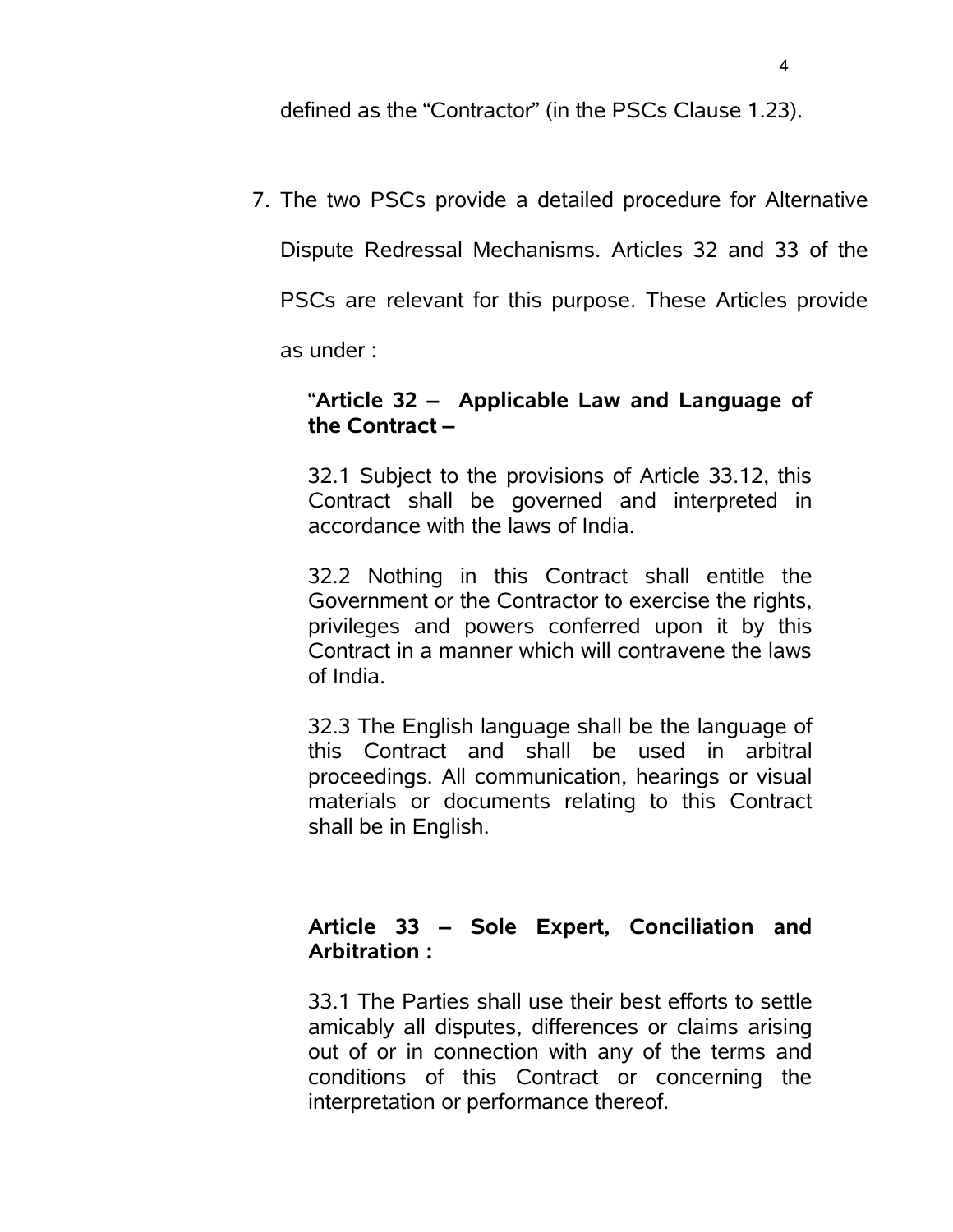33.2 Except for matters which, by the terms of this Contract, the Parties have agreed to refer to a sole expert and any other matters which the Parties may agree to so refer, any dispute, difference or claim arising between the Parties hereunder which cannot be settled amicably may be submitted by any Party to arbitration pursuant to Article 33.3. Such sole expert shall be an independent and impartial person of international standing with relevant qualifications and experience appointed by agreement between the Parties. Any sole expert appointed shall be acting as an expert and not as an arbitrator and the decision of the sole expert on matters referred to him shall be final and binding on the Parties and not subject to arbitration. If the Parties are unable to agree on a sole expert, the disputed subject matter may be referred to arbitration.

33.3 Subject to the provisions herein, any unresolved dispute, difference or claim which cannot be settled amicably within a reasonable time may, except for those referred to in Article 33.2, be submitted to an arbitral tribunal for final decision as hereinafter provided.

33.4 The arbitral tribunal shall consist of three arbitrators. The Party or Parties instituting the arbitration shall appoint one arbitrator and the Party or Parties responding shall appoint another arbitrator and both Parties shall so advise the other Parties. The two arbitrators appointed by the Parties shall appoint the third arbitrator.

33.5 Any Party may, after appointing an arbitrator, request the other Party (ies) in writing to appoint the second arbitrator. If such other Party fails to appoint an arbitrator within forty-five (45) days of receipt of the written request to do so, such arbitrator may, at the request of the first Party, be appointed by the Secretary General of the Permanent Court of Arbitration at the Hague, within forty-five (45) days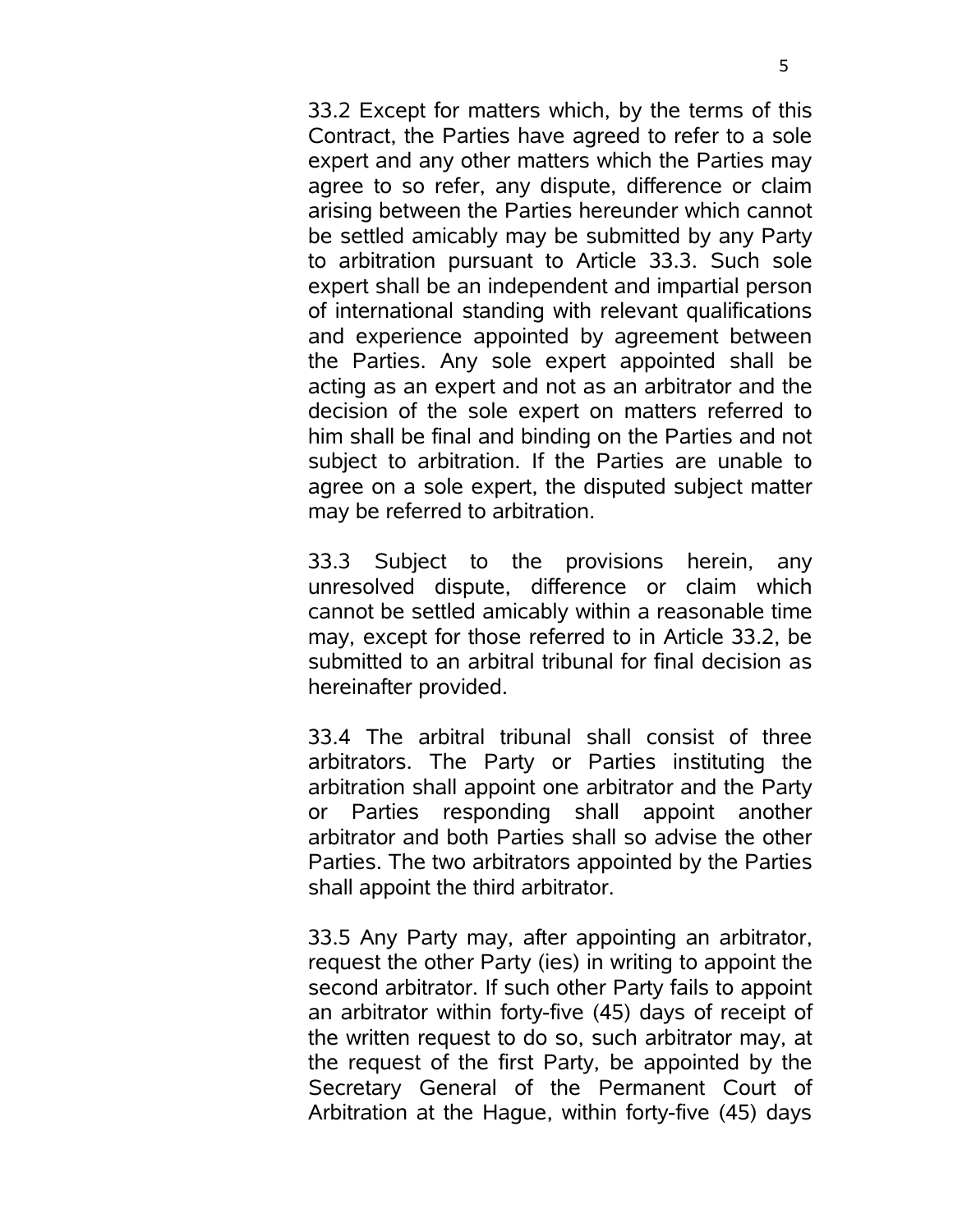of the date of receipt of such request, from amongst persons who are not nationals of the country of any of the Parties to the arbitration proceedings.

33.6 If the two arbitrators appointed by the Parties fail to agree on the appointment of the third arbitrator within thirty (30) days of the appointment of the second arbitrator and if the Parties do not otherwise agree, the Secretary General of the Permanent Court of Arbitration at the Hague may, at the request of either Party and in consultation with both, appoint the third arbitrator who shall not be a national of the country of any Party.

33.7 If any of the arbitrators fails or is unable to act, his successor shall be appointed in the manner set out in this Article as if he was the first appointment.

33.8 The decision of the arbitration tribunal and, in the case of difference among the arbitrators, the decision of the majority, shall be final and binding upon the Parties.

33.9 Arbitration proceedings shall be conducted in accordance with the arbitration rules of the United Nations Commission on International Trade Law (UNCITRAL) of 1985 except that in the event of any conflict between these rules and the provisions of this Article 33, the provisions of this Article 33 shall govern.

33.10 The right to arbitrate disputes and claims under this Contract shall survive the termination of this Contract.

33.11 Prior to submitting a dispute to arbitration, a Party may submit the matter for conciliation under the UNCITRAL conciliation rules by mutual agreement of the Parties. If the Parties fail to agree on a conciliator (or conciliators) in accordance with the rules, the matter may be submitted for arbitration. No arbitration proceedings shall be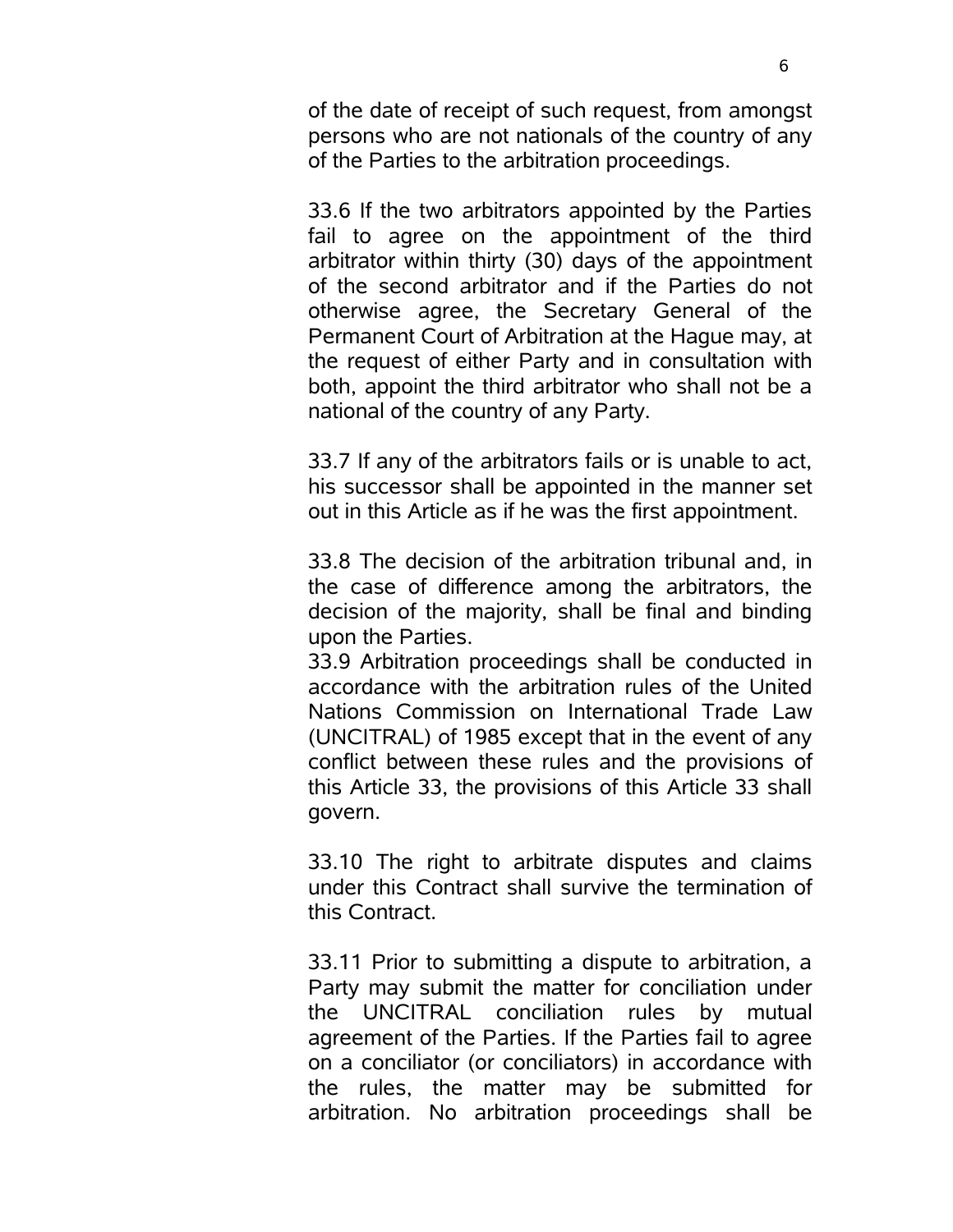instituted while conciliation proceedings are pending and such proceedings shall be concluded within sixty (60) days.

33.12 The venue of conciliation or arbitration proceedings pursuant to this Article, unless the Parties otherwise agree, shall be London, England and shall be conducted in the English Language. The arbitration agreement contained in this Article 33 shall be governed by the laws of England. Insofar as practicable, the Parties shall continue to implement the terms of this Contract notwithstanding the initiation of arbitral proceedings and any pending claim or dispute.

33.13 The fees and expenses of a sole expert or conciliator appointed by the Parties shall be borne equally by the Parties. Assessment of the costs of arbitration including incidental expenses and liability for the payment thereof shall be at the discretion of the arbitrators."

8. In accordance with Article 33.12, the arbitral proceedings were to be held in London as the neutral venue. At the time of entering into the PSCs, none of the parties were domiciled in U.K. In fact, subsequently, the venue of the arbitral proceedings was shifted to Paris and again re-shifted to London. Consequently  $\qquad \qquad$  on 24<sup>th</sup> February, 2004, the parties to the PSCs entered into an agreement amending the PSCs, whereby it was stated that :-

"4. Applicable Law and Arbitration :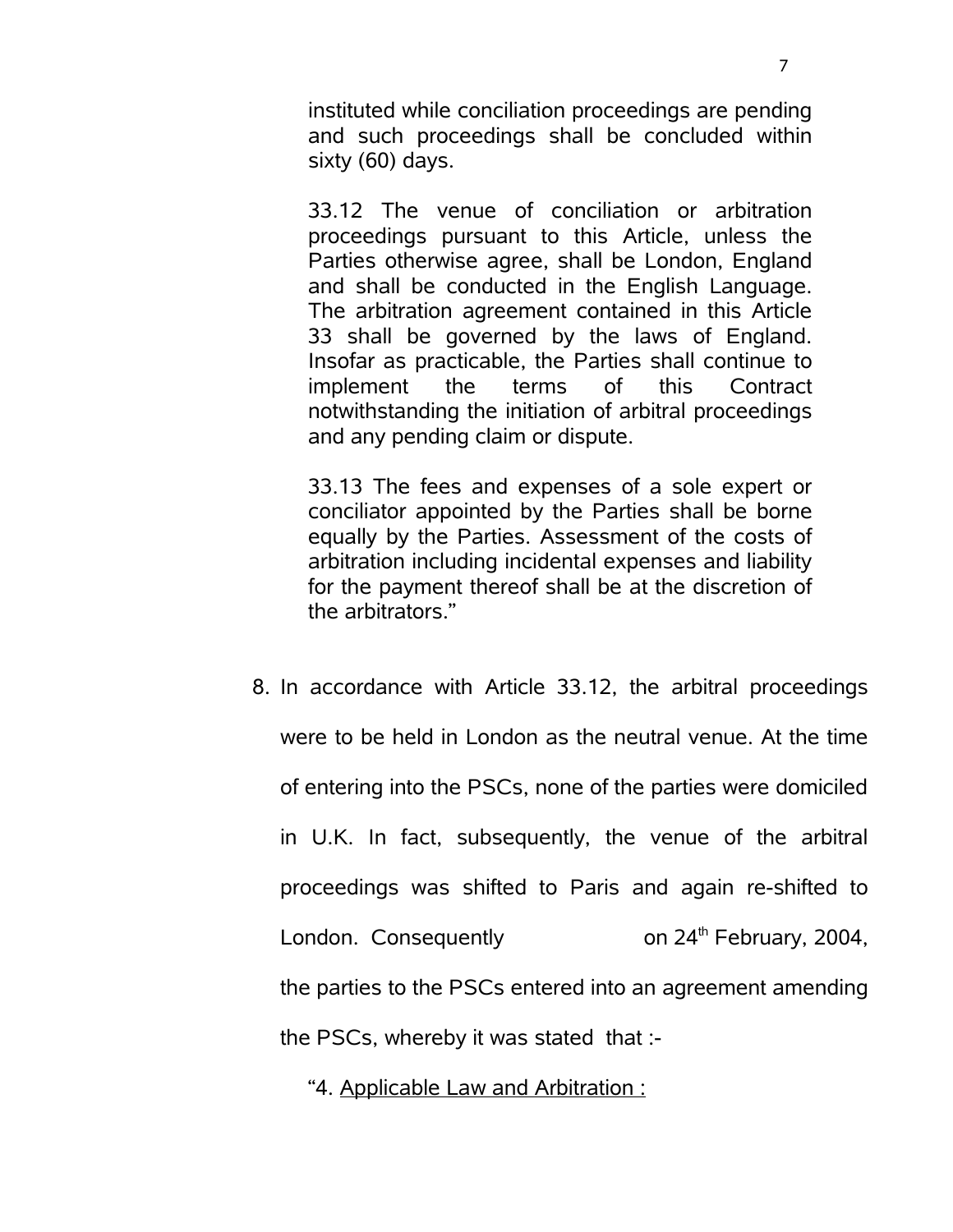Except the change of venue/seat of Arbitration from London to Paris, the Articles 32 and 33 of the Contract shall be deemed to be set out in full in this Agreement mutatis mutandis and so that references therein to the Contract shall be references to this Agreement."

- 9. It appears that certain disputes and differences have arisen between the parties, under or in connection with the PSCs. Consequently, the appellant issued a notice of arbitration dated 16<sup>th</sup> December, 2010. The disputes, differences and claims are common to both the Tapti PSC and Panna & Mukta PSC. The appellant claims that all attempts to resolve the disputes with the respondent amicably through correspondences and meetings have failed. The disputes, differences and claims arising out of or in connection with the PSCs have been summarized in paragraph 6 of the notice of arbitration.
- 10.Pursuant to the aforesaid notice, the arbitral tribunal was duly constituted on  $29<sup>th</sup>$  July, 2011. Under Article 33.12, the *venue* of arbitration is in London. The parties confirmed the term of appointment of the Arbitral Tribunal on  $29<sup>th</sup>$  July, 2011, signed by the Chairman on  $15<sup>th</sup>$  August, 2011. A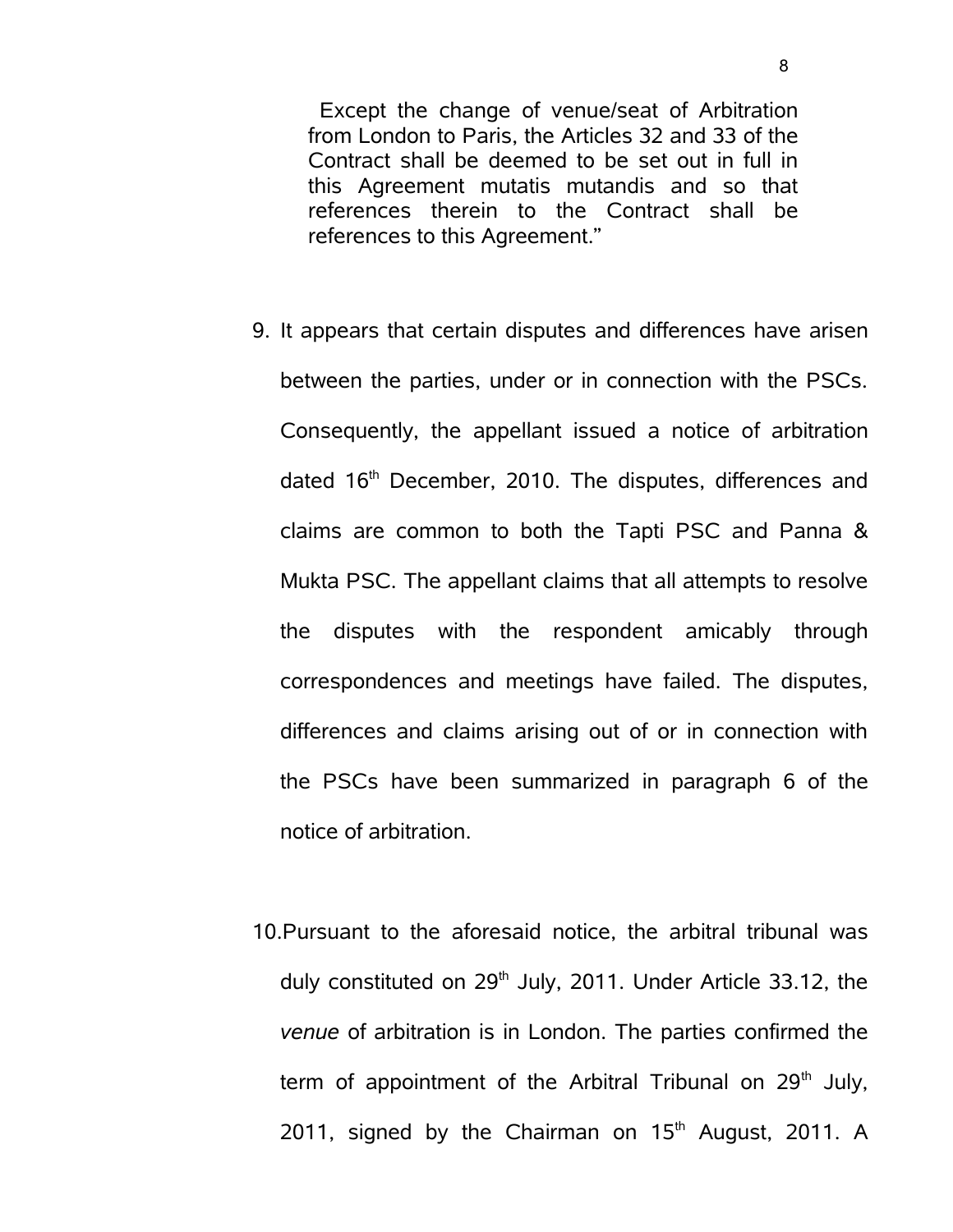substantive hearing was held between  $21<sup>st</sup>$  May, 2012 to  $29<sup>th</sup>$ May, 2012 in Singapore. Thereafter, on the basis of the amendment made in the PSC as noticed above, by agreement of the parties, the arbitral tribunal made the "Final Partial Consent Award" on 14<sup>th</sup> September, 2011. In the

aforesaid award, it is recorded as under :

"3. Final Partial Award as to Seat

3.1 Upon the agreement of the Parties, each represented by duly authorized representatives and through counsel, the Tribunal hereby finds, orders and awards:

a) That without prejudice to the right of the Parties to subsequently agree otherwise in writing, the juridical seat (or legal place) of arbitration for the purposes of the arbitration initiated under the Claimants' Notice of Arbitration dated  $16<sup>th</sup>$ December, 2010 shall be London, England.

b) That any hearings in this arbitration may take place in Paris, France, Singapore or any other location the Tribunal considers may be convenient.

c) That, save as set out above, the terms and conditions of the arbitration agreements in Article 33 of the PSCs shall remain in full force and effect and be applicable in this arbitration."

| Mr. | 11. This Consent Award was duly signed by |  |  |  |  |                                                         |
|-----|-------------------------------------------|--|--|--|--|---------------------------------------------------------|
|     |                                           |  |  |  |  | Christopher Lau SC (Chairman), Mr. Peter Leaver QC (Co- |
|     |                                           |  |  |  |  | arbitrator) and Mr. Justice B.P. Jeevan Reddy           |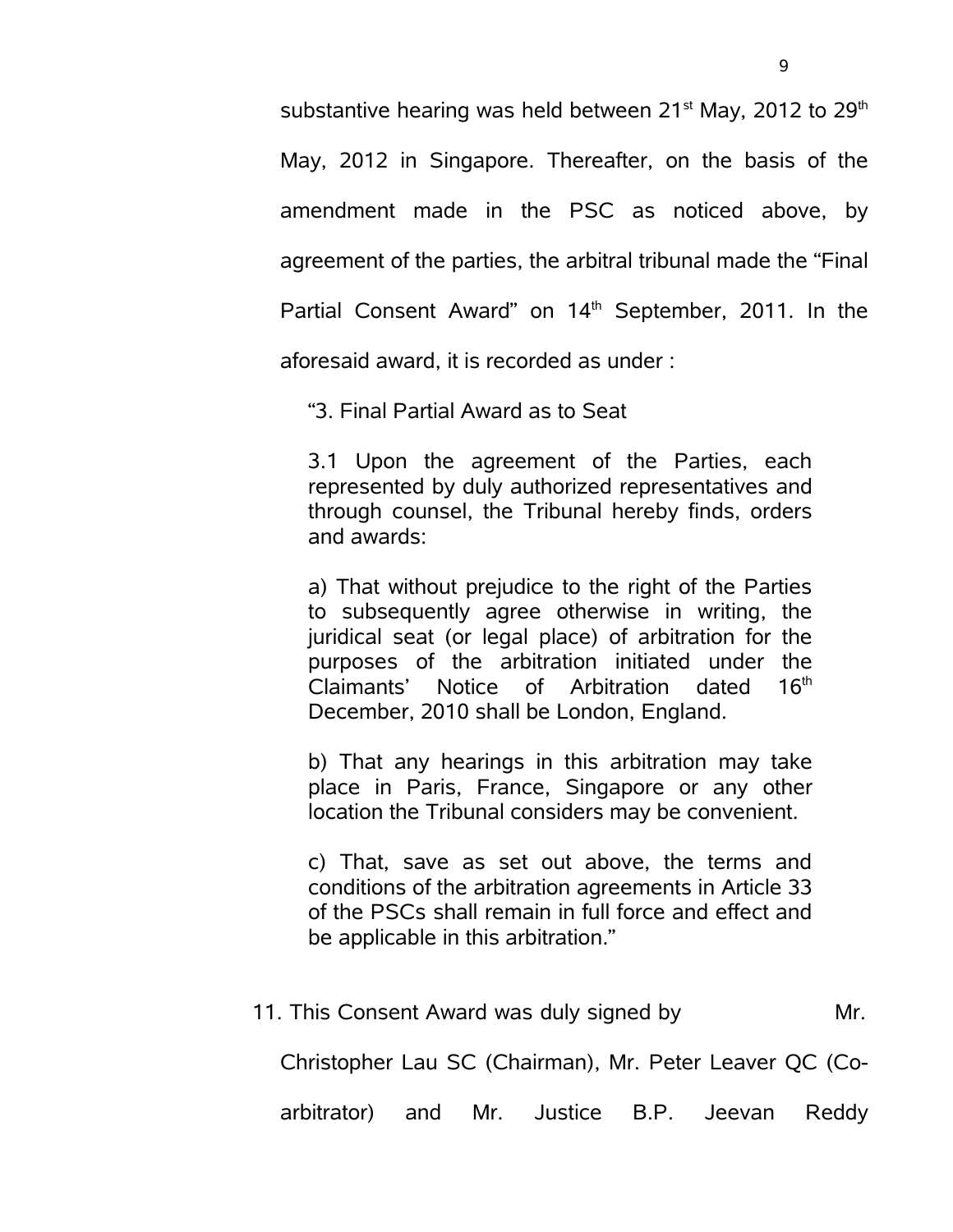(Co-arbitrator).

12.Pursuant to Clause 28 of the terms of appointment, the Chairman of the Tribunal is empowered to make interlocutory orders and consult other members of the tribunal if he considers appropriate or one of the parties requests that a decision be given by the whole tribunal. Various directions/ orders/ clarifications were made by the Chairman, with the concurrence of the other members of the tribunal. Pursuant to the above directions/orders/clarifications, the claimants / Appellants served upon the tribunal its statement of claim and amendment to the statement of claim  $\mu$  dated  $5<sup>th</sup>$ August, 2011 and claimants' revised amendment to the statement of claim dated  $19<sup>th</sup>$  January, 2012. Similarly, the Respondent served upon the Tribunal its statement of defence dated  $31<sup>st</sup>$  January, 2012 and additional statement on behalf of Respondent dated 10<sup>th</sup> April, 2012 pursuant to procedural order dated  $13<sup>th</sup>$  March, 2012. The aforesaid procedural order dated  $13<sup>th</sup>$  March, 2012 as amended by directions dated  $15<sup>th</sup>$  May, 2012 set out the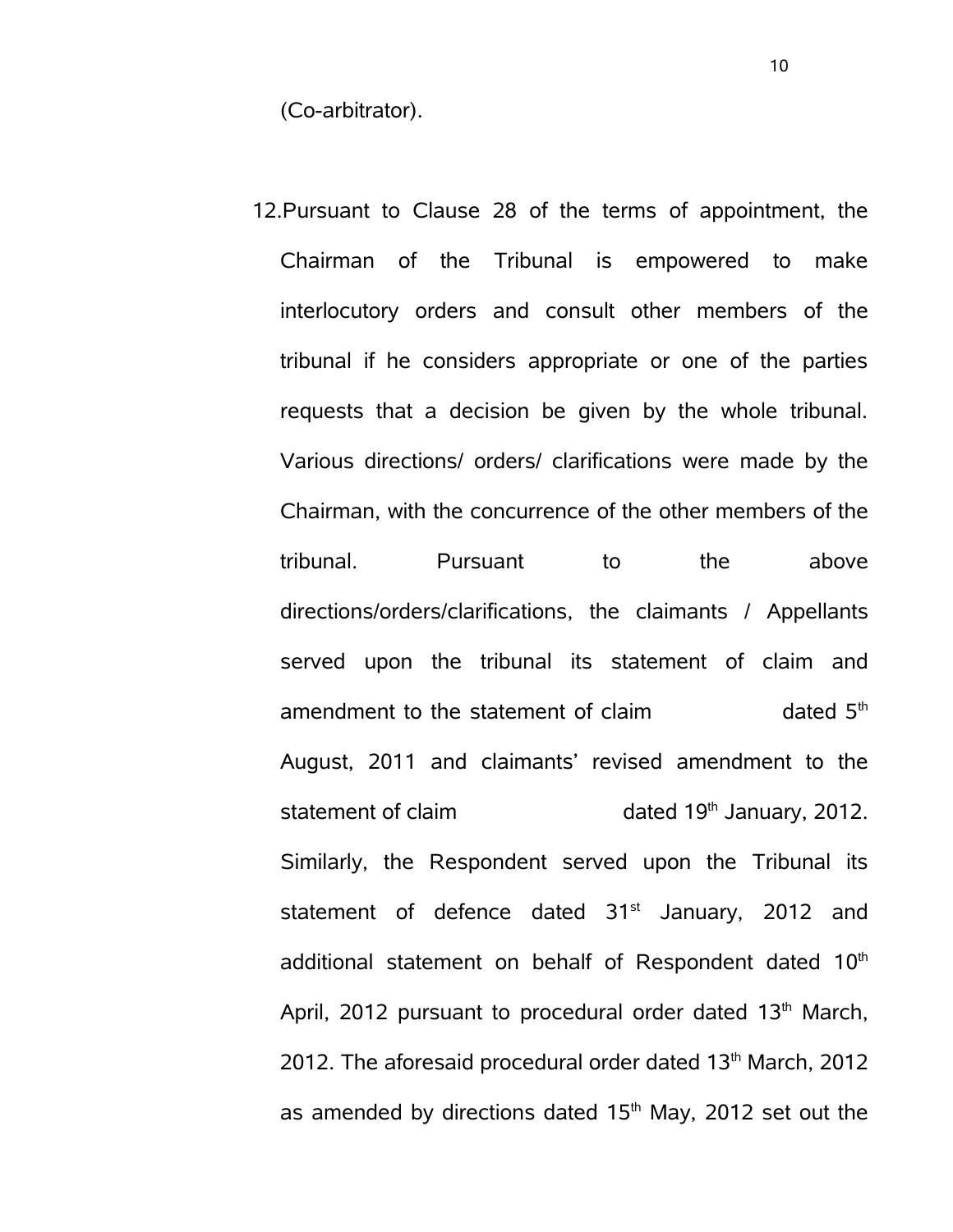list of issues (the May 2012 issues) to be heard and be determined by the tribunal at the hearing fixed to commence on  $21^{st}$  May, 2012 and to conclude on  $29^{th}$  May, 2012 ("the May 2012 hearing"). The parties served upon each other witness statement of their witnesses. The documents relied upon by both the parties were also placed on record.

13. The Partial Final Award dated  $12<sup>th</sup>$  September, 2012 records the claimant's claims for relief as set out in Section E of the Statement of the Scheme. Paragraph 30.3 of the Statement of Claim reads as follows:-

"(1) a declaration that, for the purposes of Article 15.6.1, the value of Gas at the wellhead should be calculated by deducting from the sales price at the Delivery Point an amount reflecting all of the costs which are incurred between the wellhead and the Delivery point regardless of whether such costs are classified as capital expenditure or operating expenditure and regardless of whether such costs are recoverable out of Cost Petroleum under Article 13 of the PSCs.

(2) a declaration that, with effect from the date of any partial or final award to the termination of the PSCs, and pursuant to Article 15.6.1 of the PSCs,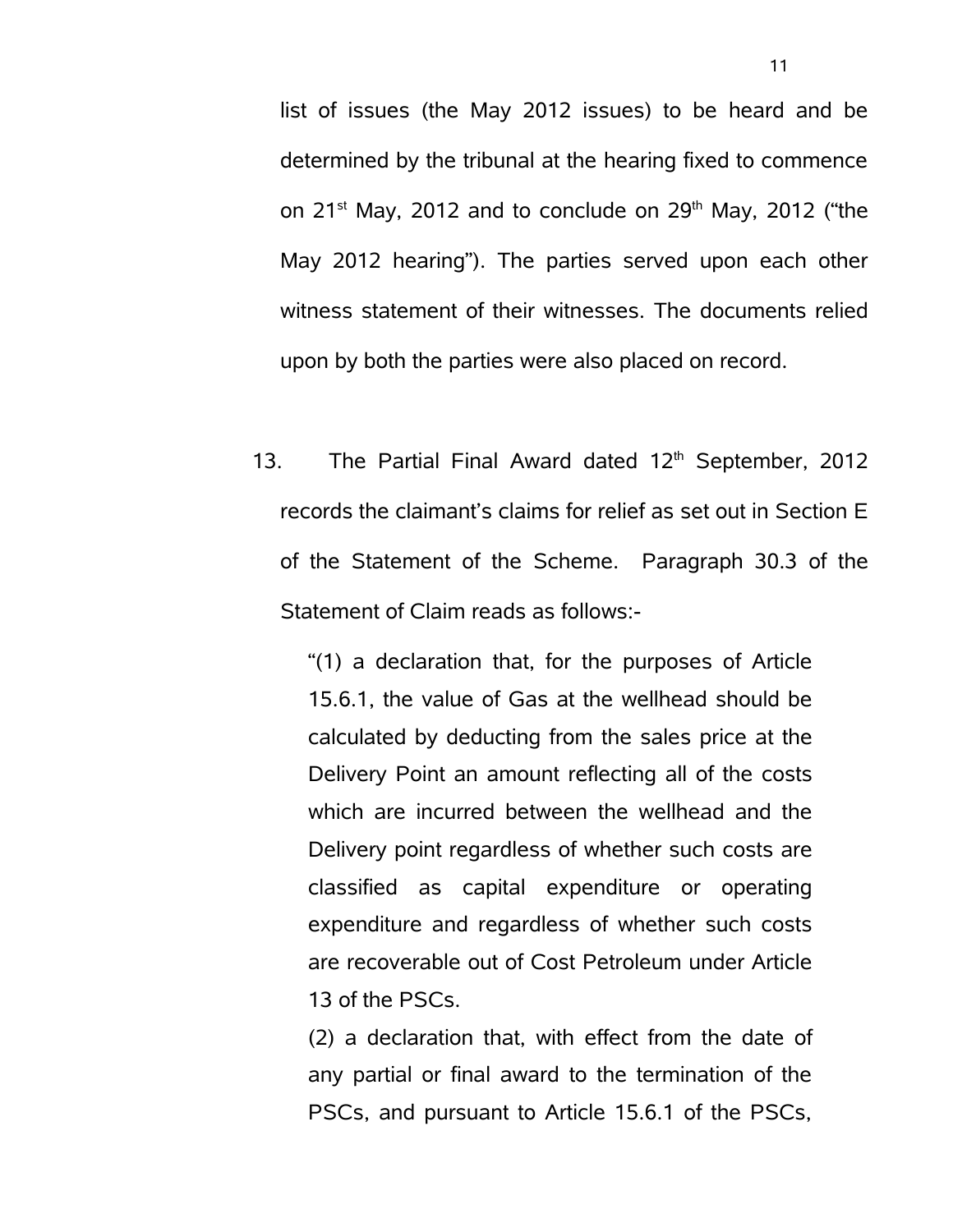the Government is required to reimburse any excess royalties paid as a result of the exclusion of post-wellhead capital expenditure from wellhead value calculations made pursuant to the Gazette Notification or pay damages in the same amount for failure to procure an exemption in respect of such excess royalties.

(3) a declaration that the Government is liable to reimburse the Claimants pursuant to Article 15.6.1 of the PSCs in respect of any additional royalties imposed and paid by the Claimants since August 2007 as a result of the exclusion of post-wellhead capital expenditure from wellhead value calculations made pursuant to the Gazette Notification.

(4) on award in favour of the Claimants requiring the Government to reimburse the Claimants pursuant to Article 15.6.1 in the sum of US \$ 11,413,172 in respect of the additional royalties imposed and paid under protest between August 2007 and March 2011 or pay damages in the same amount for failure to procure on exemption in respect of such additional royalties."

14.In the alternative, the appellants claimed the reimbursement pursuant to Article 15.7 and 15.8 of the relevant PSCs (as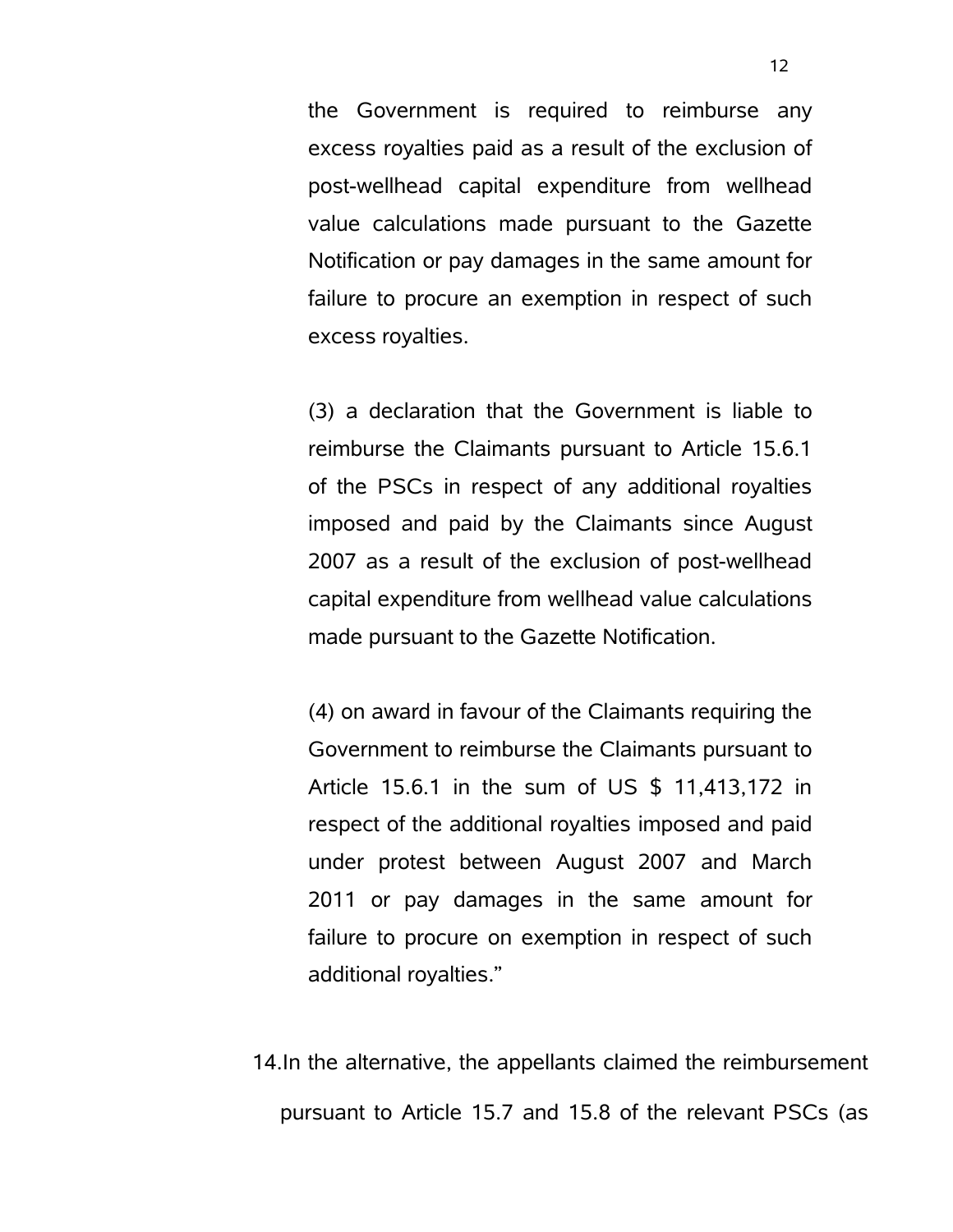the case may be), the relief prayed for was as under :

"a) directing the parties to consult in order to make the necessary revisions and adjustments to the PSCs so as to maintain the expected benefit to the Claimants as from August 2007 by requiring the respondent to reimburse any excess royalties payable following the issuance of the Gazette Notification;

b) consequential declaratory relief; and

c) an award in damages in the same amount as are claimed in paragraph 30.3(4) of the Statement of Claim."

15.The third set of relief claimed by the appellant is set out in paragraph 30.3 of the Statement of Claim and is as follows :

"(1) a declaration that payment of royalties under the PSCs should be made by 15 February in respect of the period 1 July to 31 December and by 15 august in respect of the period 1 January to 30 June.

(2) a declaration that, provided royalties are paid within the timeframes specified in (1) no interest is payable under the terms of the PSCs and any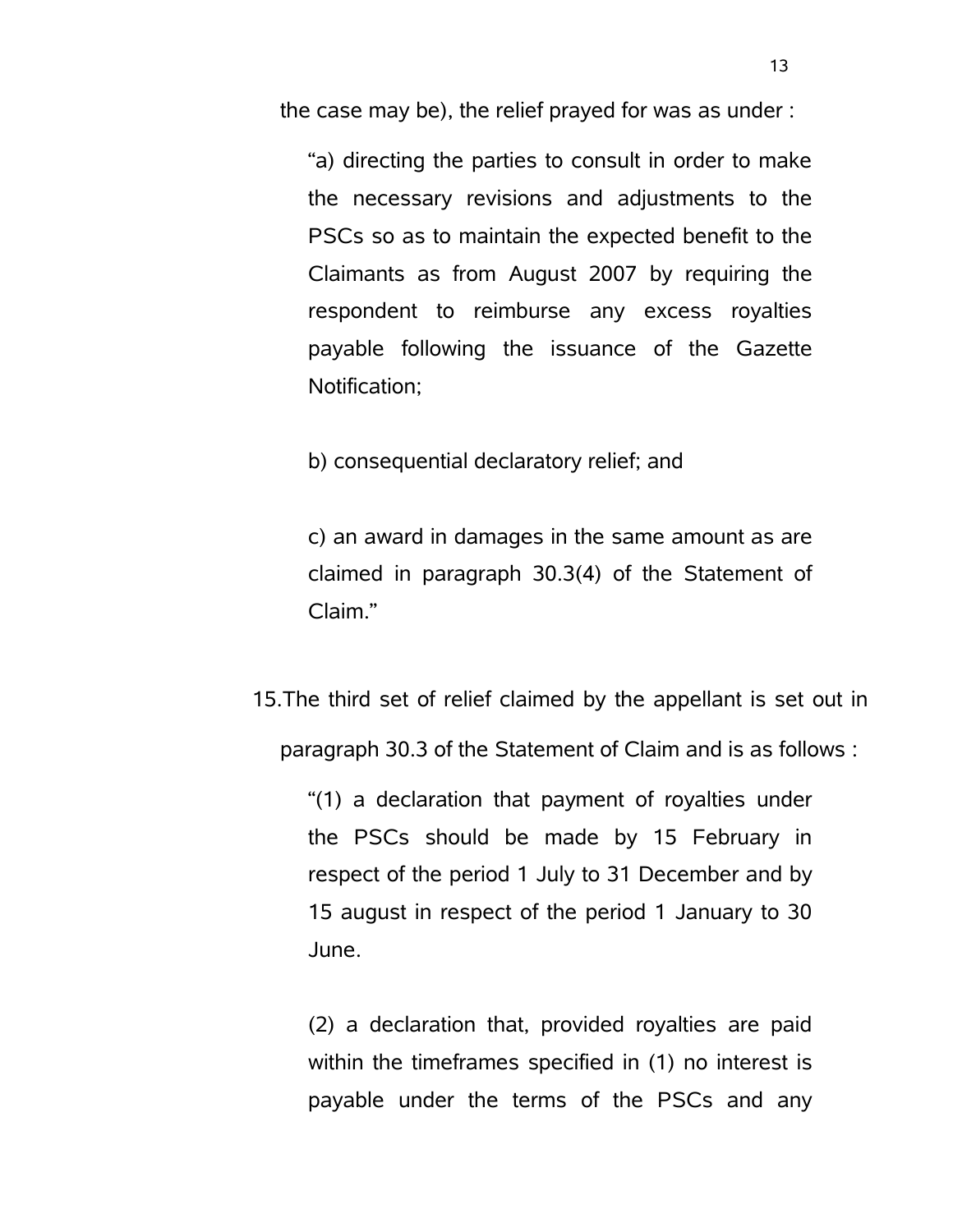interest otherwise imposed is to be reimbursed by the Government.

(3) a declaration that, in the event royalties are paid after the timeframes specified in (1), any interest in excess of LIBOR plus one percentage point is to be reimbursed by the Government.

(4) a declaration that the Government is liable to reimburse the claimants pursuant to Article 15.6.1 of the PSCs in respect of any additional royalties or interest imposed which does not accord with the principles outlined at (1) to (3) above.

(5) an award in favour of the claimants requiring the Government to reimburse the Claimants pursuant to Article 15.6.1 in the sum of Rs.7,26,00,532 in respect of the additional royalties imposed in relation to royalty payments made between 1995 to 2002."

16.As noticed earlier, the aforesaid reliefs were claimed by the appellant under Article 15.6.1, which is as under:-

"15.6.1 – The constituents of the (claimants) shall be liable to pay royalties and cess on their participating interest share of Crude Oil and Natural Gas saved and said in accordance with the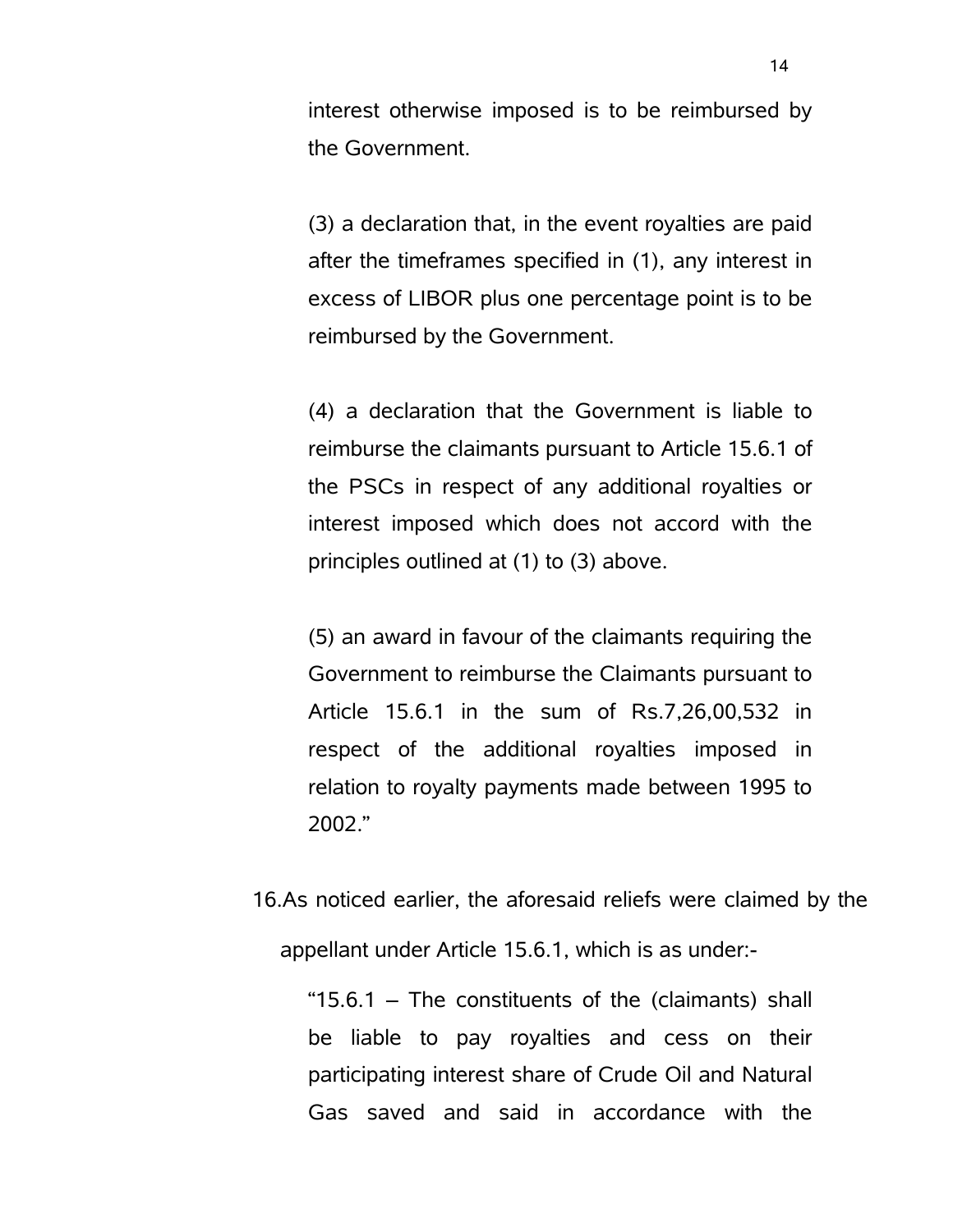provisions of this Agreement. The royalty on oil saved and sold will be paid at RS. 481 per metric ton and cessan oil saved and said will be paid at Rs.900 per metric ton. Royalty on Gas saved and said will be paid at ten per cent (10%) of the value at wellhead. No cess shall be payable in response of Gas. Royalty and cess shall not exceed the herein above amounts throughout the term of the contract. Royalty and cess shall be payable in Indian Rupees. Any such additional payment shall be made by the (respondent)"

17.Further the relief is claimed under Article 15.8 of the Tapti PSC which is in identical terms of Article 15.7 in the Panna Mukta PSC, which is as under :

"15.8 – If any change in or to any Indian law, rule or regulation by any authority results in a material change to the economic benefits accruing to any of the parties to this contract after the effective date, the parties shall consult promptly to make necessary revisions and adjustments to the contract in order to maintain such expected benefits to each of the parties."

18.The four preliminary objections raised by the Union of India before the Arbitral Tribunal are as follows :-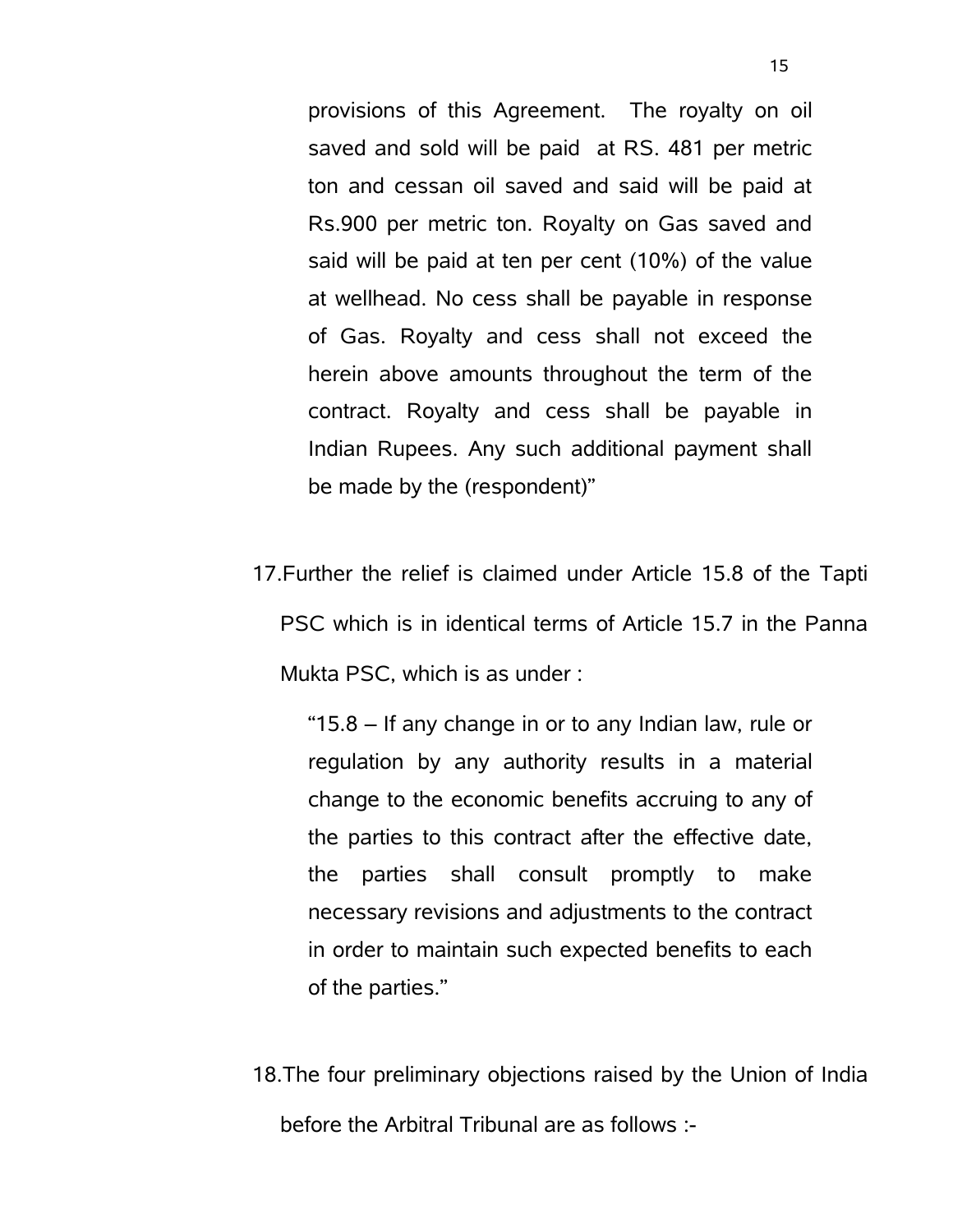- (1) The Claimants' claims in regard to royalties (paragraph 14.1 of the Statement of Defence) are not arbitrable;
- (2) The Claimants' claims in respect of cess (paragraph 14.2 of the Statement of Defence) are not arbitrable;
- (3) The Claimants' claims in respect of service tax (paragraph 14.3 of the State of Defence) are not arbitrable; and
- (4) The Claimants' claims in respect of the Comptroller and Auditor General's ("CAG") audit (paragraph 20.10 of the Statement of Defence) are not arbitrable.
- 19.The aforesaid preliminary objections are raised for, for inter alia, the following reasons :-

"(a) the Claimants' claim entail a challenge to the validity of the Oilfields (Regulation and Development) Act, 1948 ("the ORD Act") and of the powers exercised under it;

(b) the claimants cannot contract out of such legislation and any agreement to that effect would be void and unenforceable by virtue of Section 23 of the Indian Contract Act, 1872;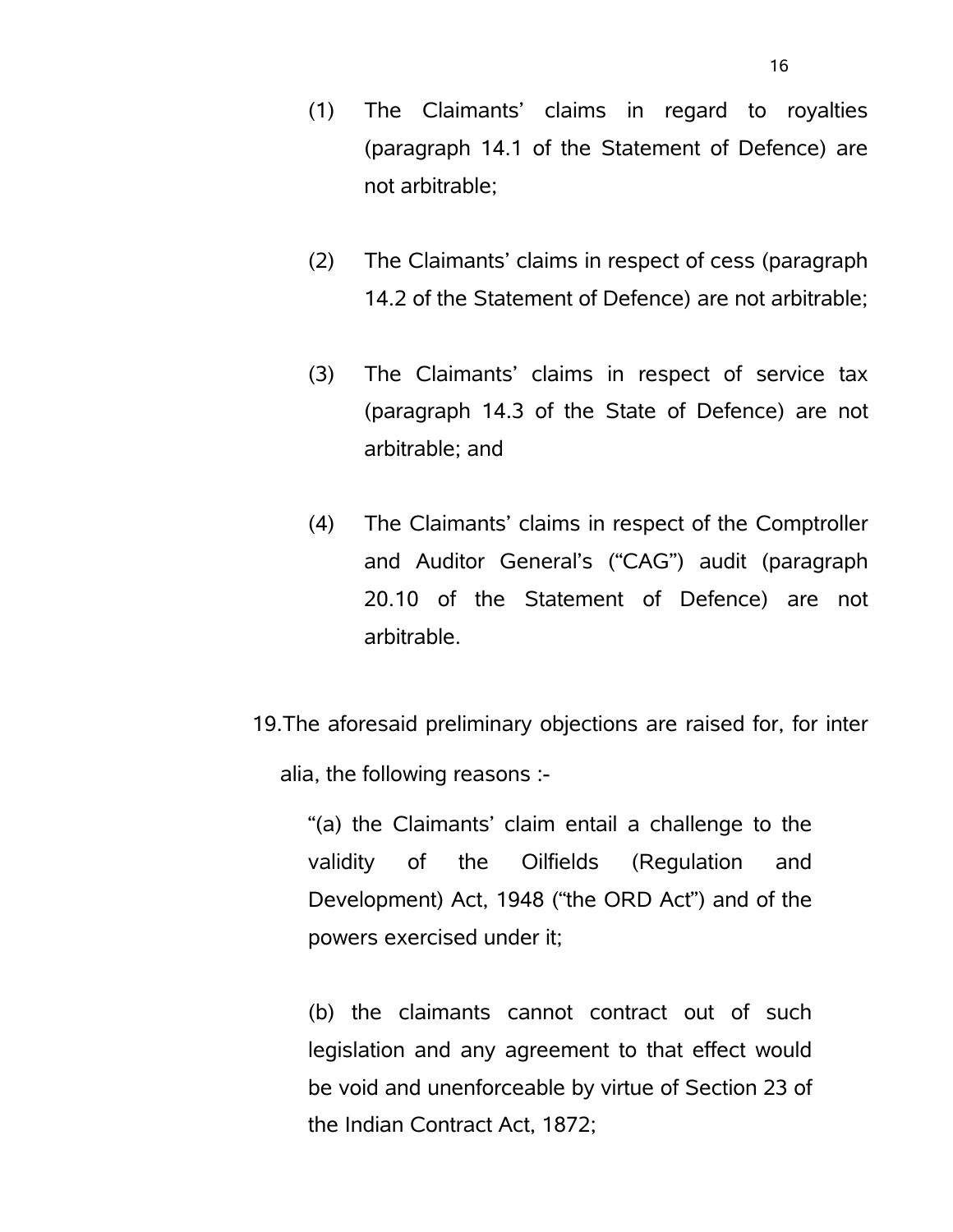(c) the Claimants cannot avoid the effect of the legislation by relying on the doctrine of estoppel;

(d) any dispute in respect of royalties should be referred to arbitration under Rule 33 of Petroleum and Natural Gas Rules 1959 ("the PNG Rules");

(e) there will likely be a defence to enforcement of any award in India under Article V(2)(b) of the New York Convention as a matter of the public policy of India;

(f) since any award has to be enforced in India, this Tribunal ought not to enter into or adjudicate questions/issues relating to royalties in view of Rule 33 of the PNG Rules and the decisions of the Indian Supreme Court in Nataraj Studios vs. Navarang Studios (1981) 1 SCC 523,Amrit Banaspati Co. Ltd. vs. State of Punjab (1992) 2 SCC 411 and Mafatlal Industries Ltd. vs. Union of India (1997) 5 SCC 536; and

(g) were the Tribunal to do so in reliance on Tamil Nadu Electricity Board v. ST-CMS Electric Co Pvt. Ltd. (2007) 2 All ER (Comm) 701, it would be contrary to the law as laid down by the English Court of Appeal in Ralli Bros v. CIA Navleria (1920)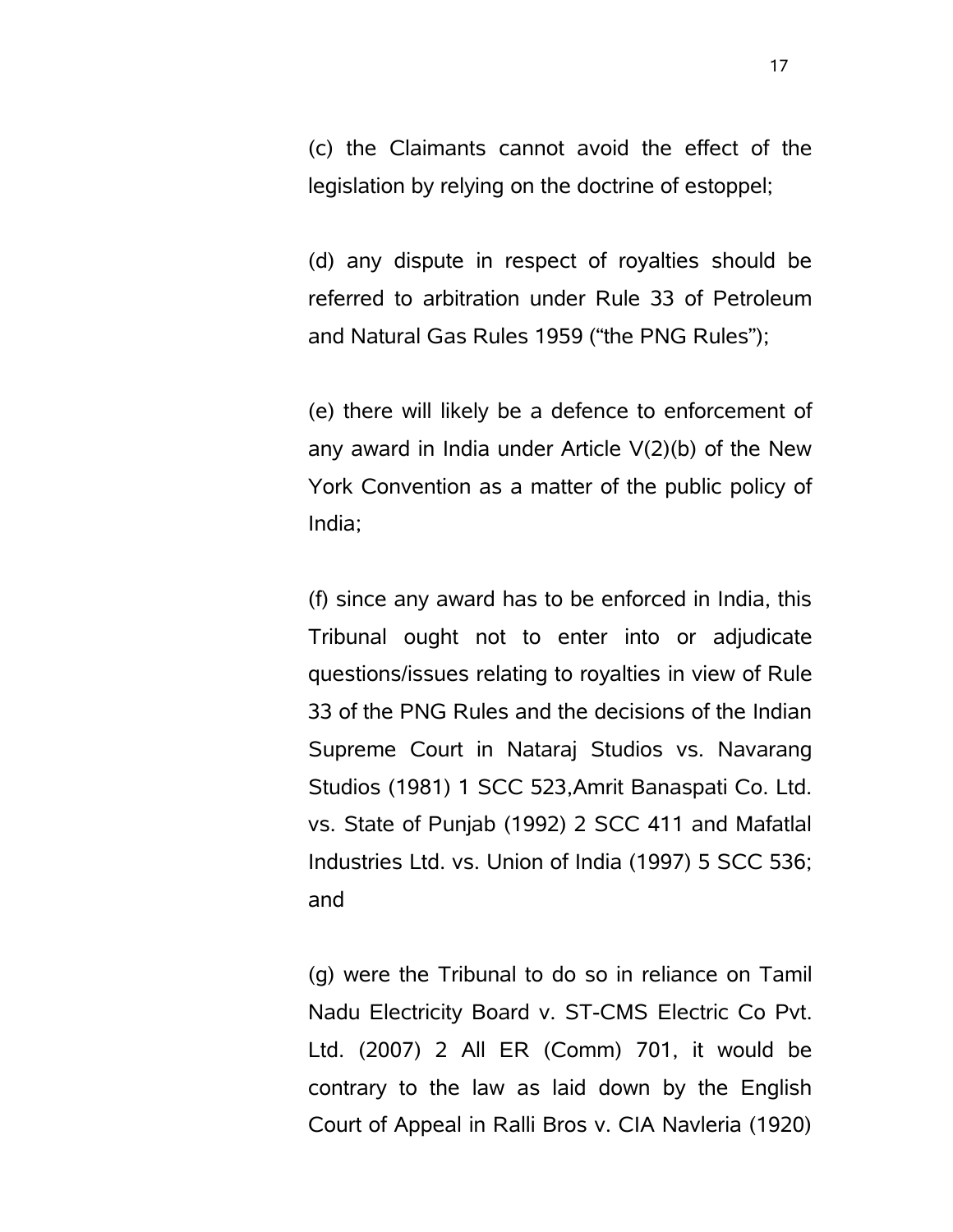2 KB 287."

- 20.The respondents also contended that the Arbitral Tribunal cannot, or ought not, to go into or adjudicate the questions raised by the appellants (claimants) with respect to royalties; and leave the parties, if they choose, to seek the necessary relief before the specific forums created under the Oilfields (Regulation and Development) Act, 1948 and the Petroleum and Natural Gas Rules, 1956.
- <span id="page-17-0"></span>21.The appellants (the claimants) on the other hand submitted that the issue of arbitrability is governed by the law of the *seat* of arbitration. The *seat* of the arbitration being England, the issue of arbitrability is governed by the English Law. It was also submitted that although challenge to the validity of the terms of PSC is governed by Indian Law (Article 32.1 of the PSC), nevertheless it falls within the jurisdiction of the tribunal just as any other substantive dispute. The appellants relied upon the judgment in **Tamil Nadu Electricity Board** Vs. **ST-CMS Electric Co. Pvt. Ltd.<sup>1</sup>** It was also submitted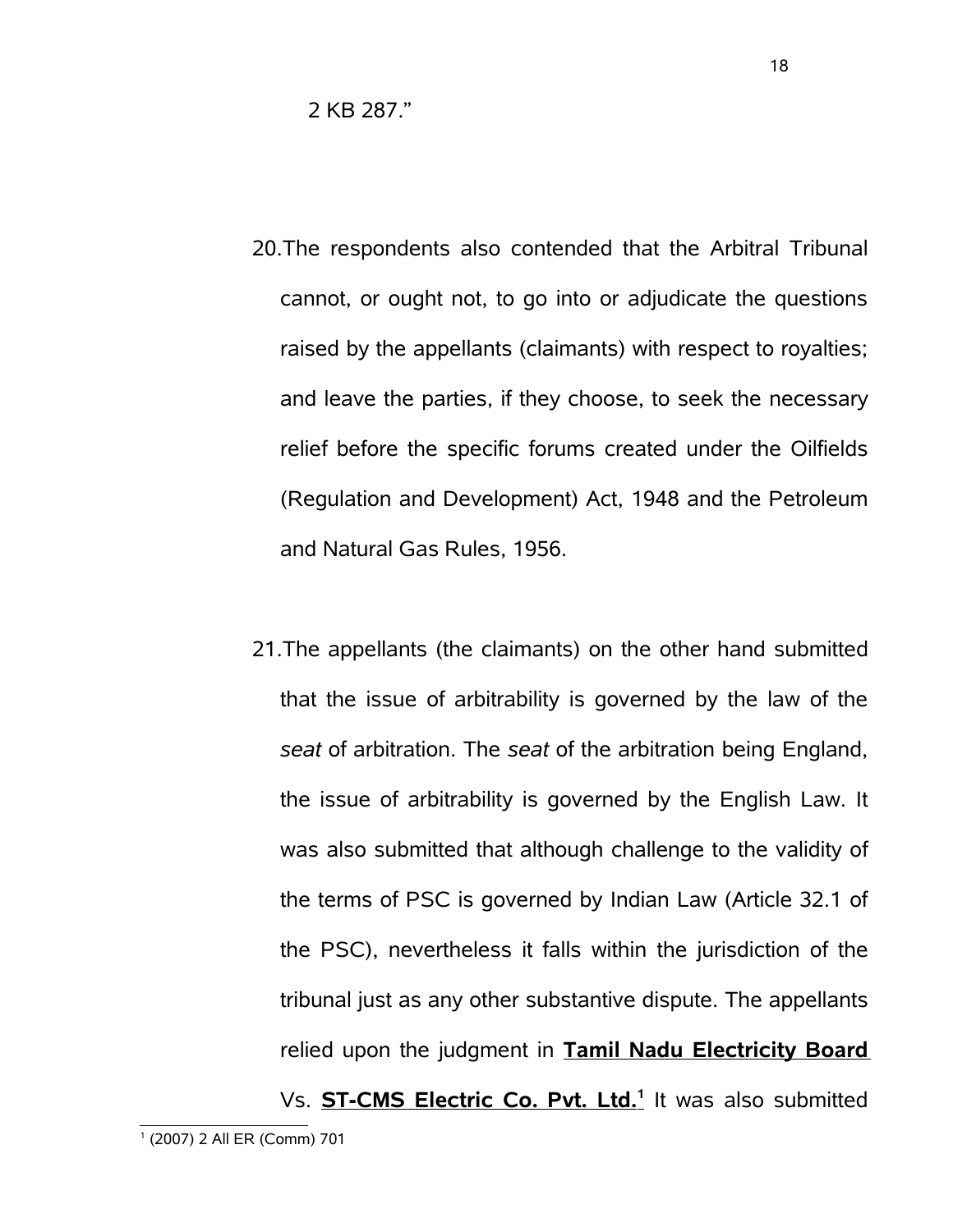that the reliefs claimed are founded, only, on contractual rights. Further, whether or not any of those contractual rights are vitiated by Section 23 of the Indian Contract Act, 1872 is a question of substance and accordingly a dispute as to the underlying merits of the claim. The case of the appellants (claimants) assumes that respondent is entitled to rely on the relevant legislation but the claims of the appellants are purely contractual in nature.

22.Upon consideration of the entire matter, the arbitral tribunal in the final award concluded as under :

## **Summary of Conclusions – Formal Final Partial Award –**

"6.1 The Tribunal, having carefully considered the documentary evidence, the oral evidence and the submissions of the Claimants and the respondent, and rejecting all submissions to the contrary, hereby makes, issues and publishes this Formal Final Partial Award and for the reasons set out above FINDS, AWARDS, ORDERS AND DECLARES that the Claimants' claims in respect of royalties, cess, service tax and CAG audit are arbitrabe.

6.2. In stating its conclusion on the four arbitrability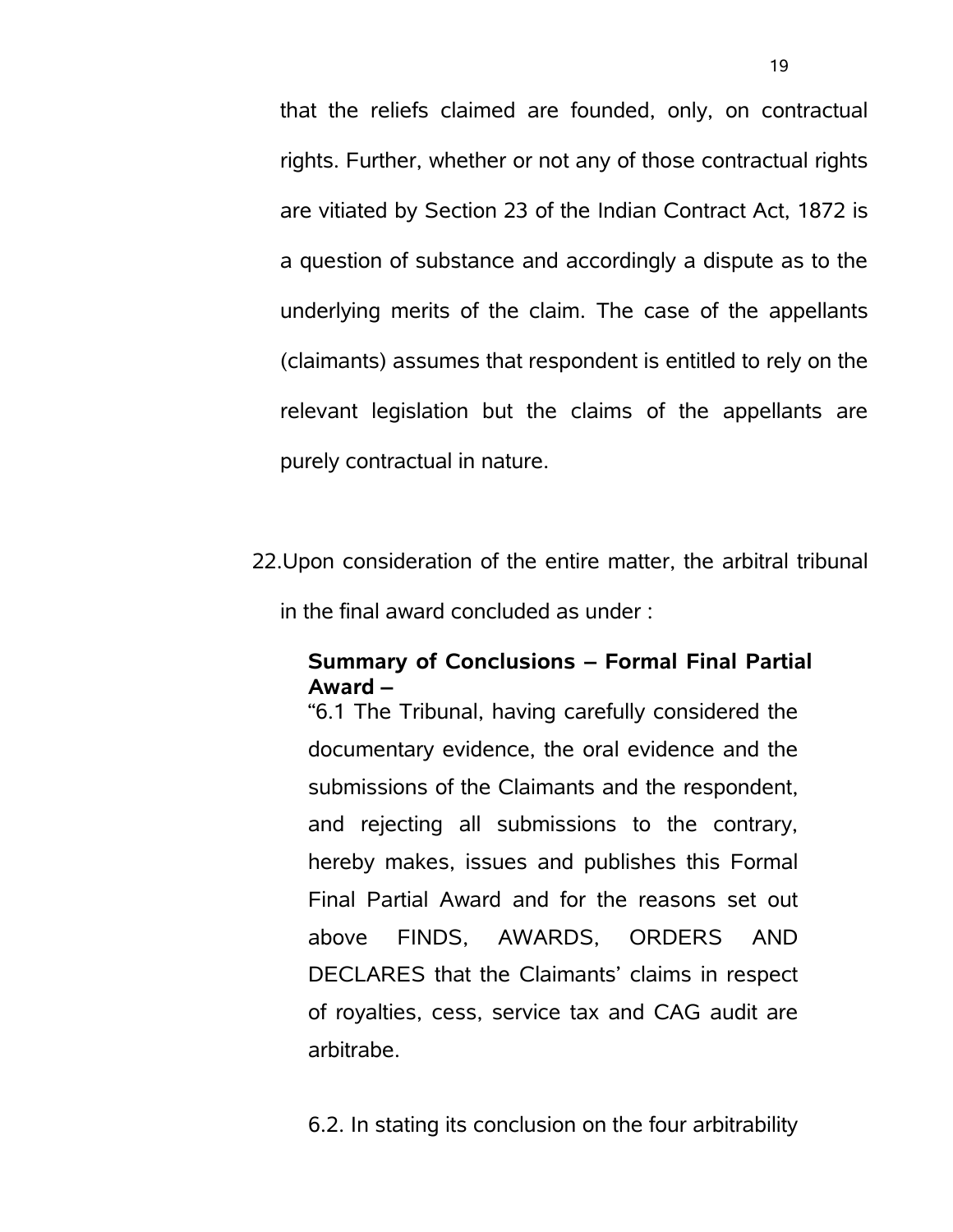issues identified in Section A of the List of issues for the May 2012 Hearing, the Tribunal wishes to make it clear that it is expressing no opinion on the merits of the parties' respective submissions which were made during the May 2012 Hearing. Subject to further order in the meantime, the merits of those issues will be decided in the March, 2013 Hearing."

23.Union of India challenged the aforesaid award before the High Court of Delhi in OMP No.46 of 2013. The respondents invoked the jurisdiction of the High Court under Section 34 of the Arbitration Act for various reasons namely, (i) the terms of the PSCs entered would manifest an unmistakable intention of the parties to be governed by the laws of India and more particularly the Arbitration Act 1996; (ii) the contracts were signed and executed in India; (iii) the subject matter of the contracts, namely, the Panna Mukta and the Tapti Fields are situated within India; (iv) the obligations under the contracts have been for the past more than 15 years performed within India; (v) the contracts stipulate that they "shall be governed and interpreted in accordance with the laws of India"; (vi) they also provided that "nothing in this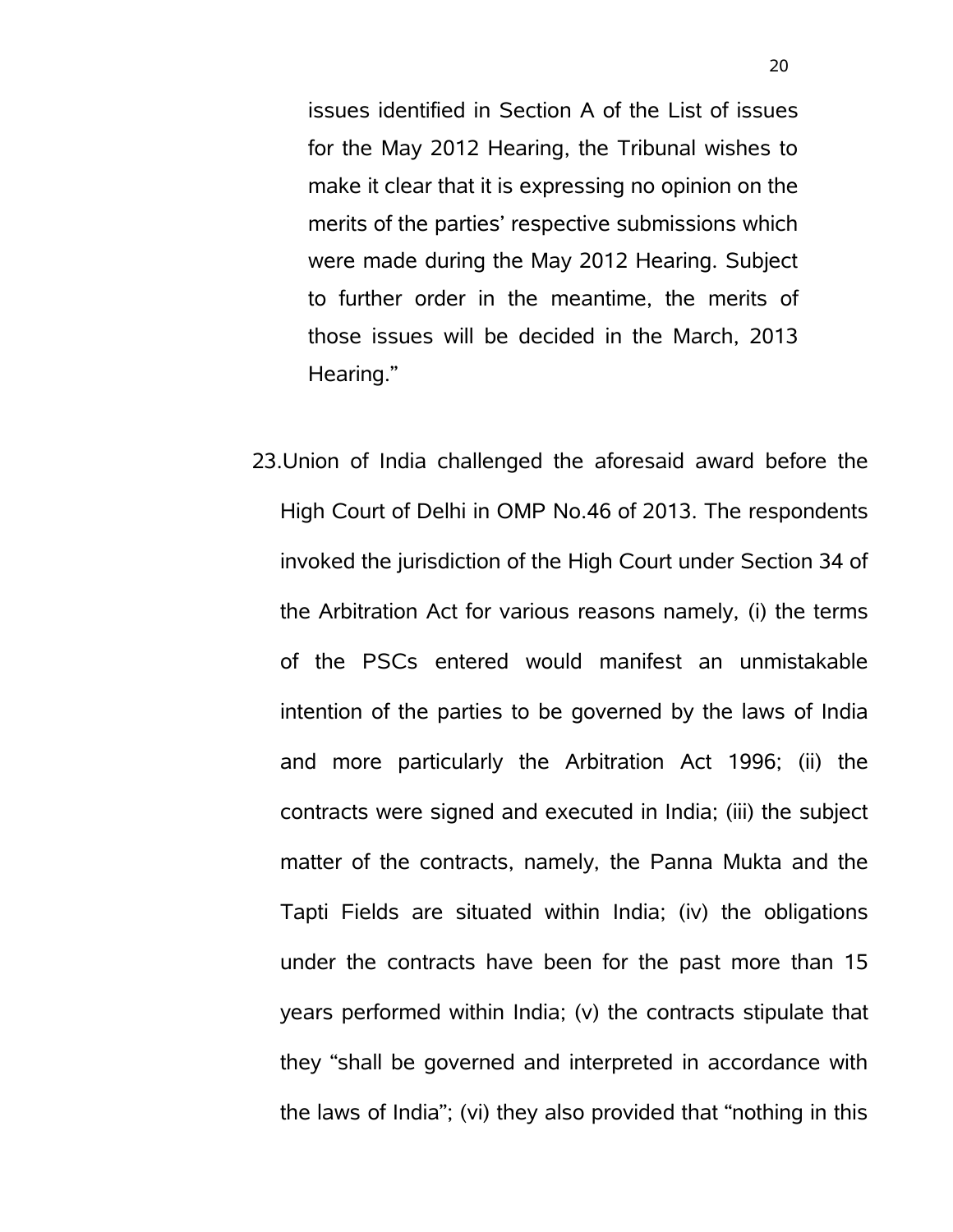contract" shall entitle either of the parties to exercise the rights, privileges and powers conferred upon them by the contract "in a manner which will contravene the laws of India" (Article 32.2); and (vii) the contracts further stipulate that "the companies and the operations under this Contract shall be subject to all fiscal legislation of India" (Article 15.1).

24.The appellant raised preliminary objection to the maintainability of the arbitration petition primarily on the ground that by choosing English Law to govern their agreement to arbitration and expressly agreeing to London seated arbitration, the parties have excluded the application of Part I of the Arbitration Act, 1996. It was submitted that the High Court of Delhi had no jurisdiction to entertain the objection filed by the Union of India under Section 34 of the Arbitration Act, 1996. It was emphasized that Courts of England and Wales have exclusive jurisdiction to entertain any challenge to the award. It was pointed out that the PSCs were amended on two occasions. On  $24<sup>th</sup>$  February, 2004, PSC was sought to be amended to change the *seat* of arbitration from London to Paris. However, on  $14<sup>th</sup>$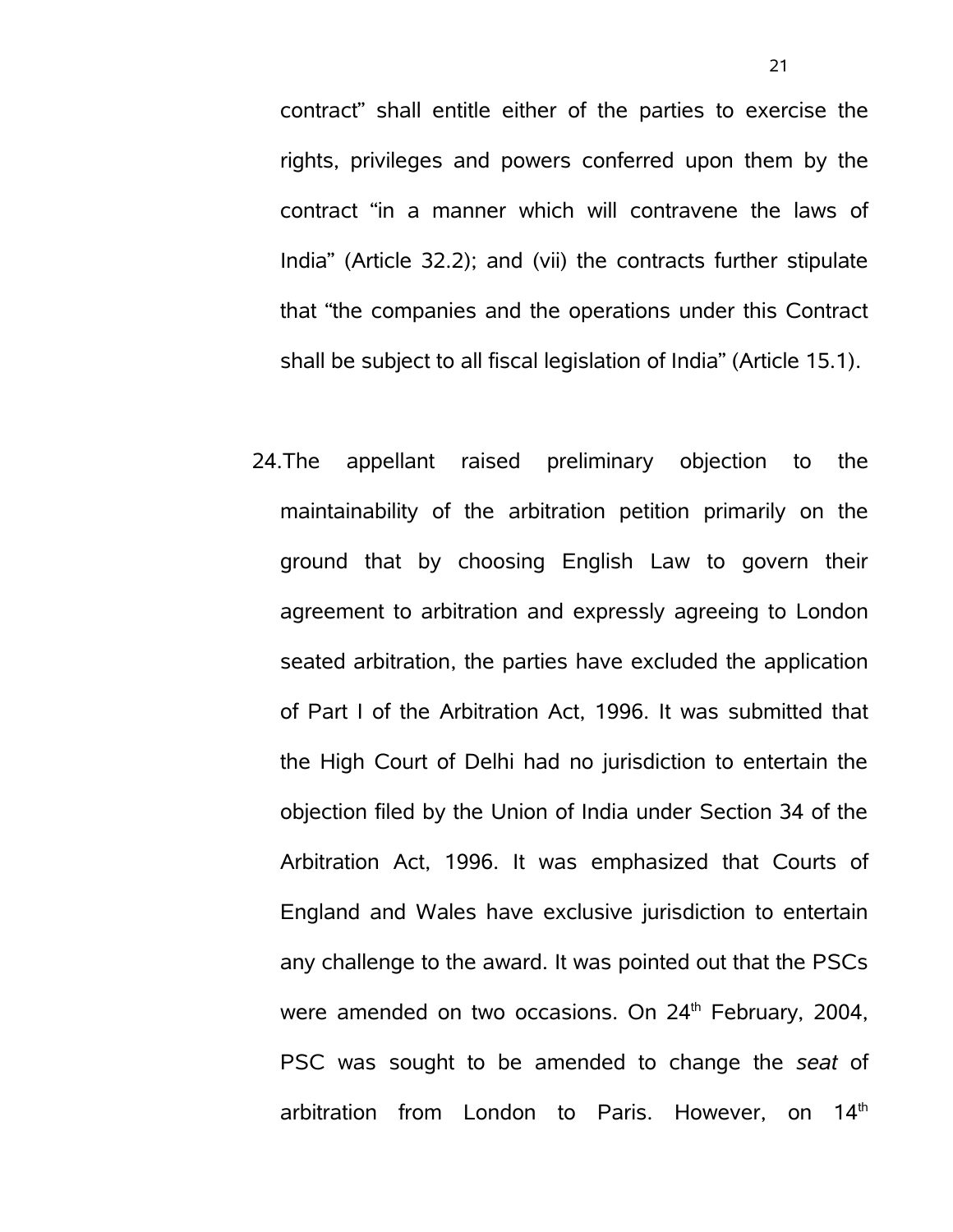September, 2011, the parties to the arbitration agreed that the *seat* of the present arbitration proceedings would be London, England. This agreement is recorded in the Final Partial Consent Award rendered by the arbitral tribunal on 29th July, 2011. As noticed earlier, the final partial consent award provided that the *juridical seat* or *legal place* of arbitration for the purpose of arbitration initiated under the claimants notice of arbitration example to the dated 16<sup>th</sup> December, 2011 shall be London, England. Article 33.9 of the PSC provides that the arbitration shall be conducted in accordance with the UNCITRAL Rules, 1985. However, subsequently it was recorded in the award that the applicable rules shall be the UNCITRAL Arbitration Rules, 1976. It was also submitted on behalf of the appellants that the objections raised by the UOI are yet to be determined by the tribunal on merits and shall be considered after considering the evidence at the time of rendering the final award.

25.Upon consideration of the entire matter, the High Court has held that undoubtedly the governing law of the contract i.e.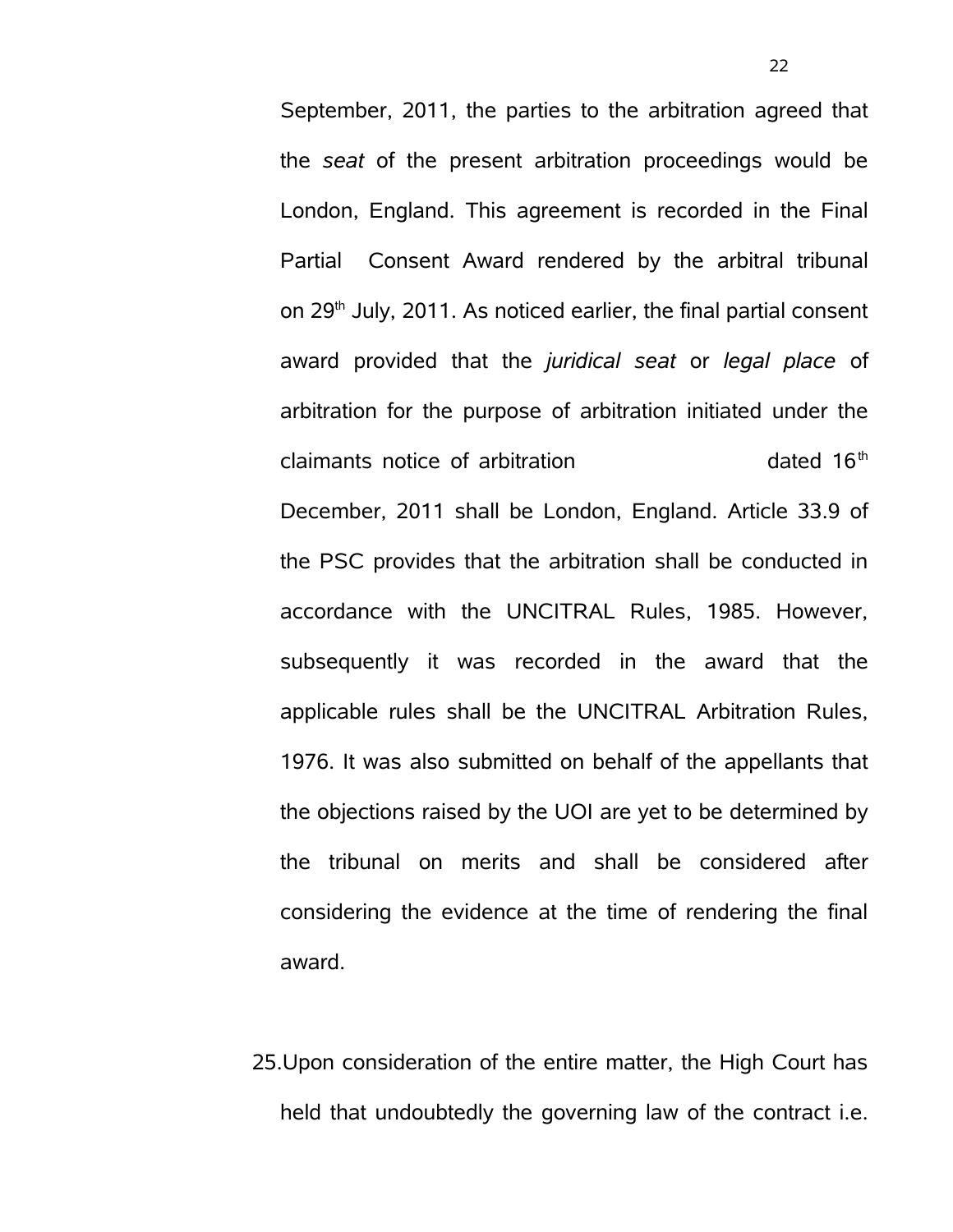proper law of the contract is the law of India. Therefore, the parties never intended to all together exclude the laws of India, so far as contractual rights are concerned. The Laws of England are limited in their applicability in relation to arbitration agreement contained in Article 33. This would mean that the English Law would be applicable only with regard to the curial law matters i.e. conduct of the arbitral proceedings. For all other matters, proper law of the contract would be applicable. Relying on Article 15(1), it has been held that the fiscal laws of India cannot be derogated from. Therefore, the exclusion of Indian public policy was not envisaged by the parties at the time when they entered into the contract. The High Court further held that to hold that the agreement contained in Article 33 would envisage the matters other than procedure of arbitration proceedings would be to re-write the contract. The High Court also held that the question of arbitrability of the claim or dispute cannot be examined solely on the touchstone of the applicability of the law relating to arbitration of any country but applying the public policy under the laws of the country to which the parties have subjected the contract to be governed.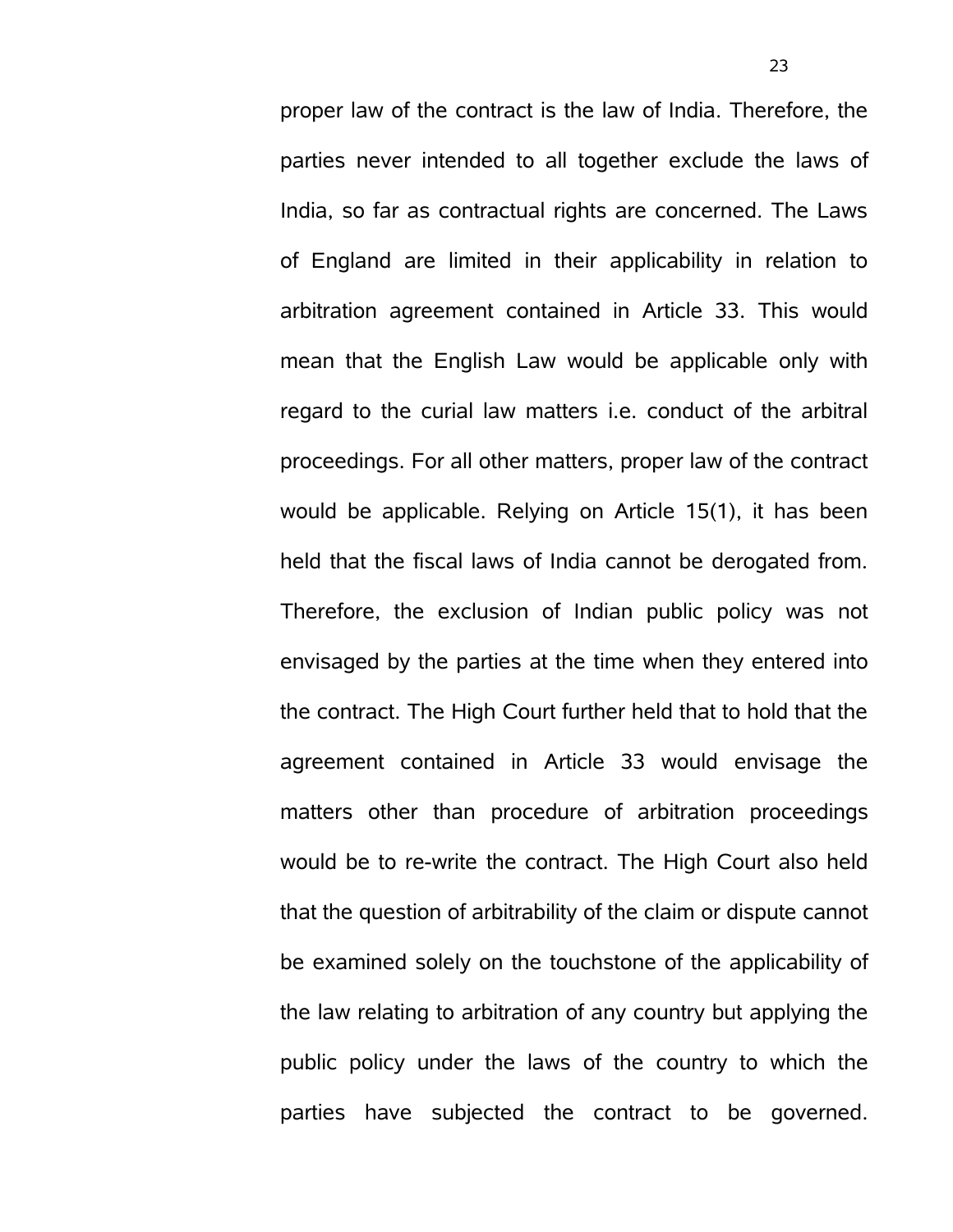Therefore, according to the High Court, the question of arbitrability of the dispute is not a pure question of applicable law of arbitration or *lex arbitri* but a larger one governing the public policy. The High Court then concluded that public policy of India cannot be adjudged under the laws of England. Article 32.1 specifically provides that laws of India will govern the obligations of the parties in the PSCs. The High Court also concluded that the effect of the interplay of Article 32.1 and Article 32.2 and 33.12 leads to the conclusion that law of England shall operate in relation to matters contained in Article 33 in so far as they are not inconsistent with the law of India. Since the question of arbitrability of the claim is a larger question effecting public policy of State it should be determined by applying laws of India. This would give a meaningful effect to Article 32.2, otherwise it would be rendered otiose. On the basis of the aforesaid plain reading, according to the High Court, the conclusion is that the intention of the parties under the agreement was always to remain subject to Indian laws and not to contravene them. It is further held that Article 33 was confined to conducting the arbitration in accordance with the

24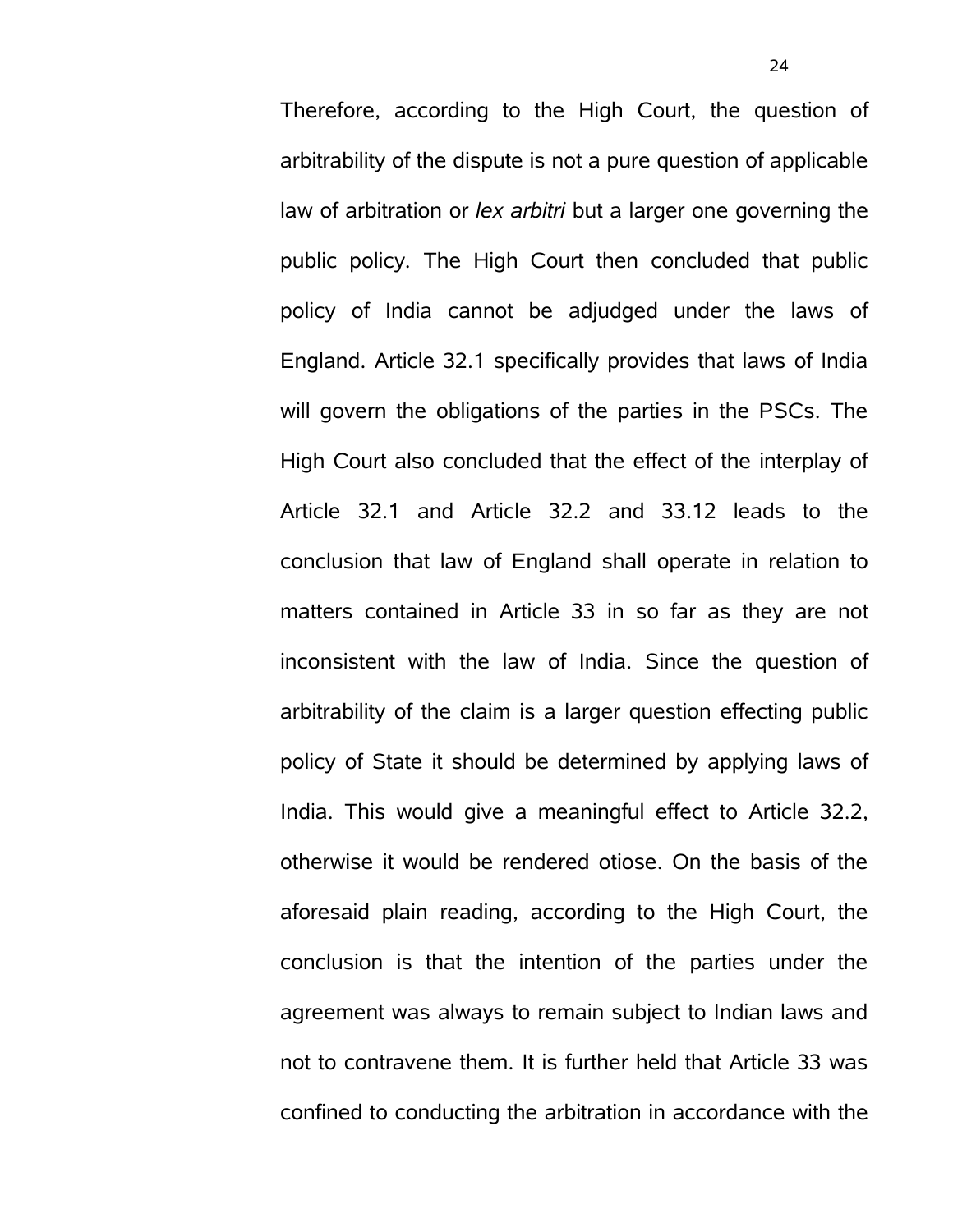<span id="page-24-1"></span><span id="page-24-0"></span>laws of England and not for all other purposes. Relying on the judgment of this Court in **Bhatia International** Vs. **Bulk Trading S.A. & Anr.<sup>2</sup>** , it has been held that Part I of the Arbitration Act, 1996 would be applicable as there is no clear express or implied intention of the parties to exclude the applicability of the Arbitration Act, 1996. The High Court also relies on the judgment of this Court in **Venture Global Engineering** Vs. **Satyam Computer Services Ltd.<sup>3</sup>** , in support of the conclusion that the Delhi High Court has jurisdiction to entertain and adjudicate the petition under Section 34 of the Arbitration Act, 1996. Since, according to High Court, the dispute raised by the appellant relate to public policy of India, the petition under Section 34 of the Arbitration Act is maintainable. The High Court also gives additional reasons for concluding that the petition to challenge final partial award is maintainable. According to the High Court, the disputes involved rights *in rem*. Therefore, due regard has to be given to Indian laws. An award which is said to be against public policy can be permitted to be challenged in India even though the *seat* of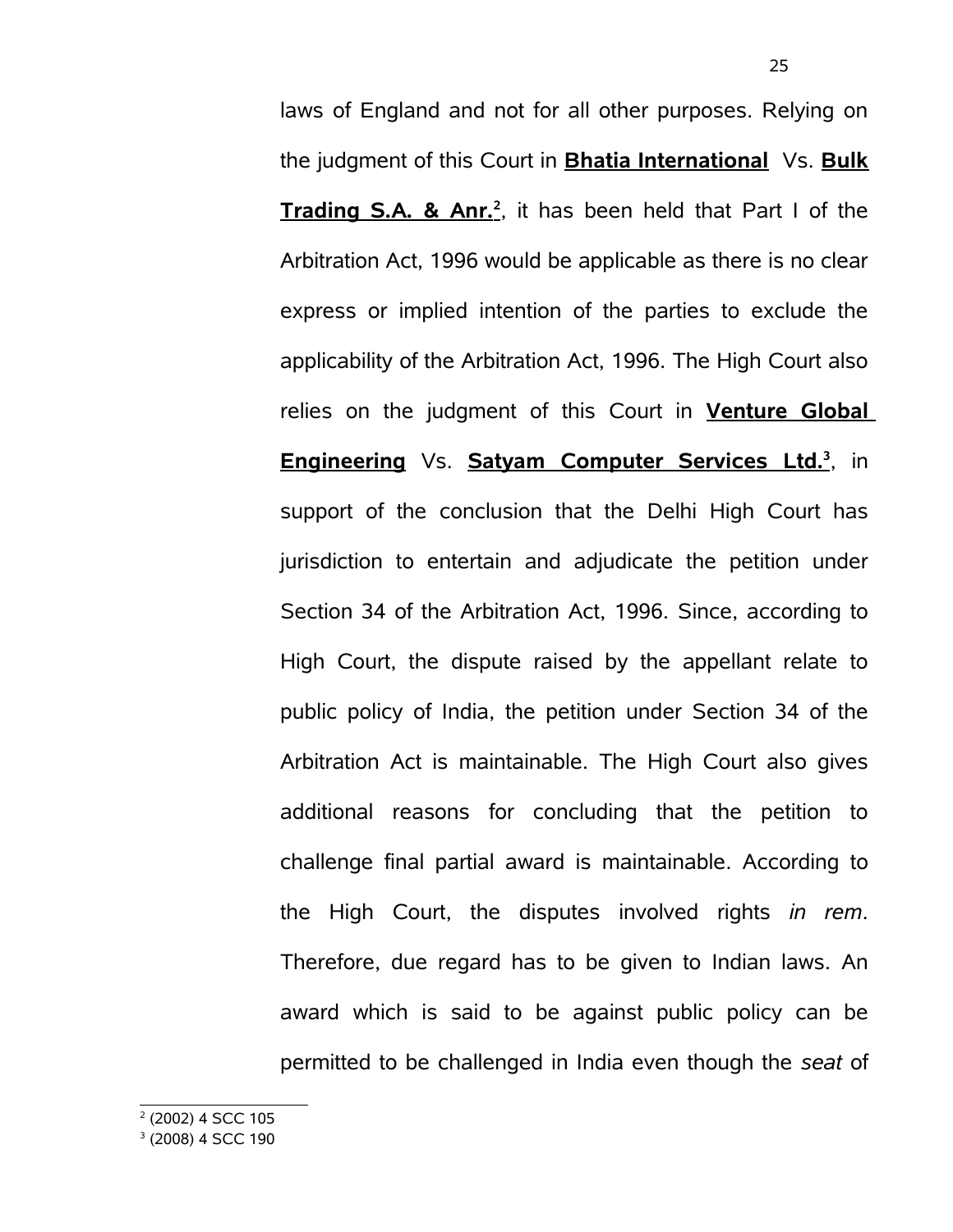arbitration is outside India. The High Court also took support from the doctrine of public trust with regard to natural resources. Since the appellants are seeking refund of amount of cess, royalties, service tax, all matters of public money in India, the jurisdiction of the Indian courts cannot be excluded. The High Court concludes that there is no reason why the public money be allowed to invested for seeking adjudication of the claims which may be eventually found to be impermissible to be enforced. Finally, the High Court declined to consider the law laid down by the Constitution Bench of this Court in **Bharat Aluminium** on the basis that the operation of the judgment has been made prospective by the court. The final conclusion has been given in paragraph 59 which is as under :

**"59.** No submission on the part of the respondents remains unaddressed. I have already observed that upon testing the instant case on the principles of law laid down in the case of Bhatia International (supra) as well as Venture Global (supra), no inference as to express or implied exclusion of the Part I of the Arbitration and Conciliation Act, 1996 can be drawn. Resultantly, the objection raised by the respondents relating to lack of jurisdiction of Indian court on the count of express choice of laws provisions cannot be sustained as Indian laws including provisions of Part I of the Act are not expressly nor impliedly excluded. The said objection is therefore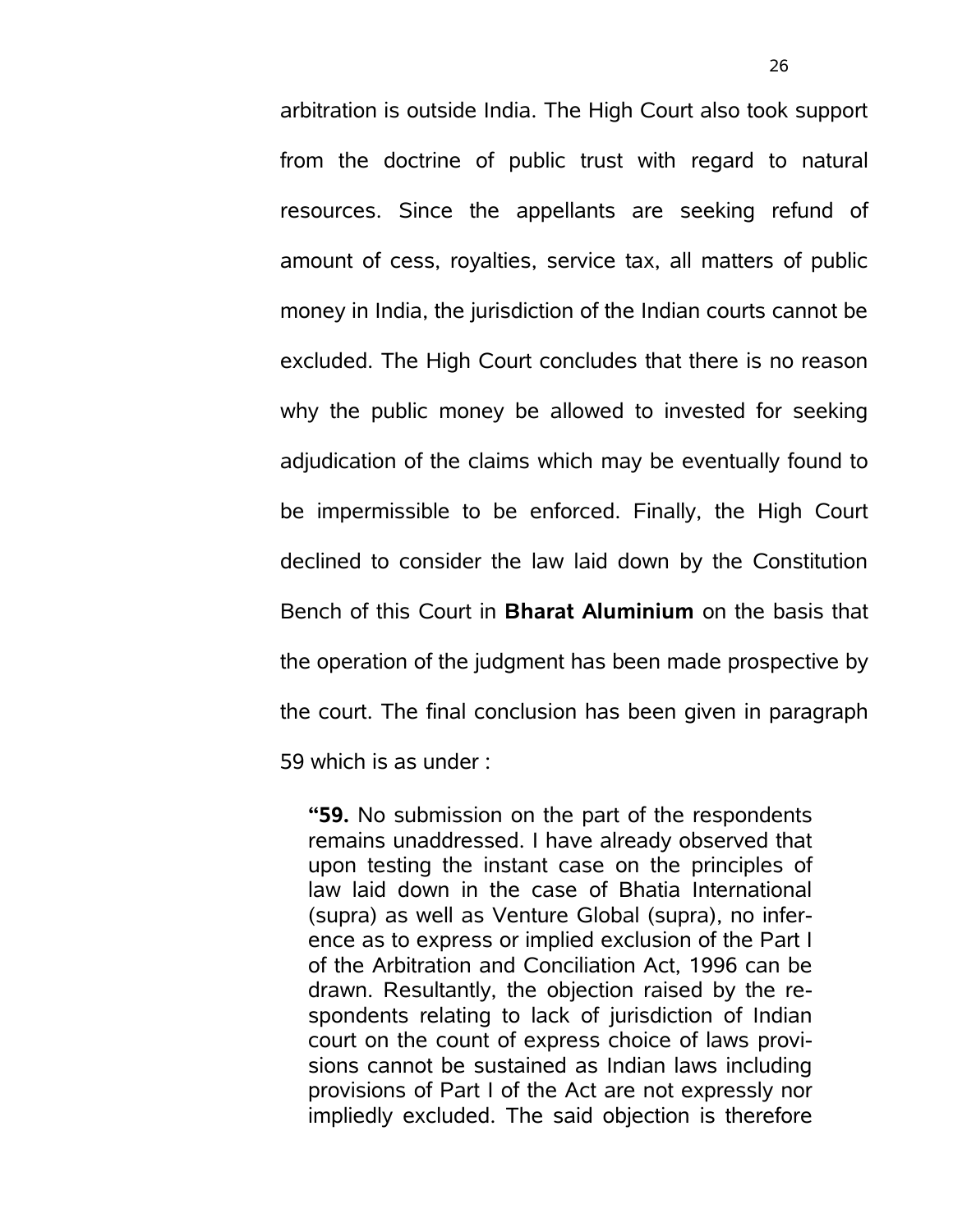rejected."

- 26.It is this judgment of the High Court which is subject matter of this appeal.
- 27.We have heard the learned counsel for the parties.
- 28.Learned senior counsel for both the parties have made very elaborate oral submissions. These submissions have been summed up and supplemented by the written submissions. Dr. Singhvi appearing for the appellants submitted that once the English Law is selected as the proper law of arbitration, the applicability of Arbitration Act, 1996 would be ruled out. He submits that the High Court has wrongly intermingled the issues relating to the challenge to the arbitral proceedings or the arbitration award with the merits of the disputes relating to the underlying contract. According to him, even if the law laid down in **Bhatia International (supra)** is applicable, the arbitral tribunal would apply the provisions contained in the Indian Contract Act. But the English Courts will have jurisdiction over the control and supervision of the arbitration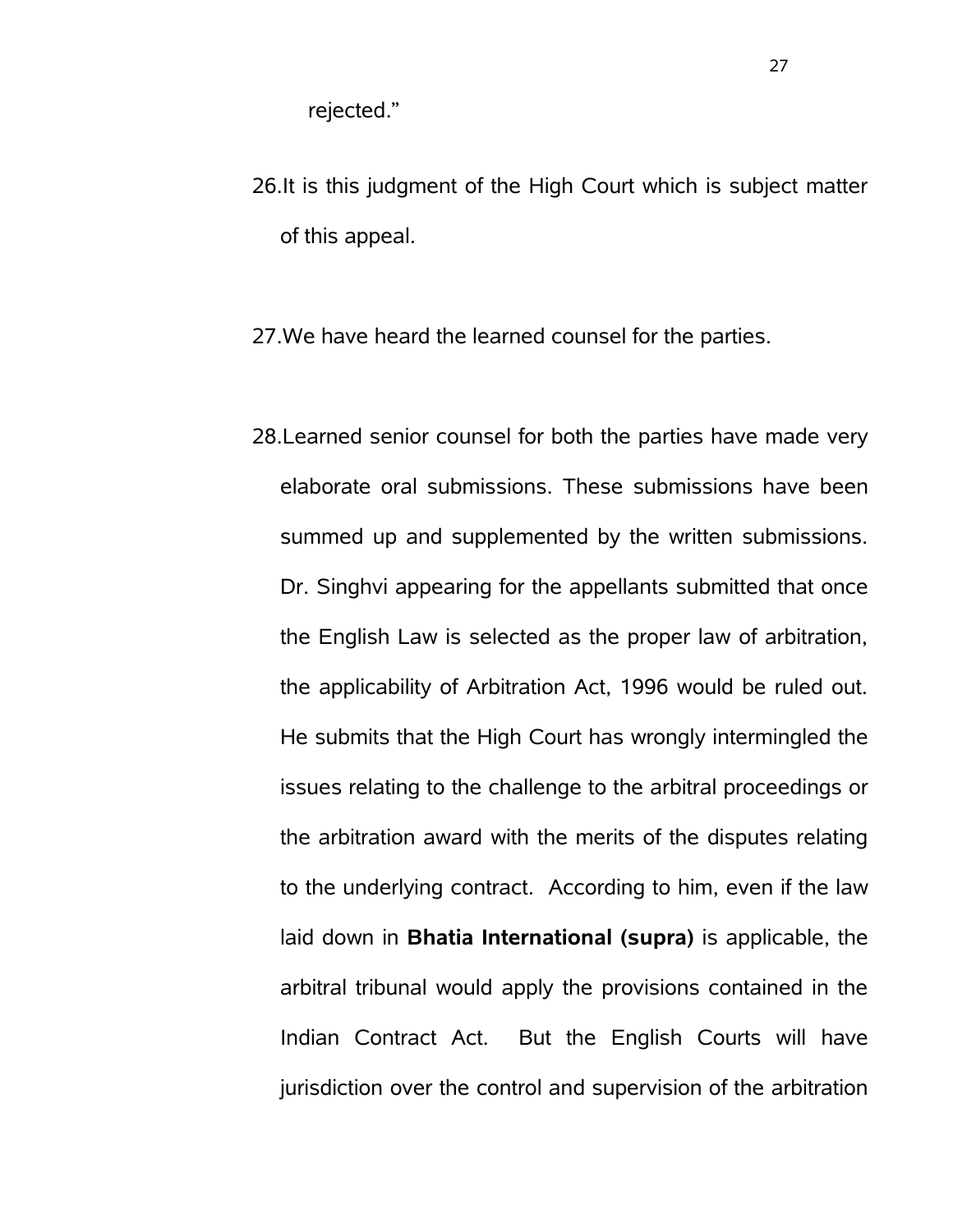including, challenge to the arbitral award. In support of his submission, Dr. Singhvi relies on **Videocon Industries Limited** Vs. **Union of India & Anr.<sup>4</sup>** He has also relied on **Yograj Infrastructure Limited** Vs. **Ssang Yong Engineering and Construction Company Limited<sup>5</sup>  [,](#page-27-1) M/s Dozco India P. Ltd.** Vs. **M/s Doosan Infracore Co. Ltd.<sup>6</sup>** , **Bharat Aluminium Company** Vs. **Kaiser Aluminium Technical Services Inc.<sup>7</sup>** 

- 29.Dr. Singhvi submitted that the reliance placed by the High Court on **Venture Global Engineering (supra)** is misplaced. In that case, the Court was not concerned with a clause such as Article 32.1 of the PSC, which has to be interpreted subject to the provisions contained in Article 33.12. According to Dr. Singhvi, the ratio of **Venture Global Engineering (supra)** has lost its efficacy as it has been overruled by the Constitution Bench in **Bharat Aluminium Company (supra)**. Dr. Singhvi then submitted that the concern shown by the High Court for Indian public policy
- <span id="page-27-0"></span>4 (2011) 6 SCC 161
- <span id="page-27-1"></span>5 (2011) 9 SCC 735
- <span id="page-27-2"></span>6 (2009) 3 ALR 162

<span id="page-27-3"></span><sup>7</sup> (2012) 9 SCC 552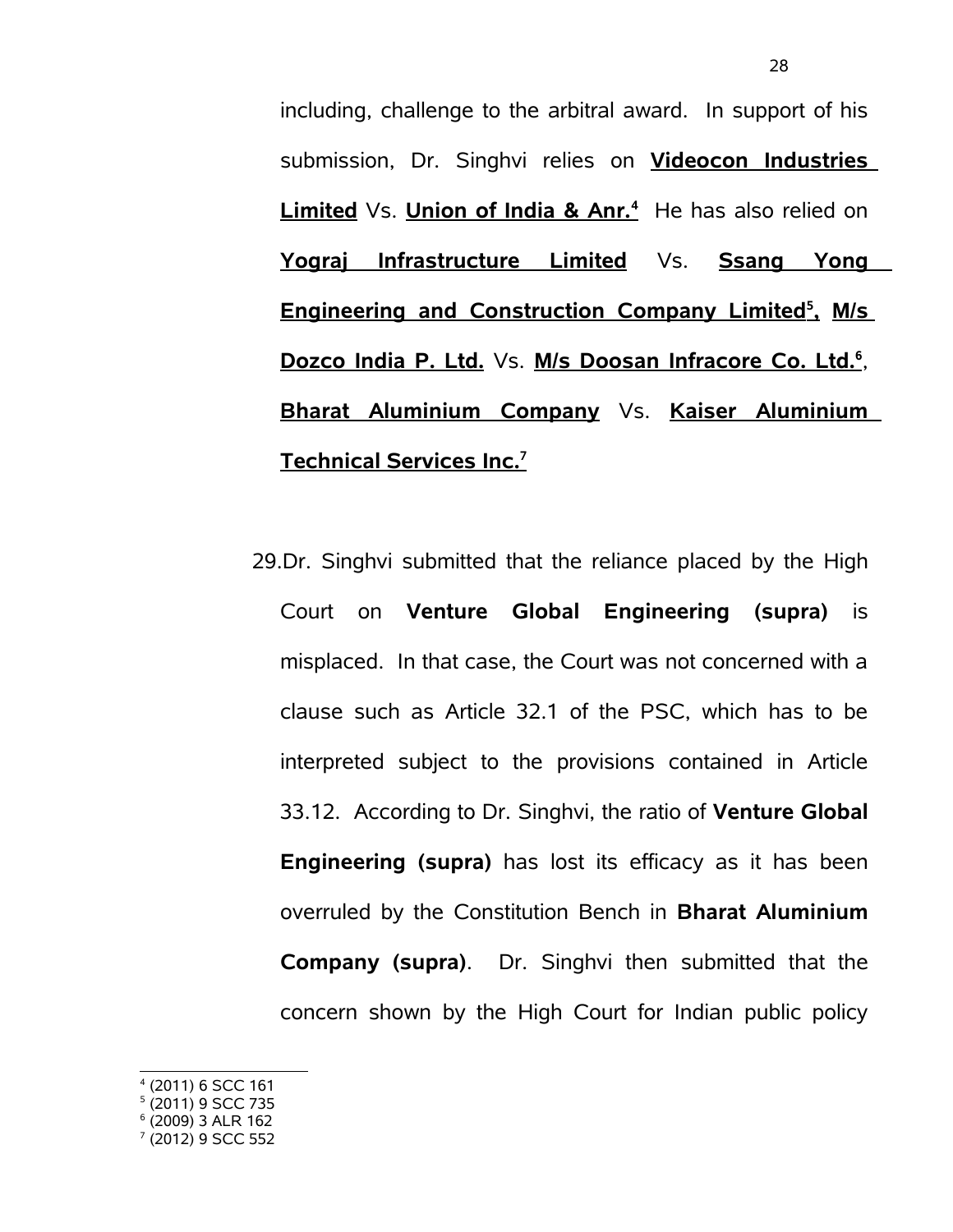<span id="page-28-0"></span>was wholly misplaced and erroneous. The High Court has failed to appreciate that Article 32.1 and 32.2 deal only with the proper law of the contract and not with the proper law of the arbitration agreement. The High Court has erroneously distinguished the ratio of law laid down in **Videocon Industries Limited (supra)** on the ground that although the arbitration clause therein was the same but the question of public policy had not been addressed by the Court. Relying on **State of Gujarat & Anr.** Vs. **Justice R.A. Mehta (Retired) & Ors.<sup>8</sup>** , Dr. Singhvi submitted that even if the issue of public policy was not particularly raised or addressed, the judgment in **Videocon Industries Limited (supra)** still be a binding precedent. According to him, whilst concluding that the parties did not intend to exclude the applicability of the Arbitration Act, 1996 to the arbitration agreement, the High Court has erroneously held that it was necessary for the parties to exclude not only the provisions of the Arbitration Act but also specifically plead that public policy is also excluded. According to the learned senior counsel, Article 15.6.1 has no relevance for the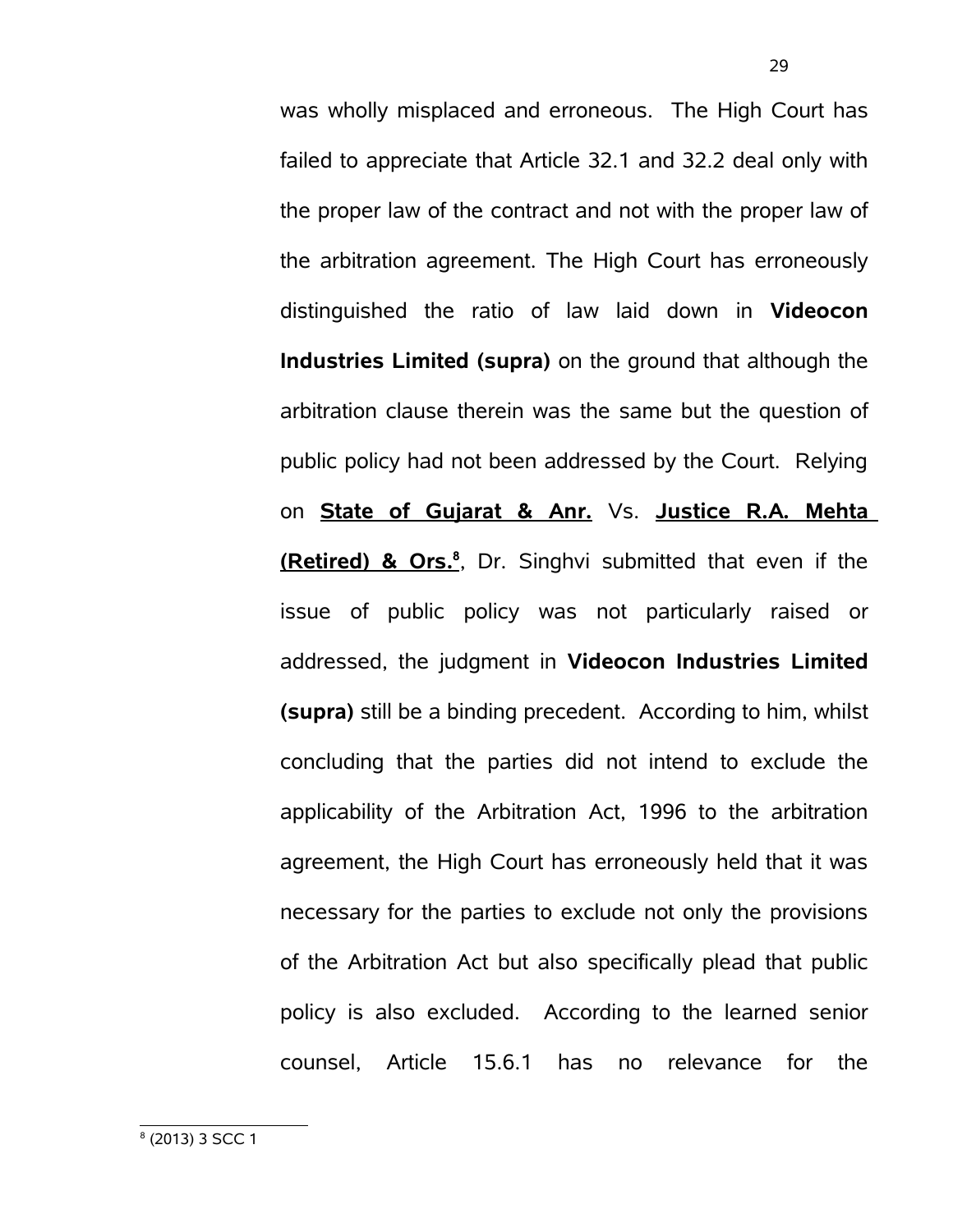determination of the question as to whether the Arbitration Act, 1996 will apply to the arbitration, which is being held in London.

30.Mr. A.K. Ganguly, learned senior counsel appearing for Union of India submits that the decision in this case has been correctly rendered by the High Court based on the law laid down by this Court in **Bhatia International** and **Venture Global Engineering (supra)** as the arbitration agreement is pre **BALCO**. He submits that in order to determine whether Arbitration Act, 1996 is excluded, the contract had to be seen as a whole. Here, the contract is in India, for the work to be done in India over 25 years; secondly, it deals with natural resources, Union of India is a trustee of these resources for the citizens of India. London was designated as the seat of arbitration only to provide certain measure of comfort level to the foreign parties. The contract can not be read in such a way as to exclude the Arbitration Act, 1996. The High Court has correctly concluded that arbitrability had to be decided by taking into consideration Indian Laws, which would include the Indian Arbitration Act and not under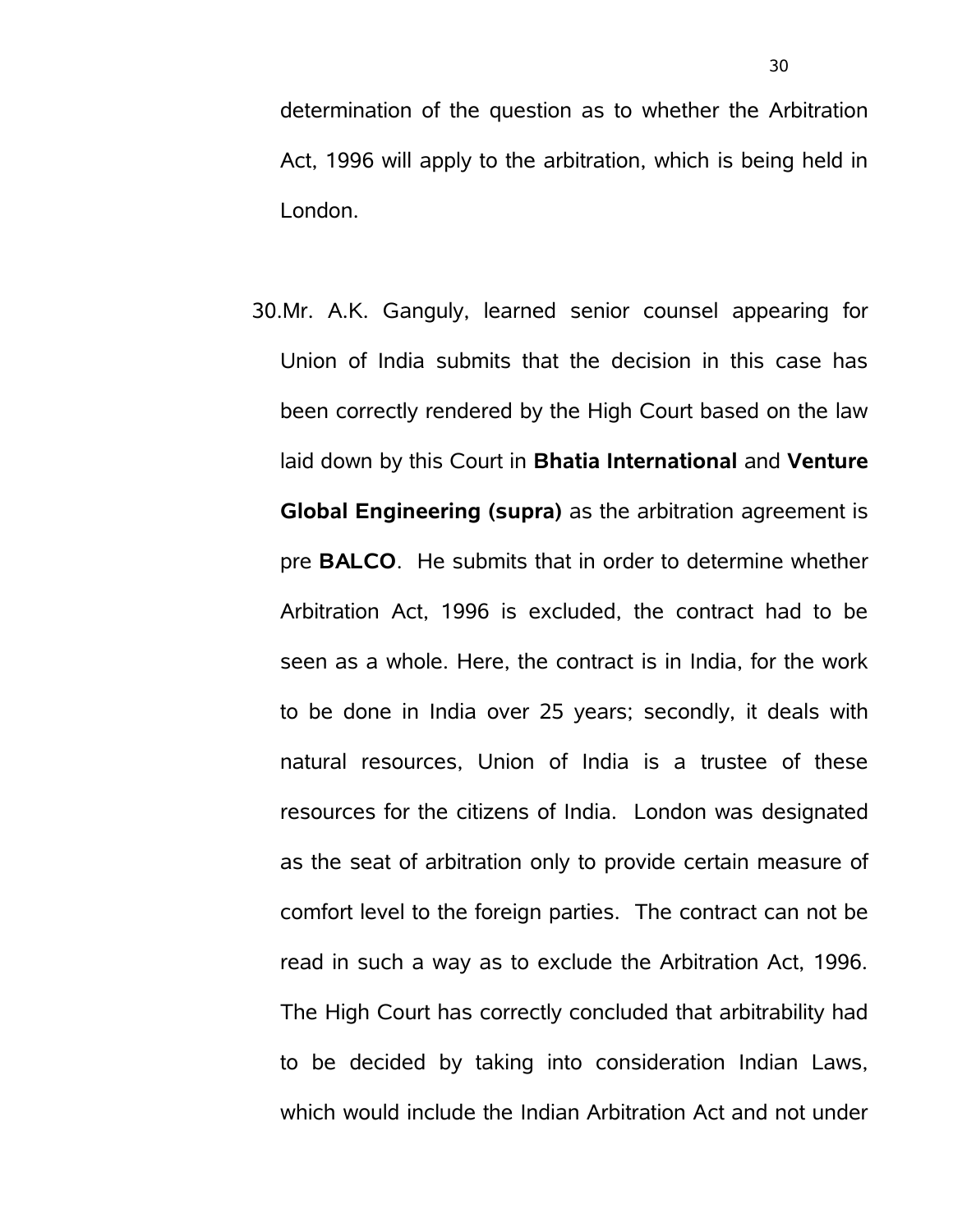the English Arbitration Act, 1996. He emphasized that the present proceedings relate to the interpretation of the contract, which is of national importance to develop the oil rich areas in the Indian Coasts. He points out that under the PSC, the contractor has agreed to be always mindful of the rights and interests of India in the conduct of petroleum operations [Article 7.3(a)]. Mr. Ganguly also relied on Article 32.1 and 32.2 and submitted that Contract is to be governed and interpreted in accordance with laws of India. He points out that there is a negative covenant in Article 32.2, wherein Government or the contractor are not entitled to exercise the rights, privileges, and powers conferred under the PSC in a manner which will contravene laws of India. Mr. Ganguly further pointed out that the High Court has correctly applied the law laid down by this court in **Bhatia International** and **Venture Global Engineering (supra)**. He also objected to the additional documents, which are sought to be relied upon by the petitioners in I.A. No. 7 of 2014. He submitted that none of these documents were on the record before the High Court and can not be permitted to be relied on for the first time in this Court. He, therefore, submitted that I.A. No. 2

31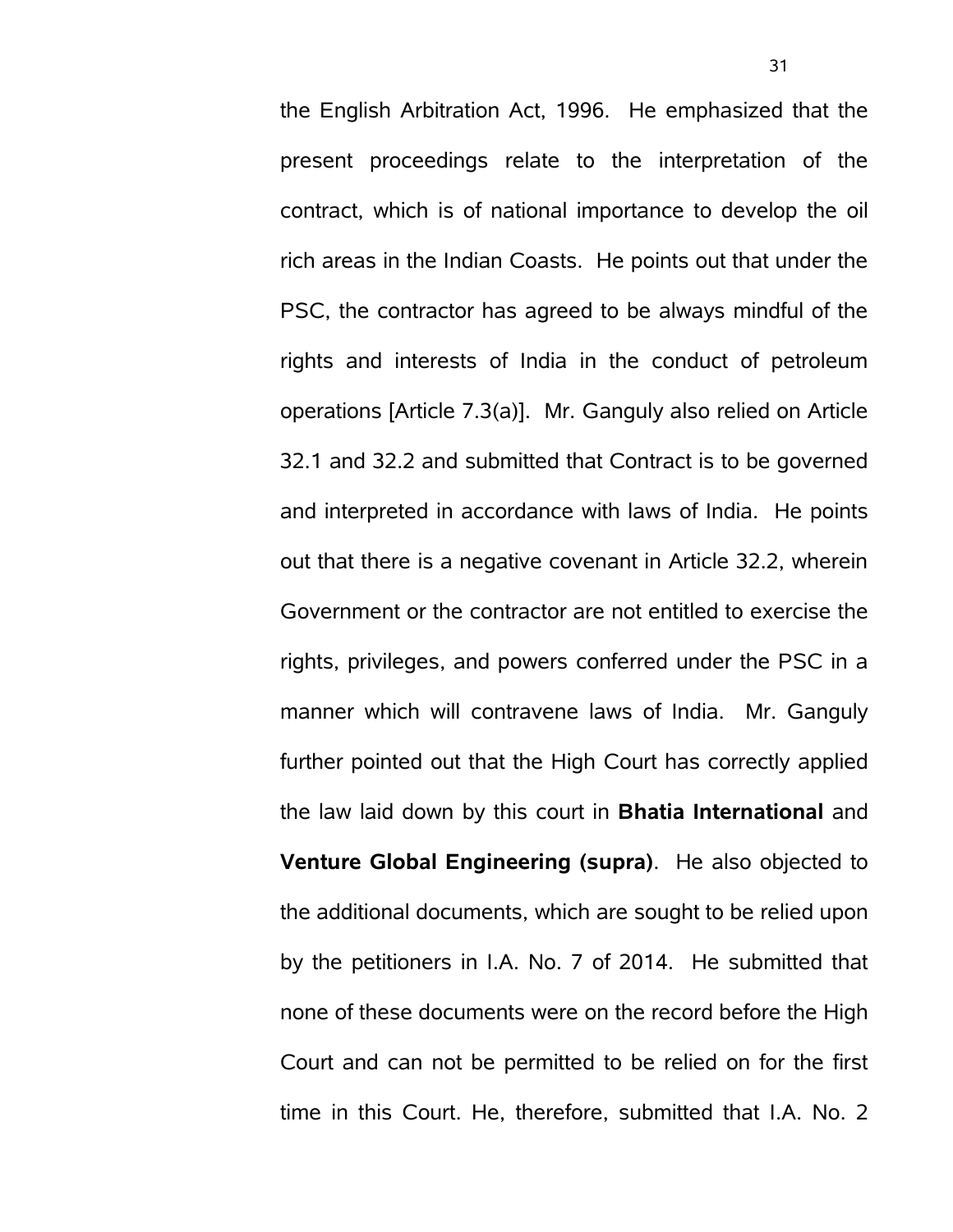ought to be dismissed. He submitted that similar request was made before the High Court, which was rejected.

- 31.Mr. Ganguly emphasized that the issues raised by the Union of India are of public law and not purely contractual as sought to be projected by the appellants. He points out that the appellants have sought a number of reliefs with respect to CAG Audit. It is a challenge to the conclusions recorded by the CAG Audit and such a challenge would not be arbitrable. It is further submitted by him that the issues raised with regard to royalty is also not arbitrable as it is not a commercial issue. He has distinguished the judgment of this Court in **Videocon Industries Limited (supra)** on the basis that the issue with regard to the public law was not considered by the Court in that judgment.
- 32.As noticed earlier, both the learned senior counsel have also submitted written submissions. Primarily, the submissions made in the Court have been reiterated and, therefore, reference will be made to the same as and when necessary.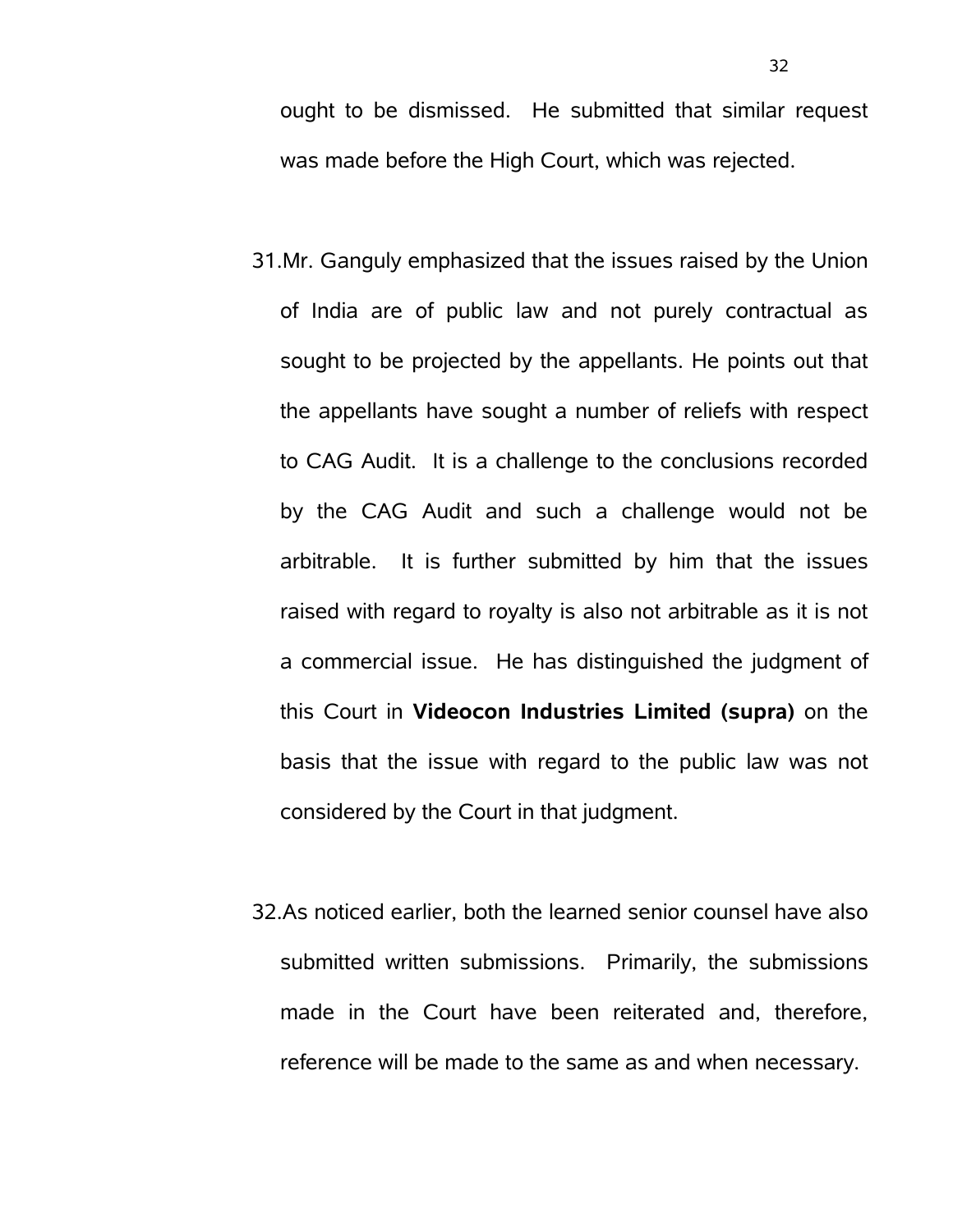- 33.We have considered the submissions made by the learned counsel for the parties.
- 34.Before we analyze the submissions made by the learned senior counsel for both the parties, it would be appropriate to notice the various factual and legal points on which the parties are agreed. The controversy herein would have to be decided on the basis of the law declared by this Court in **Bhatia International (supra)**. The parties are agreed and it is also evident from the Final Partial Consent Award dated 14th September, 2011 that the *juridical seat* (or legal place) of arbitration for the purposes of the arbitration initiated under the Claimants' Notice of Arbitration dated 16<sup>th</sup> December, 2010 shall be London, England. The parties are also agreed that hearings of the Notice of Arbitration may take place at Paris, France, Singapore or any other location the Tribunal considers may be convenient. It is also agreed by the parties that the terms and conditions of the arbitration agreement in Article 33 of the PSCs shall remain in full force and effect and be applicable to the arbitration proceedings.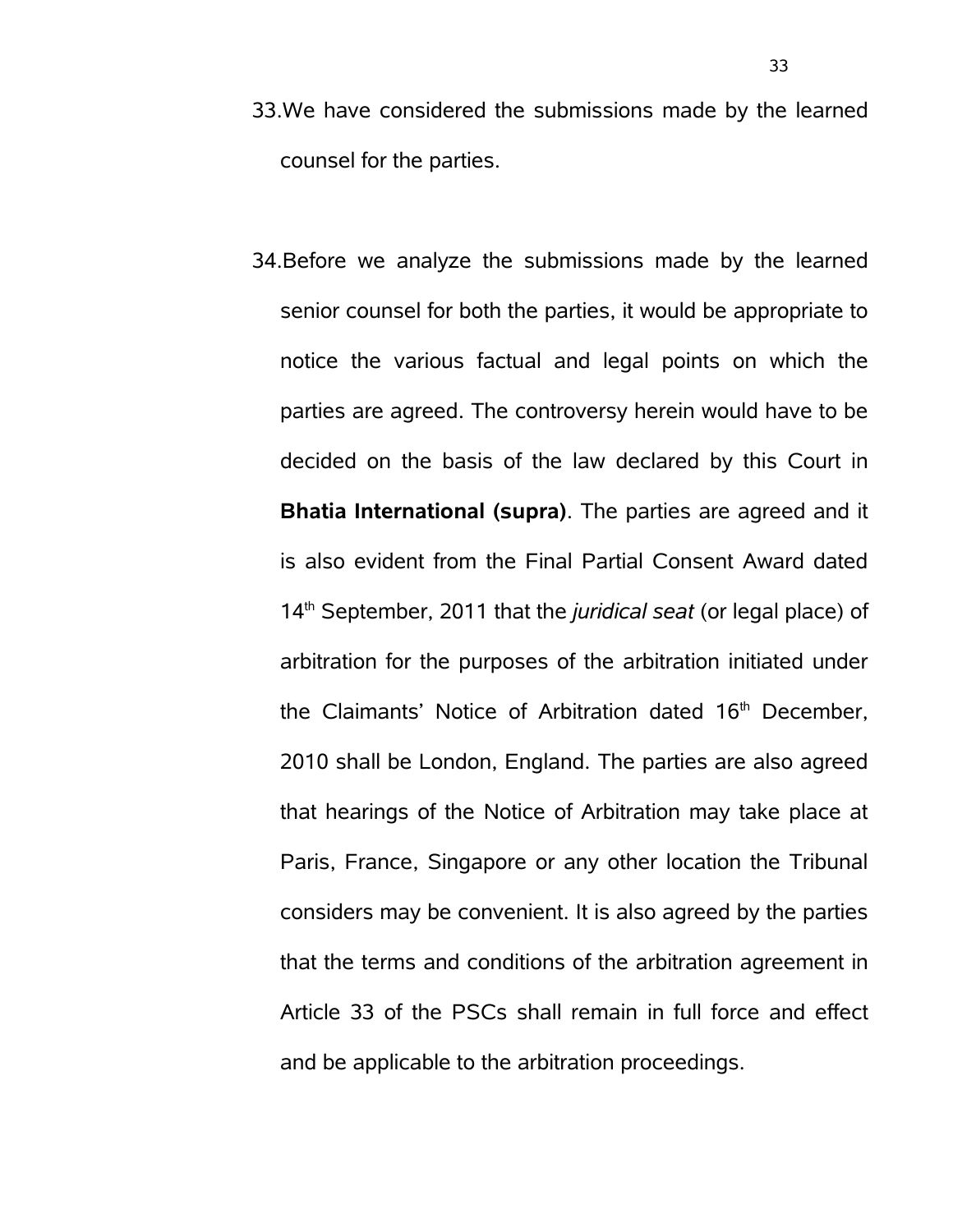- 35.The essential dispute between the parties is as to whether Part I of the Arbitration Act, 1996 would be applicable to the arbitration agreement irrespective of the fact that the *seat* of arbitration is outside India. To find a conclusive answer to the issue as to whether applicability of Part I of the Arbitration Act, 1996 has been excluded, it would be necessary to discover the intention of the parties. Beyond this parties are not agreed on any issue.
- 36.We are also of the opinion that since the ratio of law laid down in **Balco (supra)** has been made prospective in operation by the Constitution Bench itself, we are bound by the decision rendered in **Bhatia International (supra)**. Therefore, at the outset, it would be appropriate to reproduce the relevant ratio of **Bhatia International** in paragraph 32 which is as under :-

**"32.** To conclude, we hold that the provisions of Part I would apply to all arbitrations and to all proceedings relating thereto. Where such arbitration is held in India the provisions of Part I would compulsorily apply and parties are free to deviate only to the extent permitted by the derogable provisions of Part I. In cases of international commercial arbitrations held out of India provisions of Part I would apply unless the parties by agreement, express or im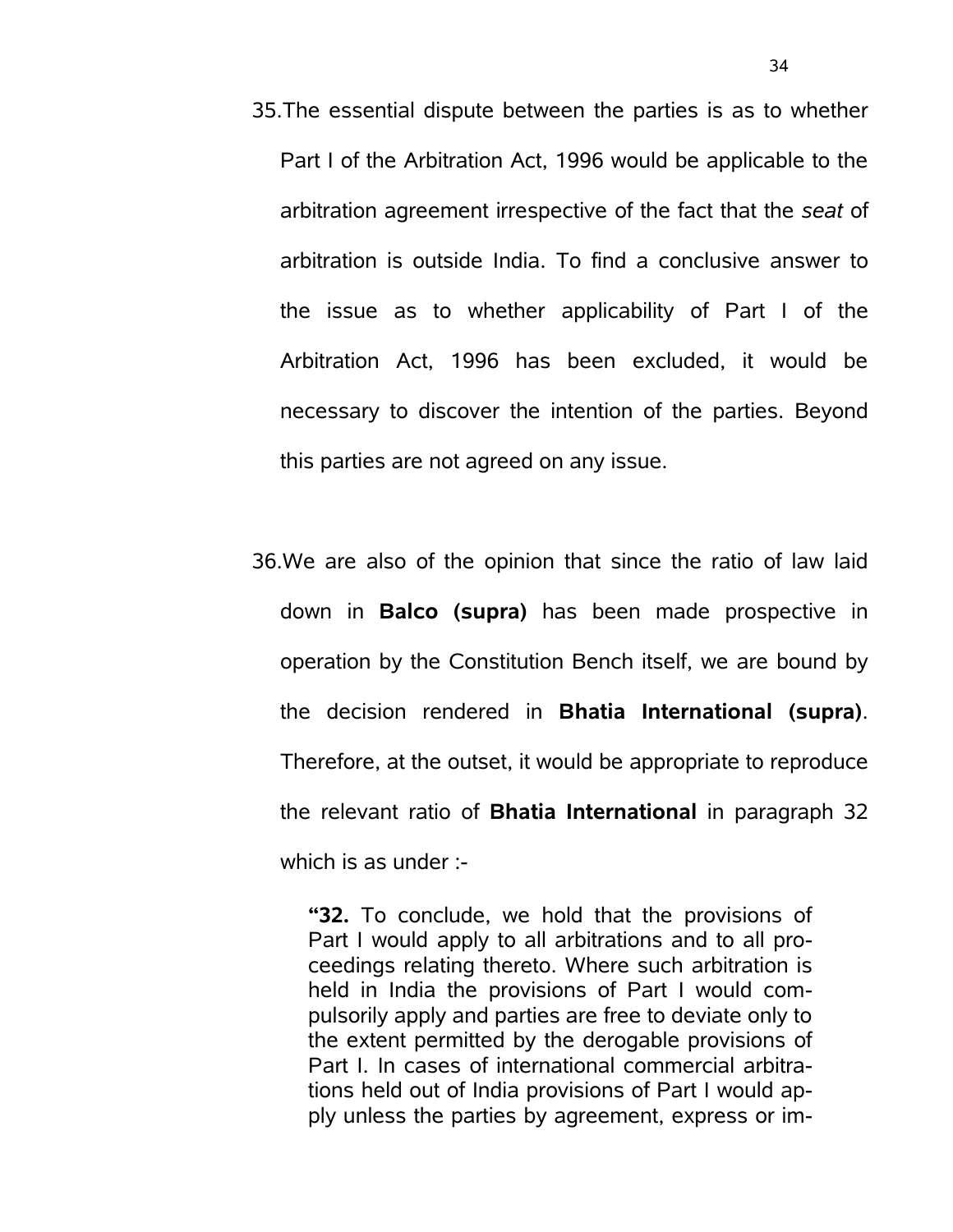plied, exclude all or any of its provisions. In that case the laws or rules chosen by the parties would prevail. Any provision, in Part I, which is contrary to or excluded by that law or rules will not apply."

- 37.In view of the aforesaid, it would be necessary to analyze the relevant Articles of the PSC, to discover the real intention of the parties as to whether the provisions of Arbitration Act, 1996 have been excluded. It must, immediately, be noticed that Articles 32.1 and 32.2 deal with applicable law and language of the contract as is evident from the heading of the Article which is "Applicable Law and Language of the Contract". Article 32.1 provides the proper law of the contract i.e. laws of India. Article 32.2 makes a declaration that none of the provisions contained in the contract would entitle either the Government or the Contractor to exercise the rights, privileges and powers conferred upon it by the contract in a manner which would contravene the laws of India.
- 38.Article 33 makes very detailed provision with regard to the resolution of disputes through arbitration. The two Articles do not overlap - one (Art.32) deals with the proper law of the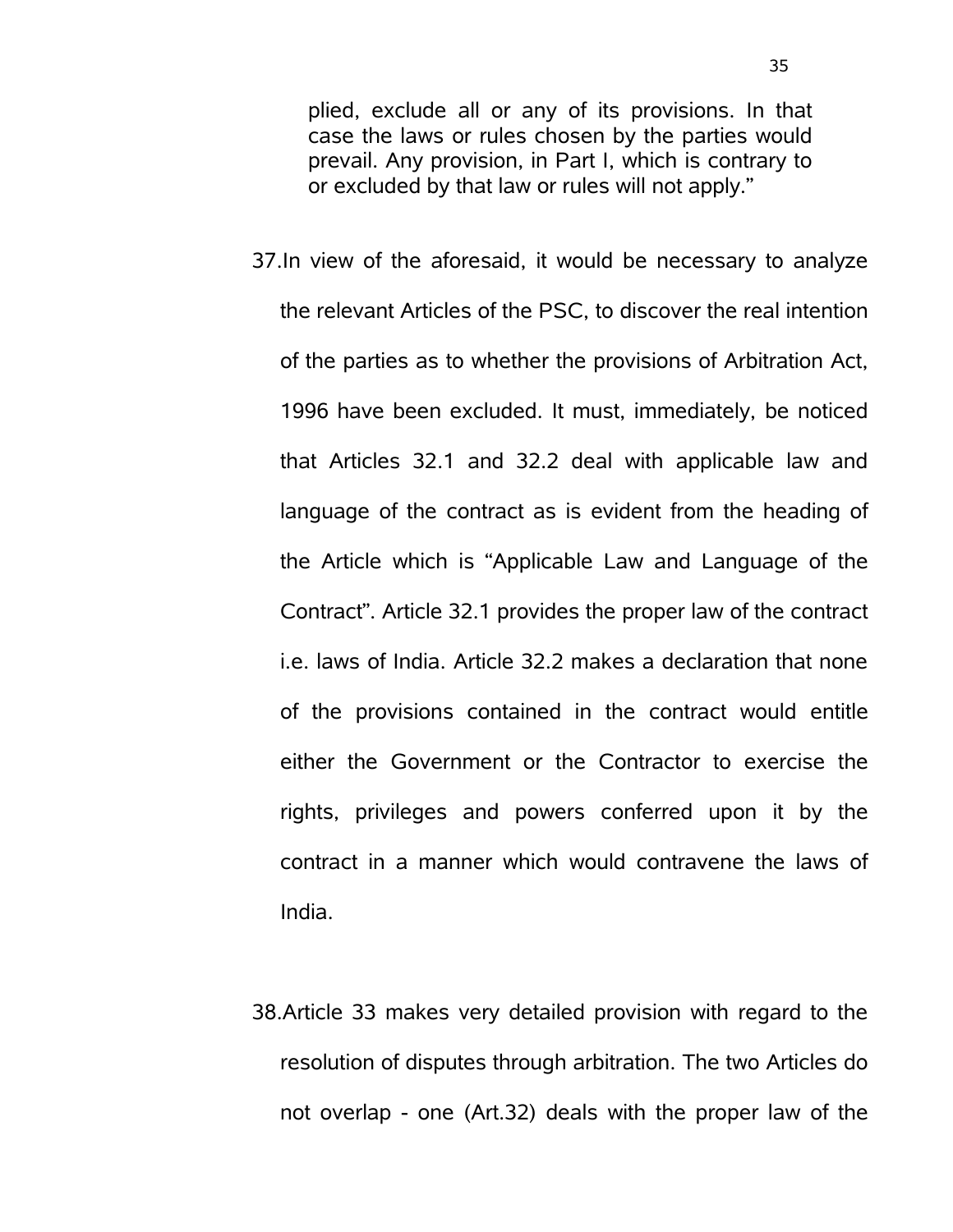contract, the other (Art.33) deals with ADR, i.e. consultations between the parties; conciliation; reference to a sole expert and ultimately arbitration. Under Article 33, at first efforts should be made by the parties to settle the disputes among themselves (33.1). If these efforts fail, the parties by agreement shall refer the dispute to a sole expert (33.2). The provision with regard to constitution of the arbitral tribunal provides that the arbitral tribunal shall consist of three arbitrators (33.4). This article also provides that each party shall appoint one arbitrator. The arbitrators appointed by the parties shall appoint the third arbitrator. In case, the procedure under Article 33.4 fails, the aggrieved party can approach the Permanent Court of Arbitration at Hague for appointment of an arbitrator (33.5). Further, in case the two arbitrators fail to make an appointment of the third arbitrator within 30 days of the appointment of the second arbitrator, again the Secretary General of the Permanent Court of Arbitration at Hague may, at the request of either party appoint the third arbitrator. In the face of this, it is difficult to appreciate the submission of the respondent – Union of India that the Arbitration Act, 1996 (Part I) would be applicable to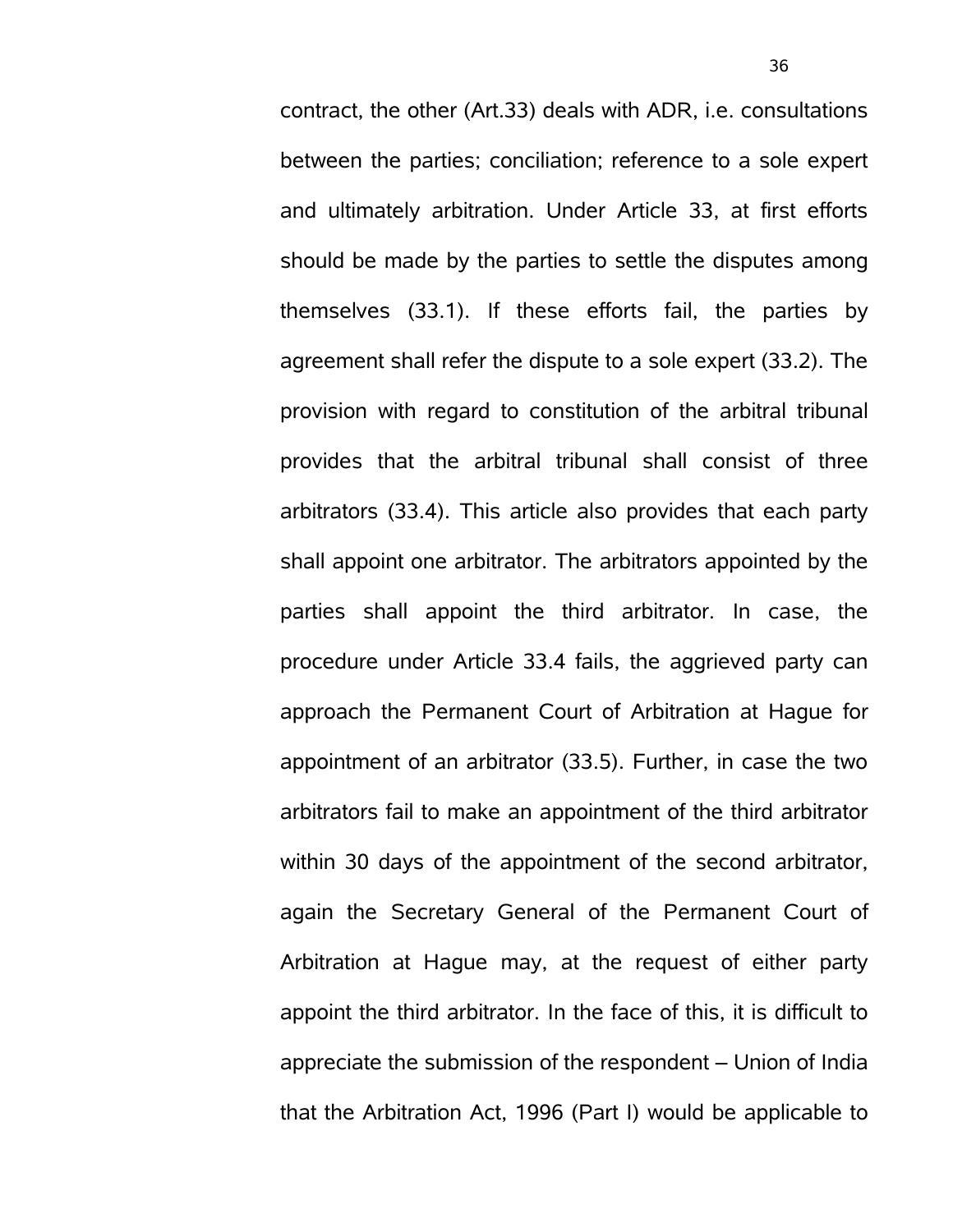the arbitration proceedings. In the event, Union of India intended to ensure that the Arbitration Act, 1996 shall apply to the arbitration proceedings, Article 33.5 should have provided that in default of a party appointing its arbitrator, such arbitrator may, at the request of the first party be appointed by the Chief Justice of India or any person or Institution designated by him. Thus, the Permanent Court of Arbitration at Hague can be approached for the appointment of the arbitrator, in case of default by any of the parties. This, in our opinion, is a strong indication that applicability of Arbitration Act, 1996 was excluded by the parties by consensus. Further, the arbitration proceedings are to be conducted in accordance with the UNCITRAL Rules, 1976 (33.9). It is specifically provided that the right to arbitrate disputes and claims under this contract shall survive the termination of this contract (33.10).

39.The Article which provides the basis of the controversy herein is Article 33.12 which provides that *venue* of the arbitration shall be London and that the arbitration agreement shall be governed by the laws of England. It appears, as observed earlier, that by a Final Partial Consent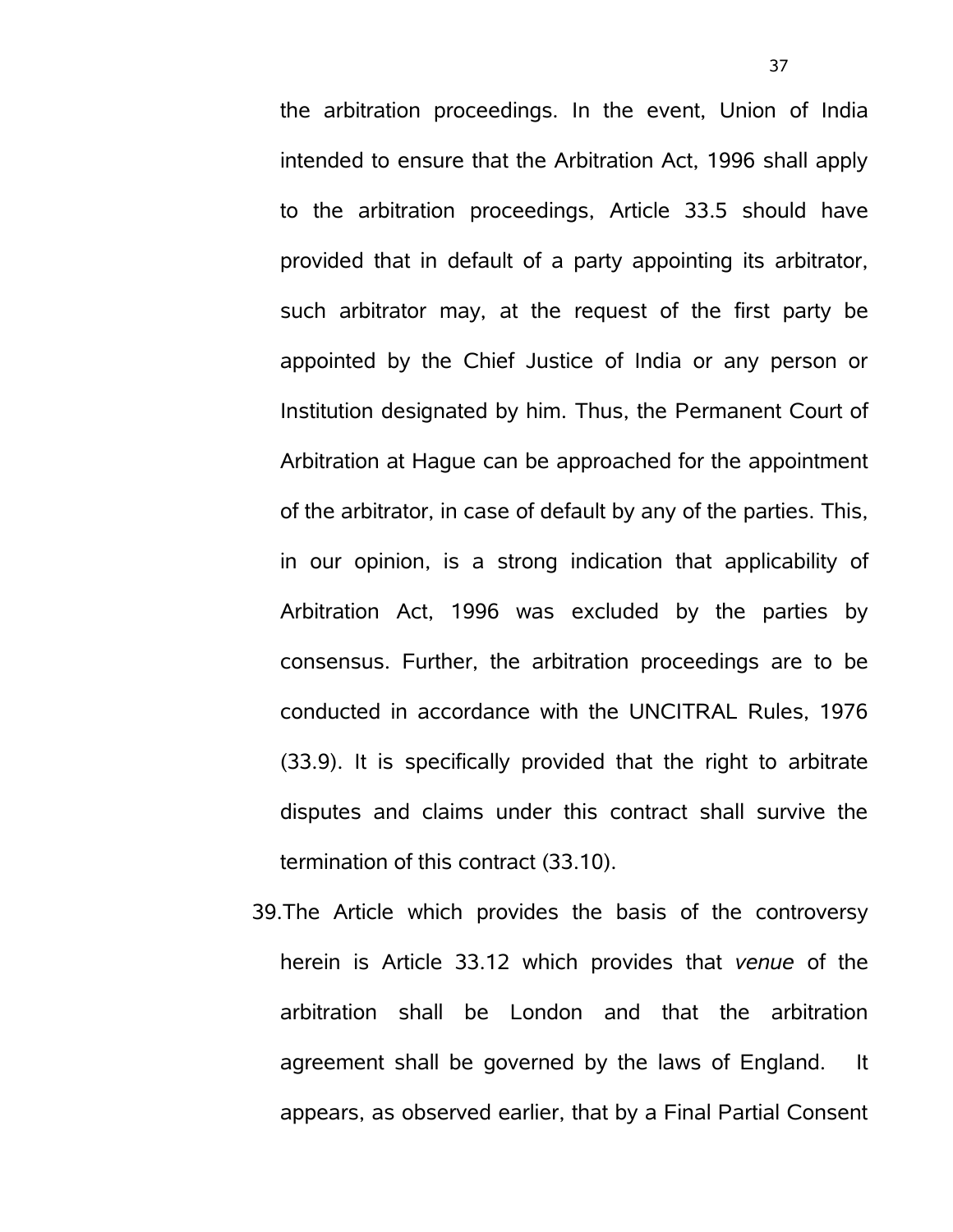Award, the parties have agreed that the *juridical seat* (or legal place of arbitration) for the purposes of arbitration initiated under the claimants' notice of arbitration dated  $16<sup>th</sup>$ December, 2010 shall be London, England.

- 40.We are of the opinion, upon a meaningful reading of the aforesaid Articles of the PSC, that the proper law of the contract is Indian Law; proper law of the *arbitration agreement* is the law of England. Therefore, can it be said as canvassed by the respondents, that applicability of Arbitration Act, 1996 has not been excluded?
- 41.It was submitted by Mr. Ganguly that the intention of the parties was never to exclude the applicability of Arbitration Act, 1996. It is submitted that the expression "laws of India" under Article 32.2 would also include the Arbitration Act, 1996. This submission is without any merit. In our opinion, the expression "laws of India" as used in Article 32.1 and 32.2 have a reference only to the contractual obligations to be performed by the parties under the substantive contract i.e. PSC. In other words, the provisions contained in 33.12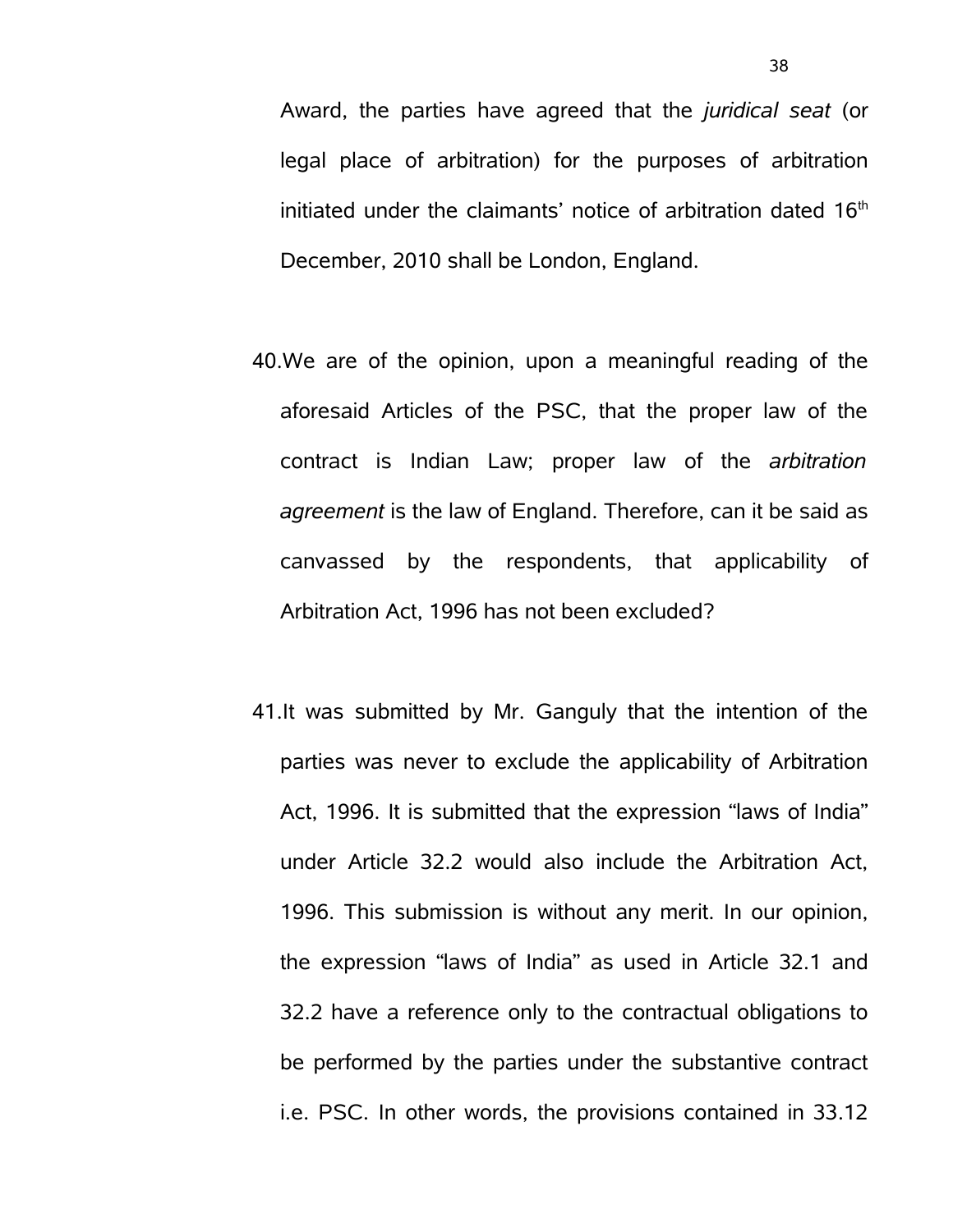are not governed by the provisions contained in Article 32.1. It must be emphasized that Article 32.1 has been made subject to the provision of Article 33.12. Article 33.12 specifically provides that the arbitration agreement shall be governed by the laws of England. The two Articles are particular in laying down that the contractual obligations with regard to the exploration of oil and gas under the PSC shall be governed and interpreted in accordance with the laws of India. In contra-distinction, Article 33.12 specifically provides that the arbitration agreement contained in Article 33.12 shall be governed by the laws of England. Therefore, in our opinion, the conclusion is inescapable that applicability of Arbitration Act, 1996 has been ruled out by a conscious decision and agreement of the parties. Applying the ratio of law as laid down in **Bhatia International (supra)** it would lead to the conclusion that the Delhi High Court had no jurisdiction to entertain the petition under Article 34 of the Arbitration Act, 1996.

42.Article 33 provides for ADR – its limited application is to dispute resolution through arbitration as opposed to civil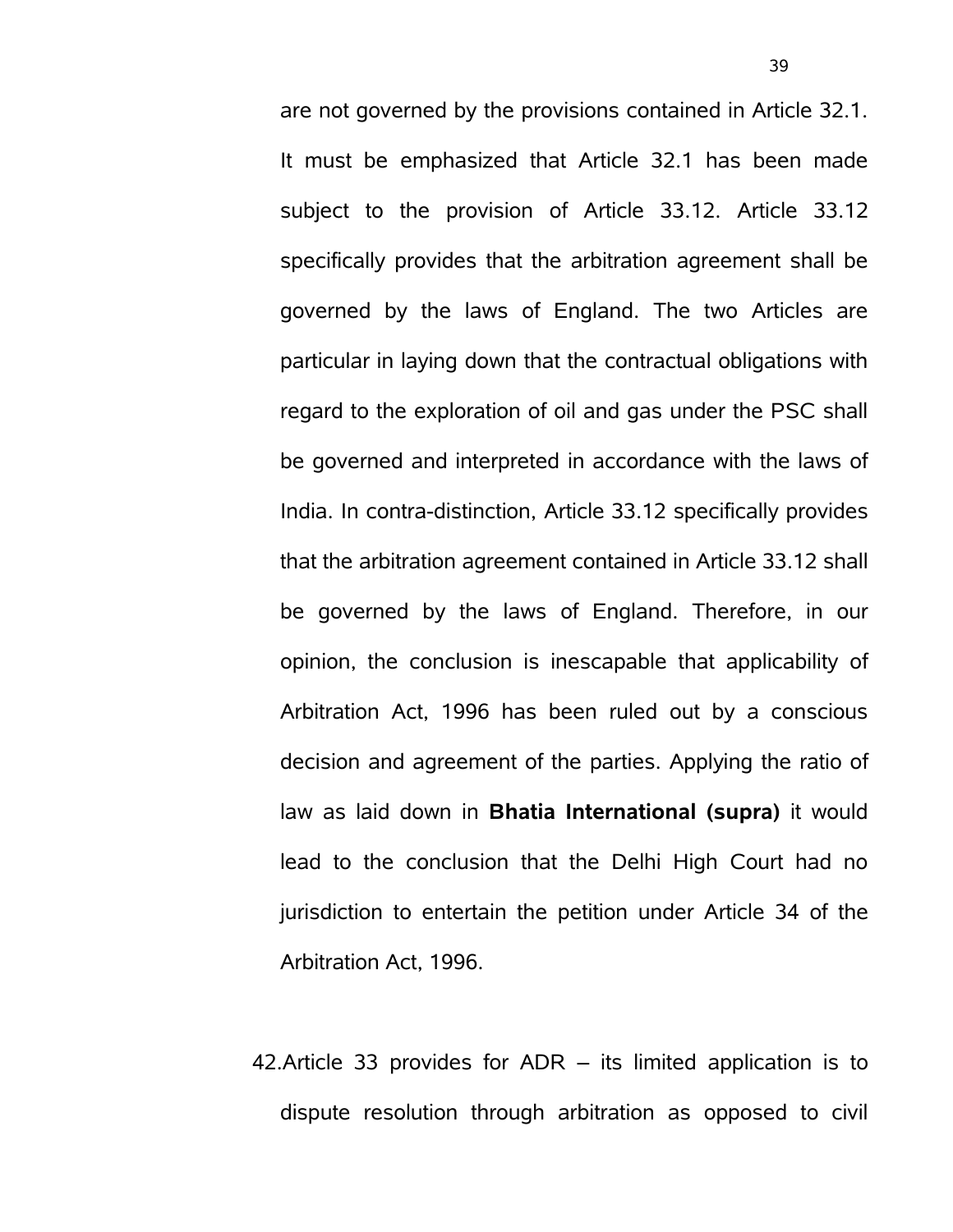litigation. Therefore, there is no violation of 32.2, as Arbitration Act, 1996, in fact signifies Parliamentary sanction of ADR. In fact, Article 32.3 indicates that obligations under PSC and Arbitration Agreement are separate. Hence, it is provided that English shall be the language of the Contract. Followed by the stipulation that English shall also be the law of arbitral proceedings. Therefore, the conclusion of the High Court that PSC is a composite contract is not in tune with the approved provisions of the PSC. This separateness is further emphasized by Article 32.1 by making the provision "subject to the provision of Article 33.12". Laws of India have been made applicable to the substantive contract. Law of England govern the Dispute Resolution Mechanism. Provision for Arbitration is a deliberate election of remedy other than usual remedy of a civil suit. The ADR mechanism under the Arbitral Laws of different nations is legally and jurisprudentially accepted, sanctified by the Highest Law Making Bodies of the member States, signatories to the New York Convention. India is not only a signatory to the New York Convention, but it has taken into account the UNCITRAL Model Laws and the UNCITRAL Rules, whilst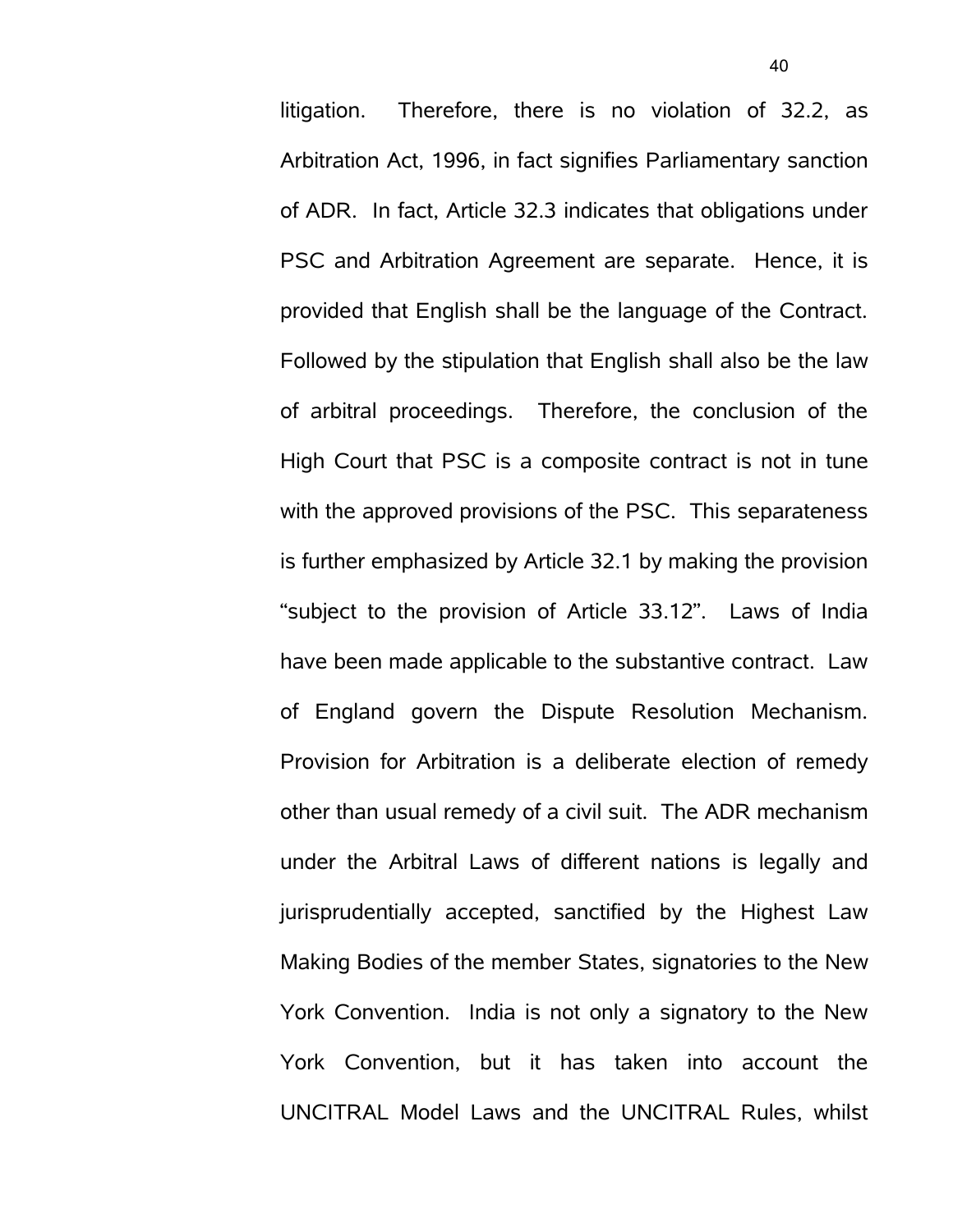enacting the Arbitration Act, 1996. Therefore, it would not be possible to accept the submission of Mr. Ganguly that the Law of the Contract is also the Law of the Arbitration Agreement.

43.In our opinion, it is too late in the day to contend that the seat of arbitration is not analogous to an exclusive jurisdiction clause. This view of ours will find support from numerous judgments of this Court. Once the parties had consciously agreed that the *juridical seat* of the arbitration would be London and that the arbitration agreement will be governed by the laws of England, it was no longer open to them to contend that the provisions of Part I of the Arbitration Act would also be applicable to the arbitration agreement. This Court in the case of **Videocon Industries Ltd. (supra)** has clearly held as follows :-

"33. In the present case also, the parties had agreed that notwithstanding Article 33.1, the arbitration agreement contained in Article 34 shall be governed by laws of England. This necessarily implies that the parties had agreed to exclude the provisions of Part I of the Act. As a corollary to the above conclusion, we hold that the Delhi High Court did not have the jurisdiction to entertain the petition filed by the respondents under Section 9 of the Act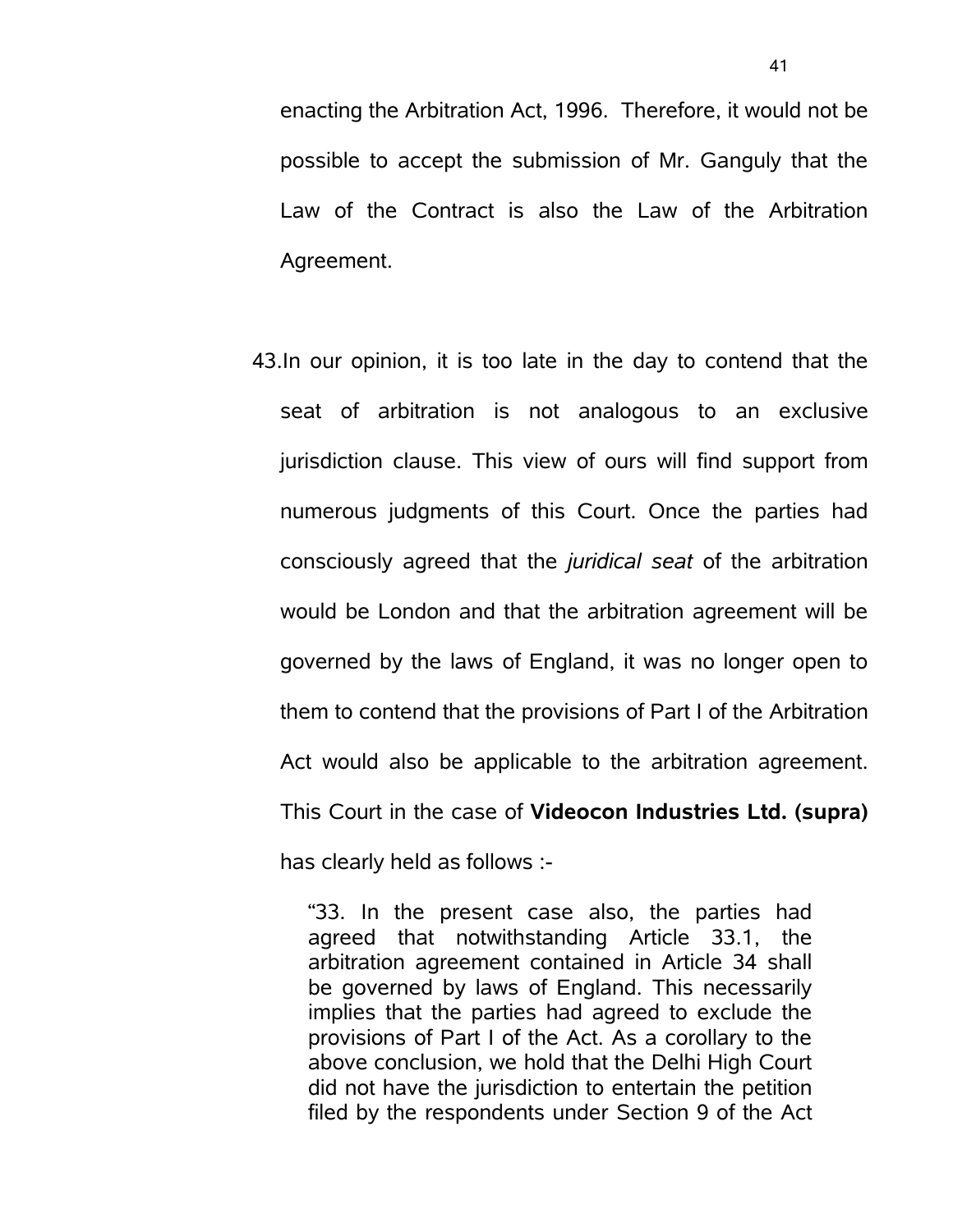and the mere fact that the appellant had earlier filed similar petitions was not sufficient to clothe that High Court with the jurisdiction to entertain the petition filed by the respondents."

44.In coming to the aforesaid conclusion this Court interpreted

similar if not identical provisions contained in the arbitration

agreement. The provision with regard to proper law of the

contract and the arbitration agreement was as follows :

**3.** For the sake of convenience, the relevant clauses of Articles 33, 34 and 35 of the PSC are extracted below:

"33.1. *Indian law to govern*.—Subject to the provisions of Article 34.12, this contract shall be governed and interpreted in accordance with the laws of India.

33.2. *Laws of India not to be contravened*.—Subject to Article 17.1 nothing in this contract shall entitle the contractor to exercise the rights, privileges and powers conferred upon it by this contract in a manner which will contravene the laws of India.

\* \* \*

34.3. *Unresolved disputes*.—Subject to the provisions of this contract, the parties agree that any matter, unresolved dispute, difference or claim which cannot be agreed or settled amicably within twenty-one (21) days may be submitted to a sole expert (where Article 34.2 applies) or otherwise to an Arbitral Tribunal for final decision as hereinafter provided.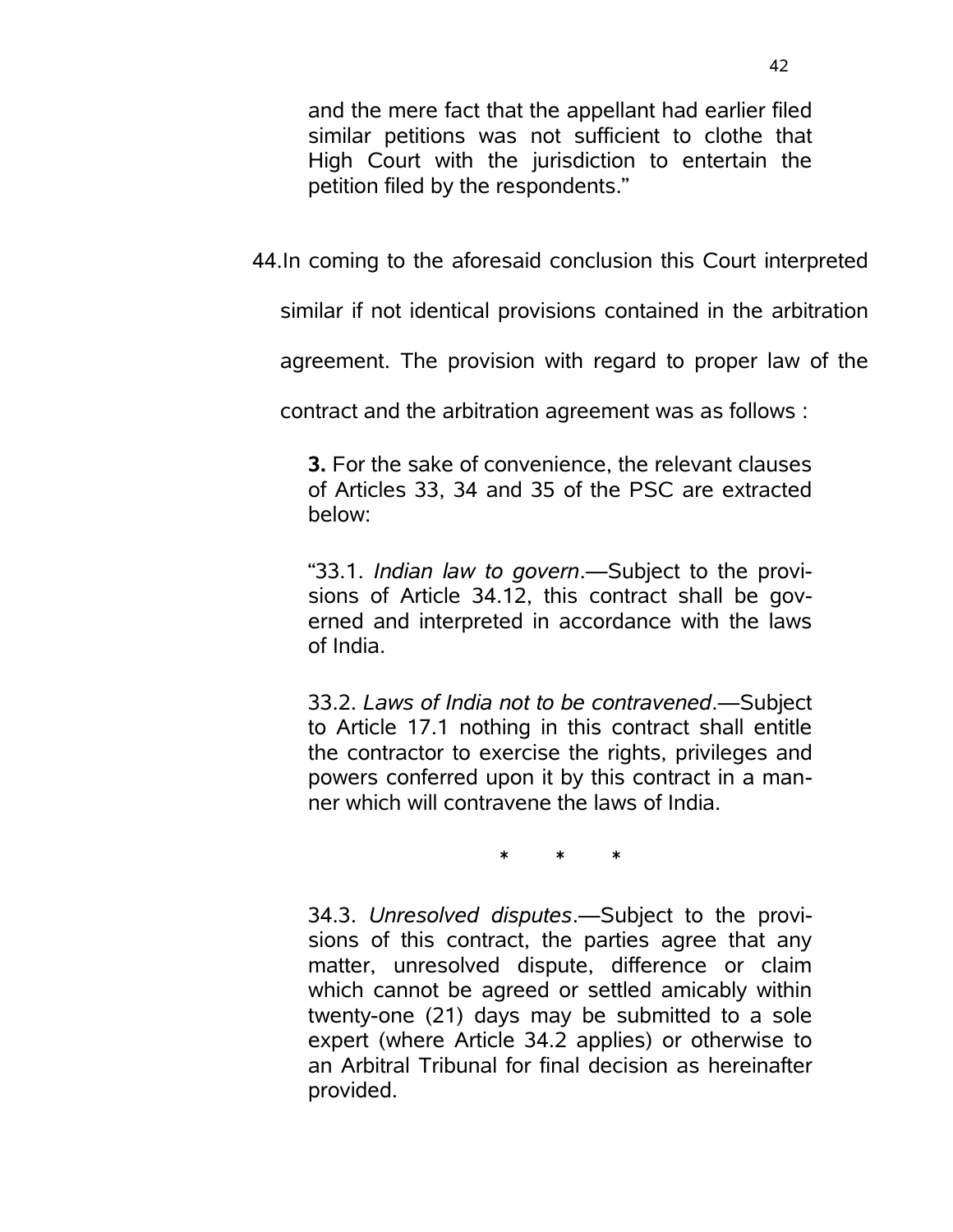34.12. *Venue and law of arbitration agreement*.— The venue of sole expert, conciliation or arbitration proceedings pursuant to this article, unless the parties otherwise agree, shall be Kuala Lumpur, Malaysia, and shall be conducted in the English language. Insofar as practicable, the parties shall continue to implement the terms of this contract notwithstanding the initiation of arbitral proceedings and any pending claim or dispute. Notwithstanding the provisions of Article 33.1, the arbitration agreement contained in this Article 34 shall be governed by the laws of England.

\* \* \*

\* \* \*

35.2. *Amendment*.—This contract shall not be amended, modified, varied or supplemented in any respect except by an instrument in writing signed by all the parties, which shall state the date upon which the amendment or modification shall become effective."

45.We are of the opinion that in the impugned judgment the High Court has erred in not applying the ratio of law laid down in **Videocon Industries Ltd. (supra)** in the present case. The first issue raised in **Videocon Industries Limited (supra)** was as to whether the seat of arbitration was London or Kuala Lumpur. The second issue was with regard to the Courts that would have supervisory jurisdiction over the arbitration proceedings. Firstly, the plea of **Videocon**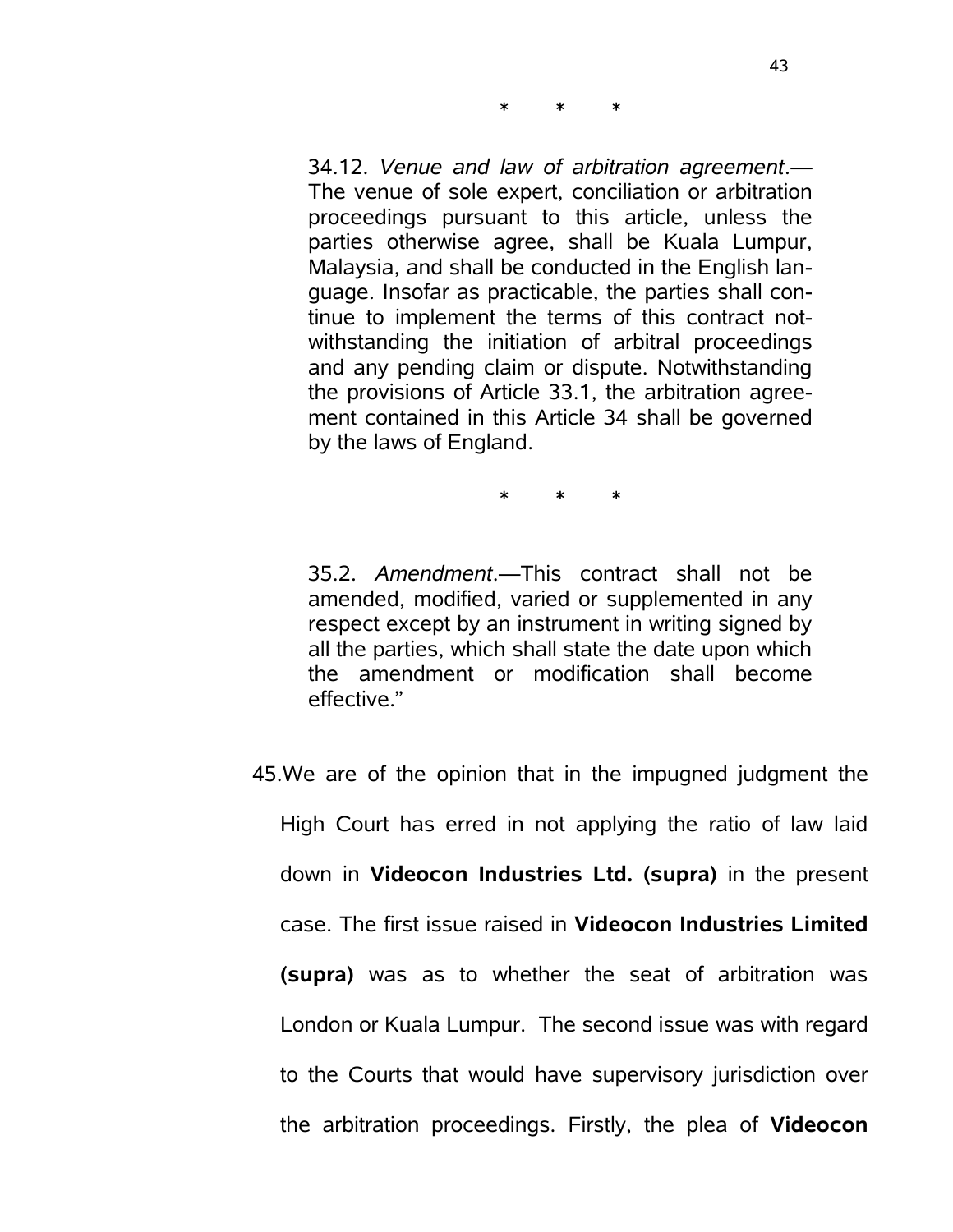**Industries Limited** was that the seat could not have been changed from Kuala Lumpur to London only on agreement of the parties without there being a corresponding amendment in the PSC. This plea was accepted. It was held that seat of arbitration cannot be changed by mere agreement of parties. In Paragraph 21 of the judgment, it was observed as follows:-

**"21.** Though, it may appear repetitive, we deem it necessary to mention that as per the terms of agreement, the seat of arbitration was Kuala Lumpur. If the parties wanted to amend Article 34.12, they could have done so only by a written instrument which was required to be signed by all of them. Admittedly, neither was there any agreement between the parties to the PSC to shift the juridical seat of arbitration from Kuala Lumpur to London nor was any written instrument signed by them for amending Article 34.12. Therefore, the mere fact that the parties to the particular arbitration had agreed for shifting of the seat of arbitration to London cannot be interpreted as anything except physical change of the venue of arbitration from Kuala Lumpur to London."

46.The other issue considered by this Court in **Videocon Industries Limited (supra)** was as to whether a petition under Section 9 of the Arbitration Act, 1996 would be maintainable in Delhi High Court, the parties having specifically agreed that the arbitration agreement would be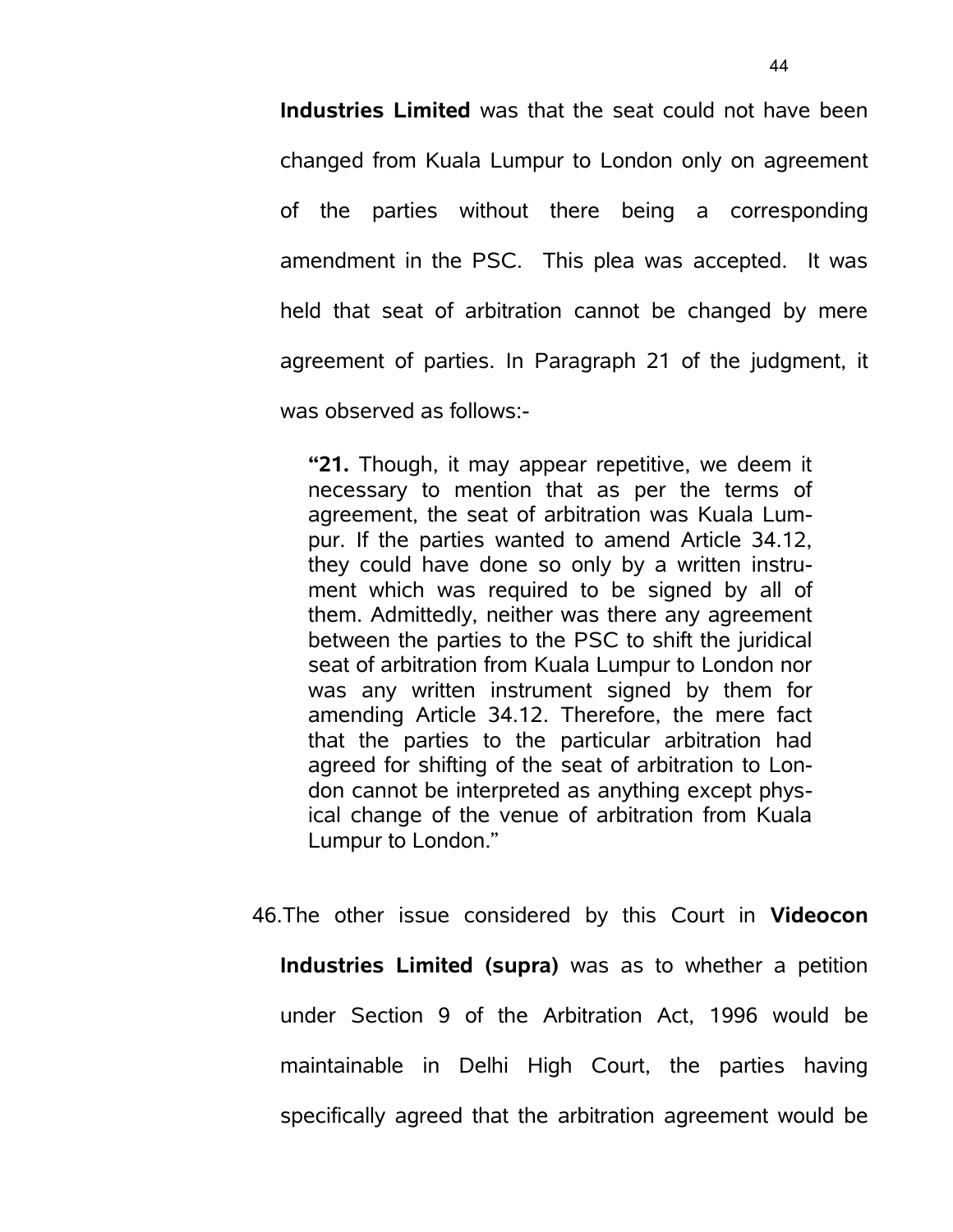governed by the English Law. This issue was decided against Union of India and it was held that Delhi High Court did not have the jurisdiction to entertain the petition filed by Union of India under Section 9 of the Arbitration Act.

- 47.In the present appeal, this Court is also considering the issue as to whether the petition under Section 34 of the Arbitration Act, 1996 filed by Union of India in Delhi would be maintainable. The parties have made the necessary amendment in the PSCs to provide that the juridical seat of arbitration shall be London. It is also provided that the arbitration agreement will be governed by laws of England. Therefore, the ratio in **Videocon Industries Limited (supra)** would be relevant and binding in the present appeal.
- 48.The aforesaid judgment **(Videocon)** has been rendered by this Court upon consideration of **Venture Global Engineering (supra)**. **Venture Global Engineering** and **Videocon Industries Ltd.** are both judgments delivered by two-Judge Bench. In our opinion, the factual and legal issues involved in the **Videocon Industries** case are very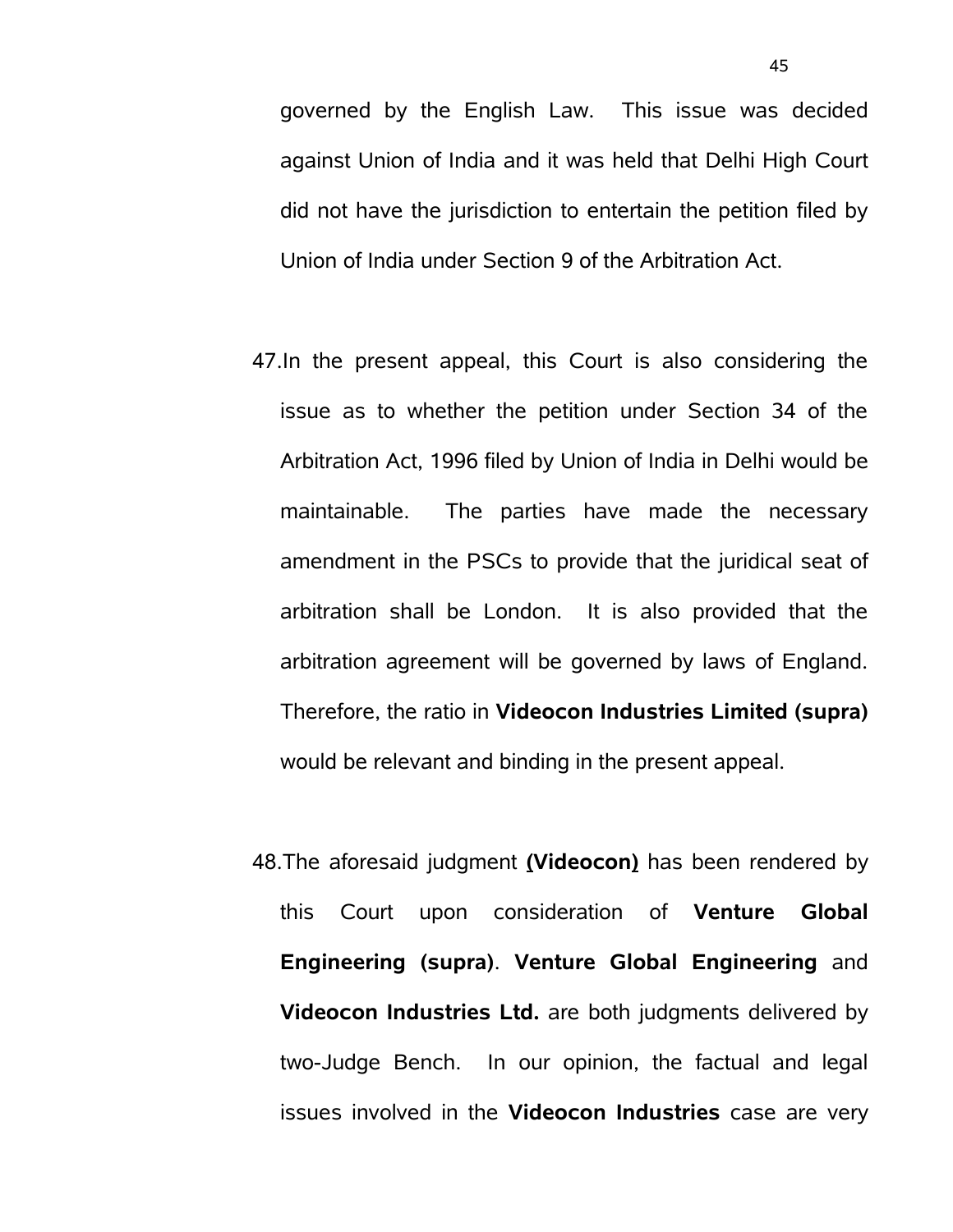similar to the controversy involved in the present appeal. The Arbitration Agreement in this appeal is identical to the arbitration agreement in **Videocon Industries**. In fact, the factual situation in the present appeal is on a stronger footing than in **Videocon Industries Limited (supra)**. As noticed earlier, in **Videocon Industries**, this Court concluded that the parties could not have altered the seat of arbitration without making the necessary amendment to the PSC. In the present appeal, necessary amendment has been made in the PSC. Based on the aforesaid amendment, the Arbitral Tribunal has rendered the Final Partial Consent Award of 14<sup>th</sup> September, 2011 recording that the juridical seat (or legal place) of the arbitration for the purposes of arbitration initiated under the Claimant's Notice of Arbitration dated 16<sup>th</sup> December, 2010 shall be London, England. Furthermore, the judgment in **Videocon Industries** is subsequent to **Ventura Global**. We are, therefore, bound by the ratio laid down in **Videocon Industries Limited (supra)**.

49.We may also point out that the judgment in **Videocon**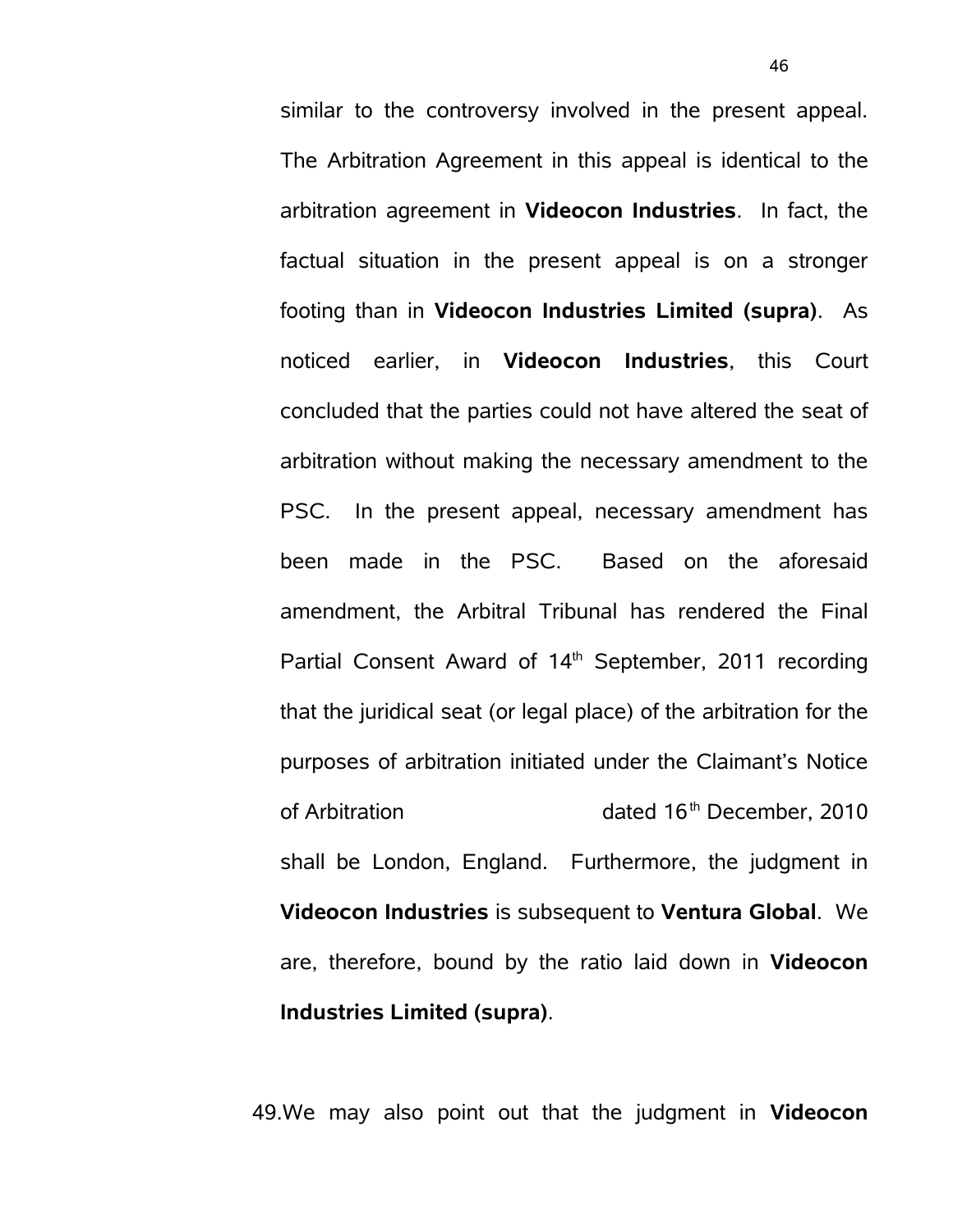**Industries** has been followed on numerous occasions by a number of High Courts. This apart, the judgment of this Court in **Videocon Industries Ltd**. also reflects the view taken by the Courts in England on the same issues. In the case of **A** Vs. **B 9** considering a similar situation, it has been held as follows :

"*"…..an agreement as to the seat of an arbitration is analogous to an exclusive jurisdiction clause. Any claim for a remedy……as to the validity of an existing interim or final award is agreed to be made only in the courts of the place designated as the seat of arbitration."* (emphasis supplied).

50.This Court in **Dozco India Ltd. (supra)** again reiterated the

principle of law laid down in **Sumitomo Heavy Industries**

**Ltd. (supra)**, wherein the law was very clearly enunciated in

Para 16:

"The law which would apply to the filing of the award, to its enforcement and to its setting aside would be the law governing the agreement to arbitrate and the performance of that agreement."

This judgment is rendered by a three-Judge Bench.

51.It is noteworthy that the judgment in **Sumitomo** was not

<span id="page-46-0"></span><sup>9</sup> 2007 (1) All E.R. (Comm) 591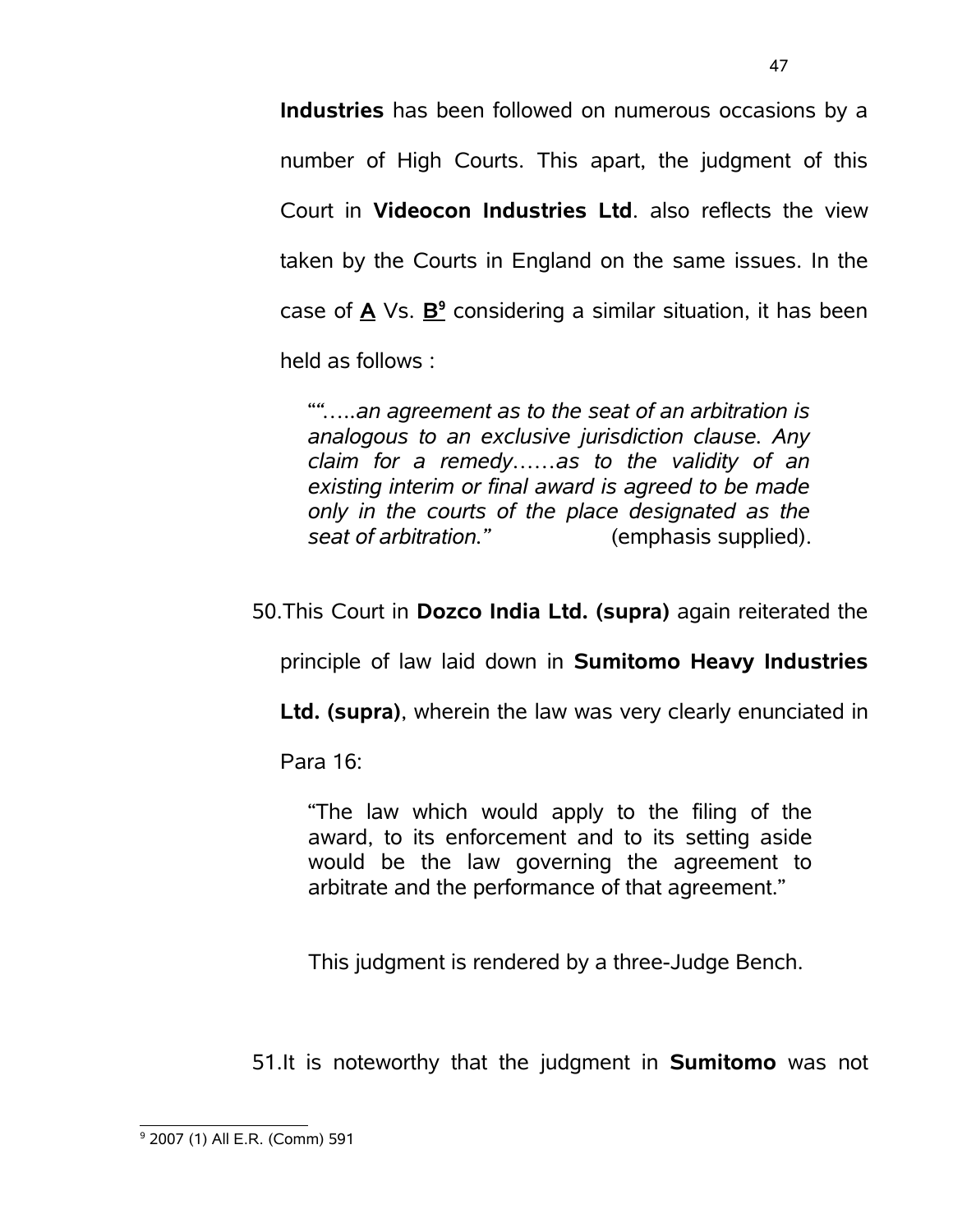dissented from in **Bhatia International** on which the judgment in Venture Global is based. This again persuades us to follow the law laid down in **Videocon (supra)**.

- 52.Again this Court in **Yograj Infrastructure** (two-Judge Bench) considered a similar arbitration agreement. It was provided that the arbitration proceedings shall be conducted in English in Singapore in accordance with the Singapore International Arbitration Centre (SIAC) Rules. (Clause 27.1). Clause 27.2 provided that the arbitration shall take place in Singapore and be conducted in English language. This Court held that having agreed that the seat of arbitration would be Singapore and that the curial law of the arbitration proceedings would be SIAC Rules, it was no longer open to the appellant to contend that an application under Section 11(6) of the Arbitration Act, 1996 would be maintainable.
- 53.This judgment has specifically taken into consideration the law laid down in **Bhatia International (supra)** and **Venture Global (supra)**. The same view has been taken by Delhi High Court, Bombay High Court and the Gujarat High Court,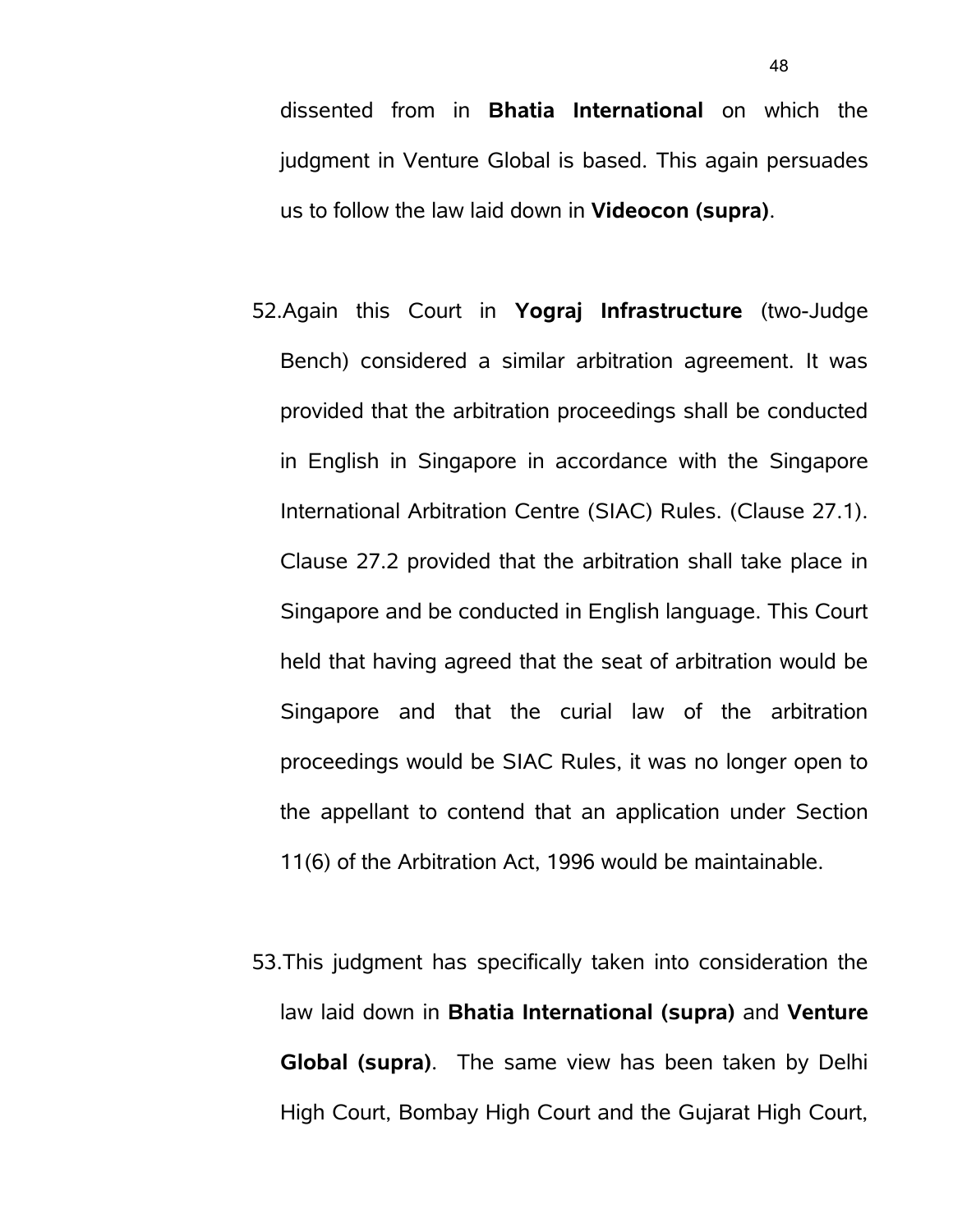specifically approved by this Court in **Balco (supra)** and

the Court of Appeal in **C** Vs. **D [10](#page-48-0)** . This judgment has been

54.The effect of choice of seat of arbitration was considered by

in fact this Court in **Videocon** has specifically approved the

observations made by the Gujarat High Court in **Hardy Oil**

reiterated in **Enercon (supra)**. In **C** Vs. **D (supra)**,

the Court of Appeal has observed:-

## **"Primary Conclusion**

**(supra)**.

<span id="page-48-0"></span>16. I shall deal with Mr Hirst's arguments in due course but, in my judgment, they fail to grapple with the central point at issue which is whether or not, by choosing London as the seat of the arbitration, the parties must be taken to have agreed that proceedings on the award should be only those permitted by English law. In my view they must be taken to have so agreed for the reasons given by the judge. The whole purpose of the balance achieved by the Bermuda Form (English arbitration but applying New York law to issues arising under the policy) is that judicial remedies in respect of the award should be those permitted by English law and only those so permitted. Mr Hirst could not say (and did not say) that English judicial remedies for lack of jurisdiction on procedural irregularities under sections 67 and 68 of the 1996 Act were not permitted; he was reduced to saying that New York judicial remedies were also permitted. That, however, would be a recipe for litigation and (what is worse) confusion which cannot have been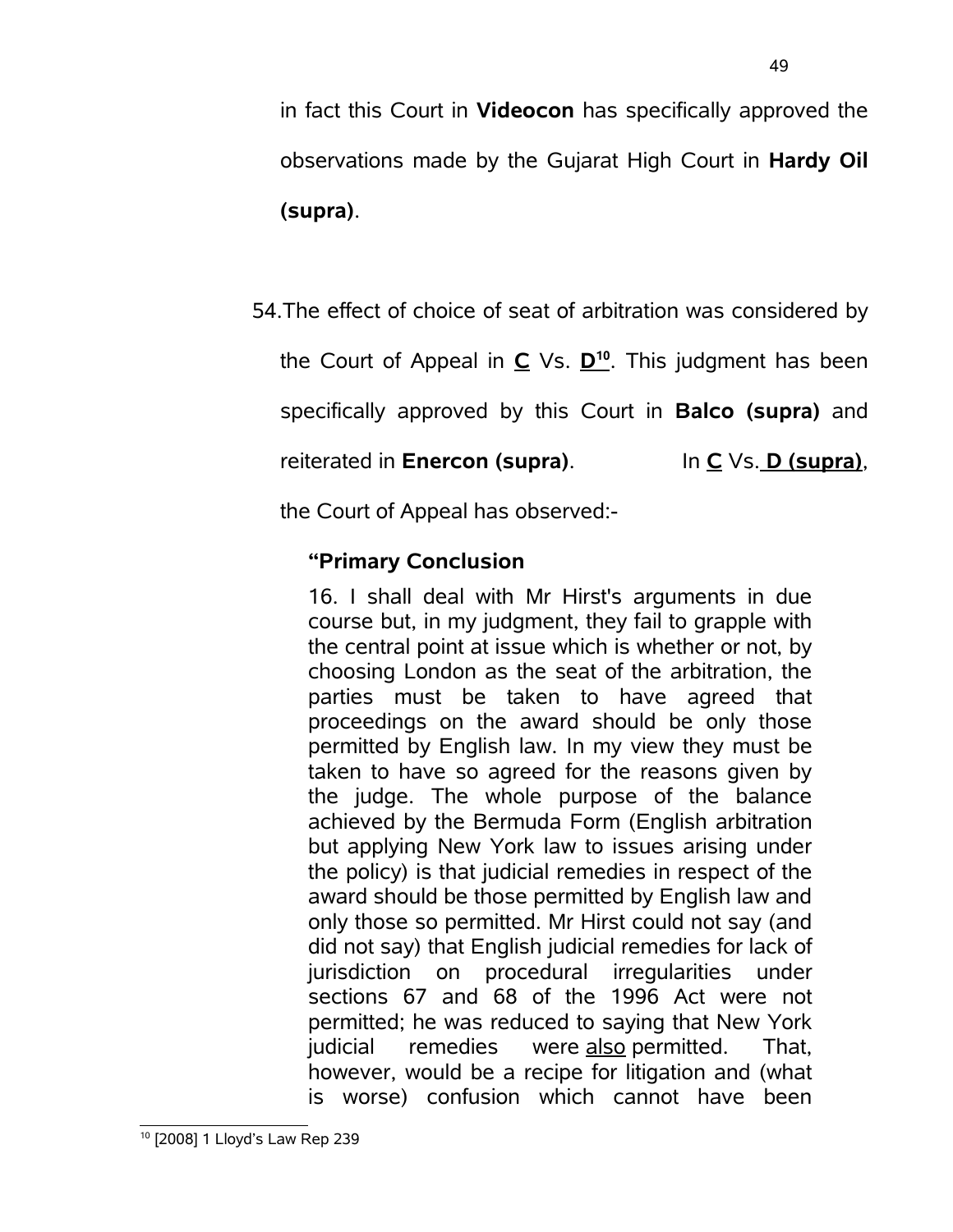intended by the parties. No doubt New York law has its own judicial remedies for want of jurisdiction and serious irregularity but it could scarcely be supposed that a party aggrieved by one part of an award could proceed in one jurisdiction and a party aggrieved by another part of an award could proceed in another jurisdiction. Similarly, in the case of a single complaint about an award, it could not be supposed that the aggrieved party could complain in one jurisdiction and the satisfied party be entitled to ask the other jurisdiction to declare its satisfaction with the award. There would be a serious risk of parties rushing to get the first judgment or of conflicting decisions which the parties cannot have contemplated."

<span id="page-49-0"></span>55.The aforesaid observations were subsequently followed by the High Court of Justice Queen's Bench Division, Commercial Court (England) in **SulameRica CIA Nacional De Seguros SA** Vs. **Enesa Engenharia SA – Enesa[11](#page-49-0)** . In laying down the same proposition, the High Court noticed that the issue in this case depends upon the weight to be given to the provision in Condition 12 of the insurance policy that "the seat of the arbitration shall be London, England." It was observed that this necessarily carried with it the English Court's supervisory jurisdiction over the arbitration process. It was observed that "this follows from the express terms of the Arbitration Act, 1996 and, in particular, the provisions of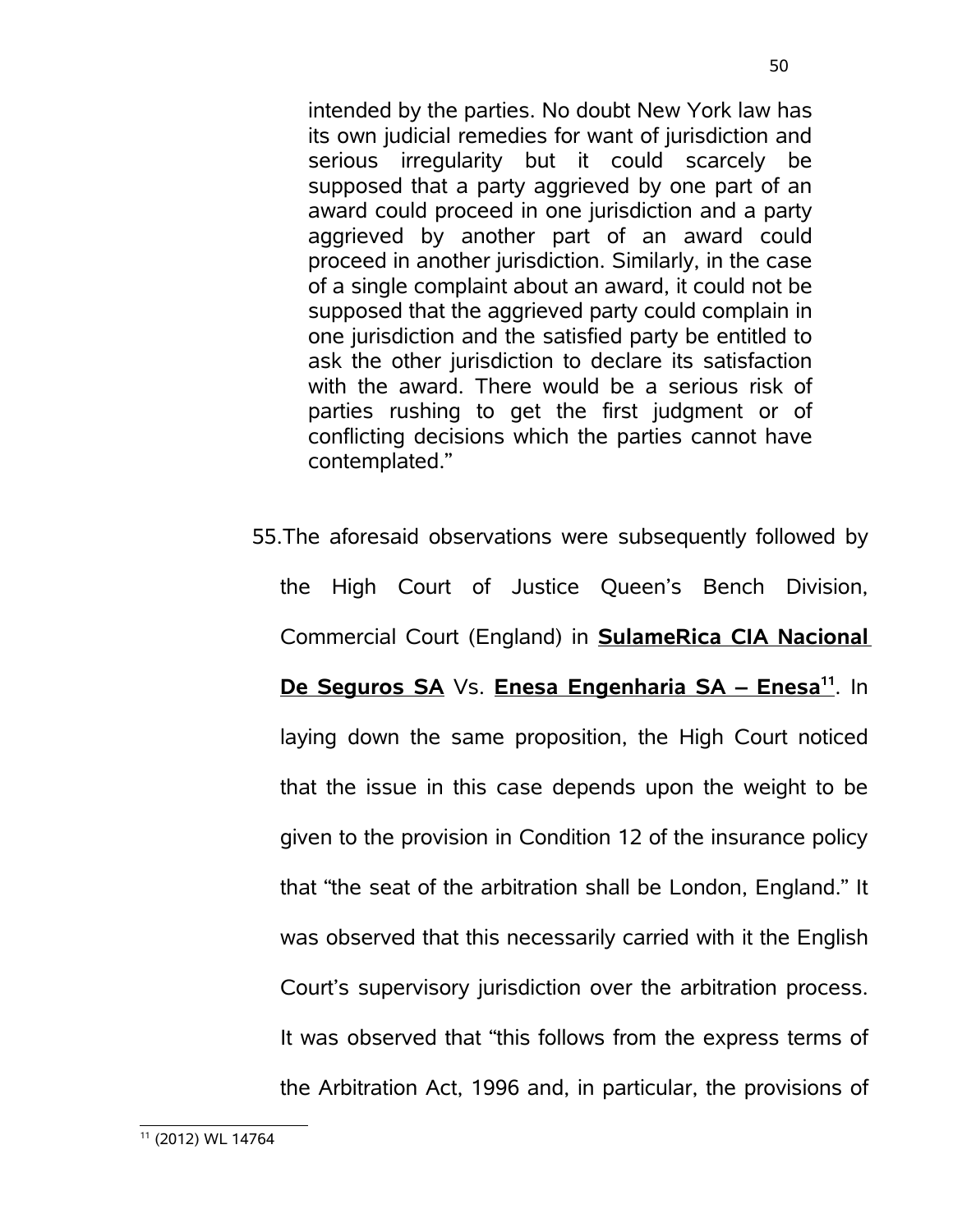Section 2 which provide that Part I of the Arbitration Act, 1996 applies where the seat of the arbitration is in England and Wales or Northern Ireland. This immediately establishes a strong connection between the arbitration agreement itself and the law of England. It is for this reason that recent authorities have laid stress upon the locations of the seat of the arbitration as an important factor in determining the proper law of the arbitration agreement."

56.In our opinion, these observations are fully applicable to the facts and circumstances of this case. The conclusion reached by the High Court would lead to the chaotic situation where the parties would be left rushing between India and England for redressal of their grievances. The provisions of Part I of the Arbitration Act 1996 (Indian) are necessarily excluded; being wholly inconsistent with the arbitration agreement which provides "that arbitration agreement shall be governed by English law." Thus the remedy of the respondent to challenge any award rendered in the arbitration proceedings would lie under the relevant provisions contained in Arbitration Act, 1996 of England and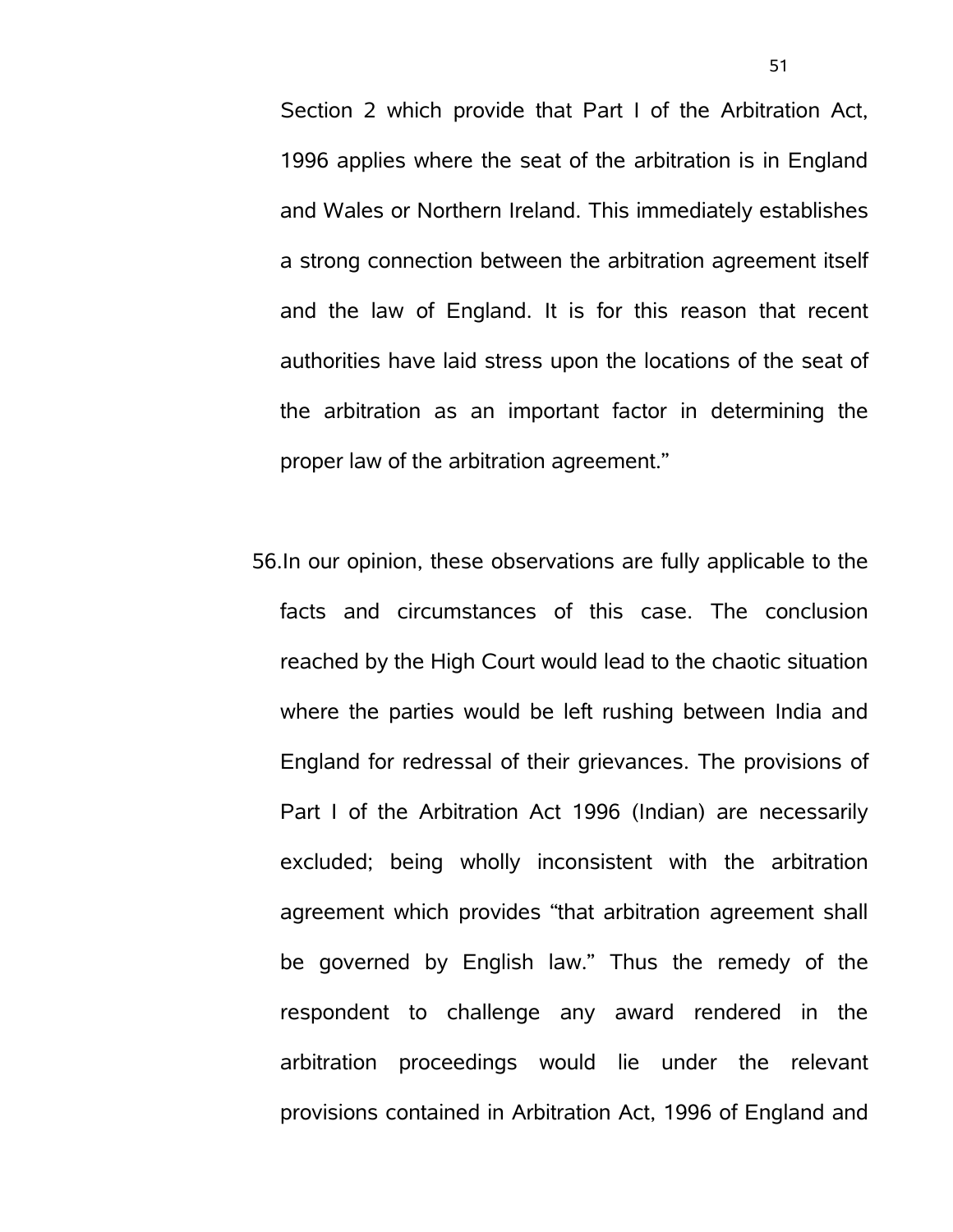Wales. Whether or not such an application would now be entertained by the courts in England is not for us to examine, it would have to be examined by the Court of Competent Jurisdiction in England.

## **Public Policy:**

57.Mr. Ganguly has vehemently argued that the issues involved here relate to violation of public policy of India. Therefore, the applicability of Part I of the Indian Arbitration Act cannot be excluded even if the seat of arbitration is London. It would also, according to Mr. Ganguly, make no difference that the arbitration agreement specifically provides for the arbitration agreement to be governed by the Laws of England. According to Mr. Ganguly, proper law of the contract would be relevant to determine the question as to whether the interim final award would be amenable to challenge under Section 34 of the Arbitration Act, 1996. In our opinion, the aforesaid submission of the learned counsel runs counter to the well settled law in India as well as in other jurisdictions. As noticed earlier, Mr. Ganguly has submitted that the disputes in relation to royalties, cess,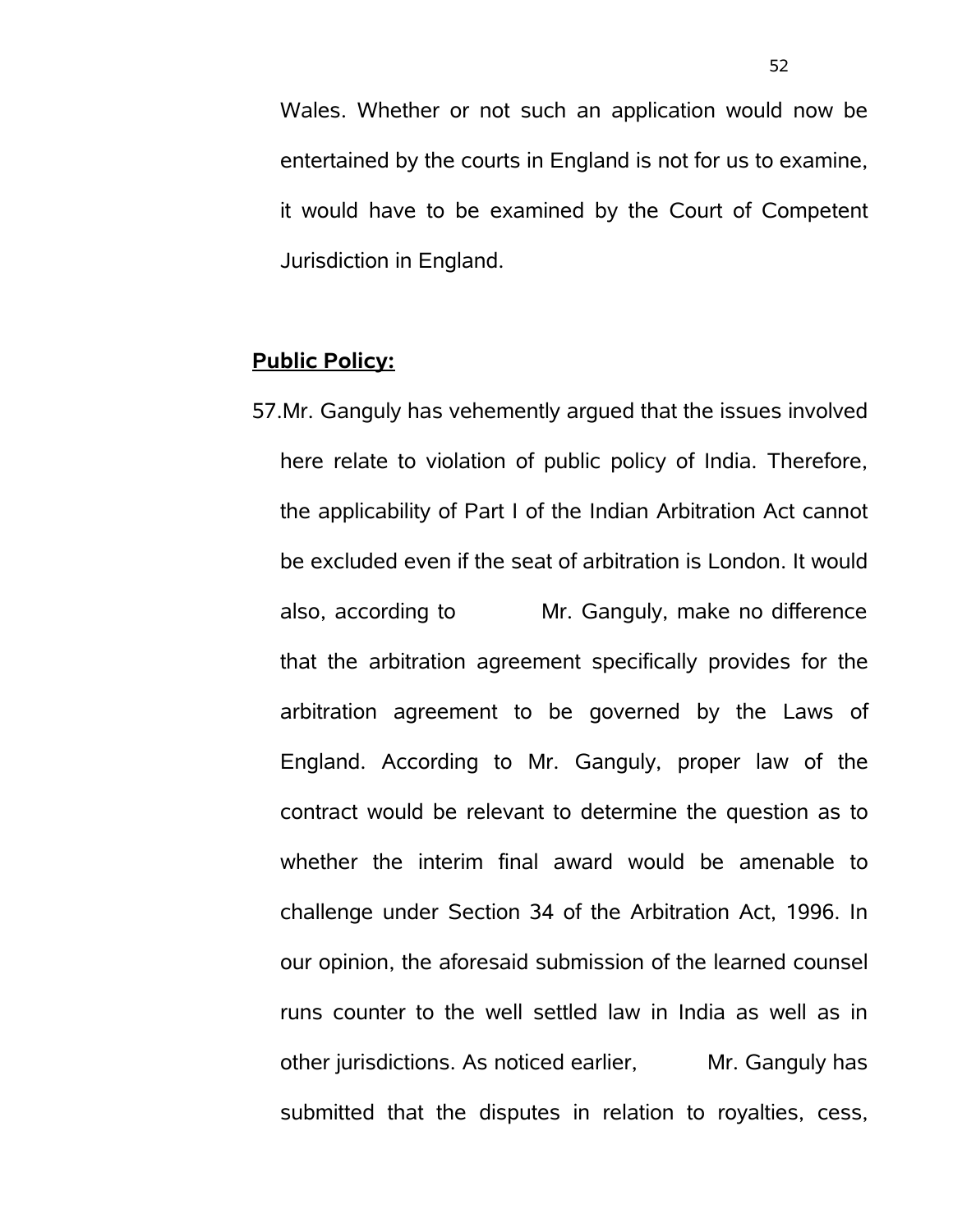service tax and the CAG audit report are not arbitrable. In support of this submission, he relies on the provisions contained in Article 15.1 read with Article 32.2. Relying upon these two Articles, Mr. Ganguly submitted that the obligation with regard to taxes, royalties, rentals etc. are not purely contractual, they are governed by the relevant statutory provisions. He, therefore, placed strong reliance on the judgment in **Venture Global (supra)** in support of his submission that since the disputes are not arbitrable, the award cannot be enforced under Part II of the Arbitration Act, 1996 but is amenable to challenge under Section 34 of the Act. It would be appropriate to point out that the judgment in Venture Global is in two parts. The first part is based on Bhatia International Ltd., wherein it is held as follows :-

"**32.** …….In cases of international commercial arbitrations held out of India provisions of Part I would apply unless the parties by agreement, express or implied, exclude all or any of its provisions. In that case the laws or rules chosen by the parties would prevail. Any provision, in Part I, which is contrary to or excluded by that law or rules will not apply."

58.In this case, the parties have by agreement provided that the

*juridical seat* of arbitration will be in London. On the basis of

the aforesaid agreement, necessary amendment has been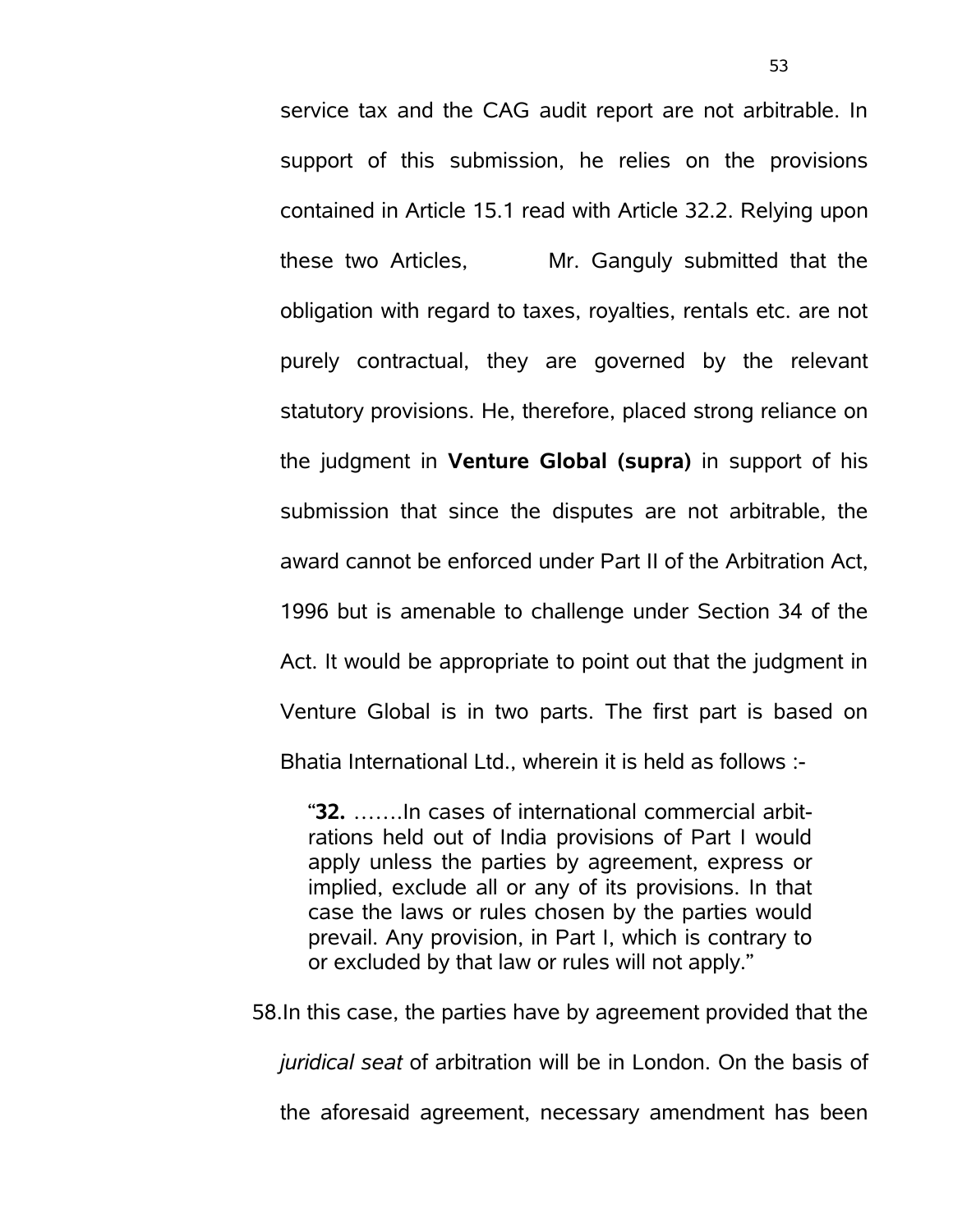made in the PSCs. On the basis of the agreement and the consent of the parties, the Arbitral Tribunal has made the "Final Partial Consent Award" on  $14<sup>th</sup>$  September, 2011 fixing the *juridical seat* (or legal place) of arbitration for the purposes of arbitration initiated under the claimants notice of arbitration dated 16<sup>th</sup> December, 2010 in London, England. To make it even further clear that the award also records that any hearing in the arbitration may take place in Paris, France, Singapore or any other location the tribunal considers convenient. Article 33.12 stipulates that arbitration proceedings shall be conducted in English language. The arbitration agreement contained in Article 33 shall be governed by the laws of England. A combined effect of all these factors would clearly show that the parties have by express agreement excluded the applicability of Part I of the Arbitration Act, 1996 (Indian) to the arbitration proceedings.

59.We are also unable to agree with Mr. Ganguly that Part I of the Arbitration Act, 1996 (Indian) would be applicable in this case, in view of the law laid down by this Court in **Venture Global Engineering** (supra). In our opinion, even the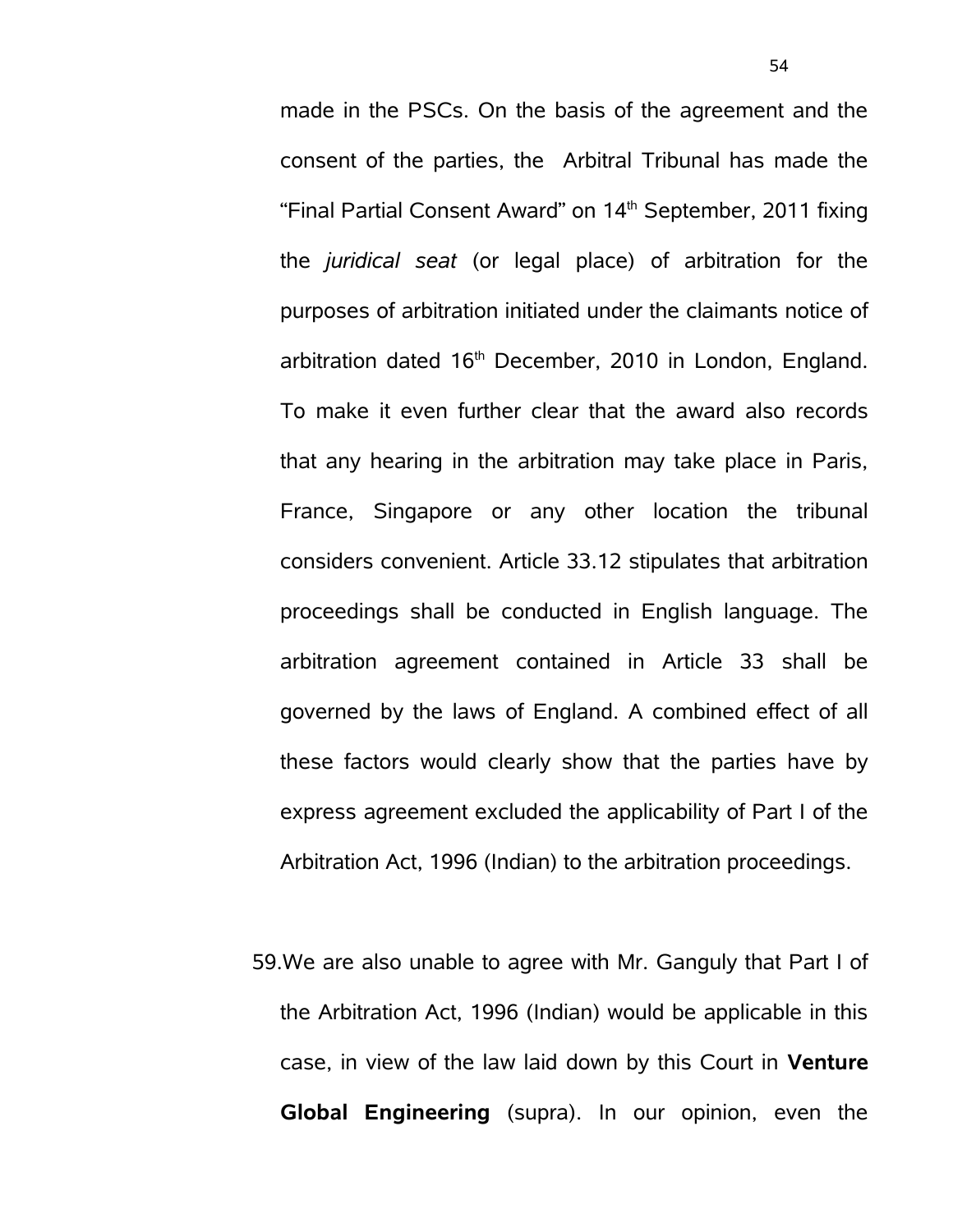second part of the ratio in **Venture Global Engineering** (supra) from paragraph 32 of the judgment onwards would not be applicable to the facts and circumstances of this case. Firstly, in our opinion, all the disputes raised by the petitioners herein are contractual in nature. Secondly, the performance of any of these obligations would not lead to any infringement of any of the laws of India *per se*. Thirdly, the non-obstante clause which was under consideration in **Venture Global** is non-existent in the present case. In **Venture Global**, the court was concerned with direct violation of Foreign Exchange Management Act. The actions of the respondents therein would also have been contrary to various provisions of the Companies Act in the event the shares were to be transferred in accordance with the award. Therefore, this Court was persuaded to take the view that inspite of the applicability of Part I having been excluded as the seat of arbitration was outside nonetheless Part I would apply as the transfer of the shares would be against the laws of India and, therefore, violate public policy. In our opinion, such circumstances do not exist in the present case as there is no danger of violation of any statutory provisions. Prima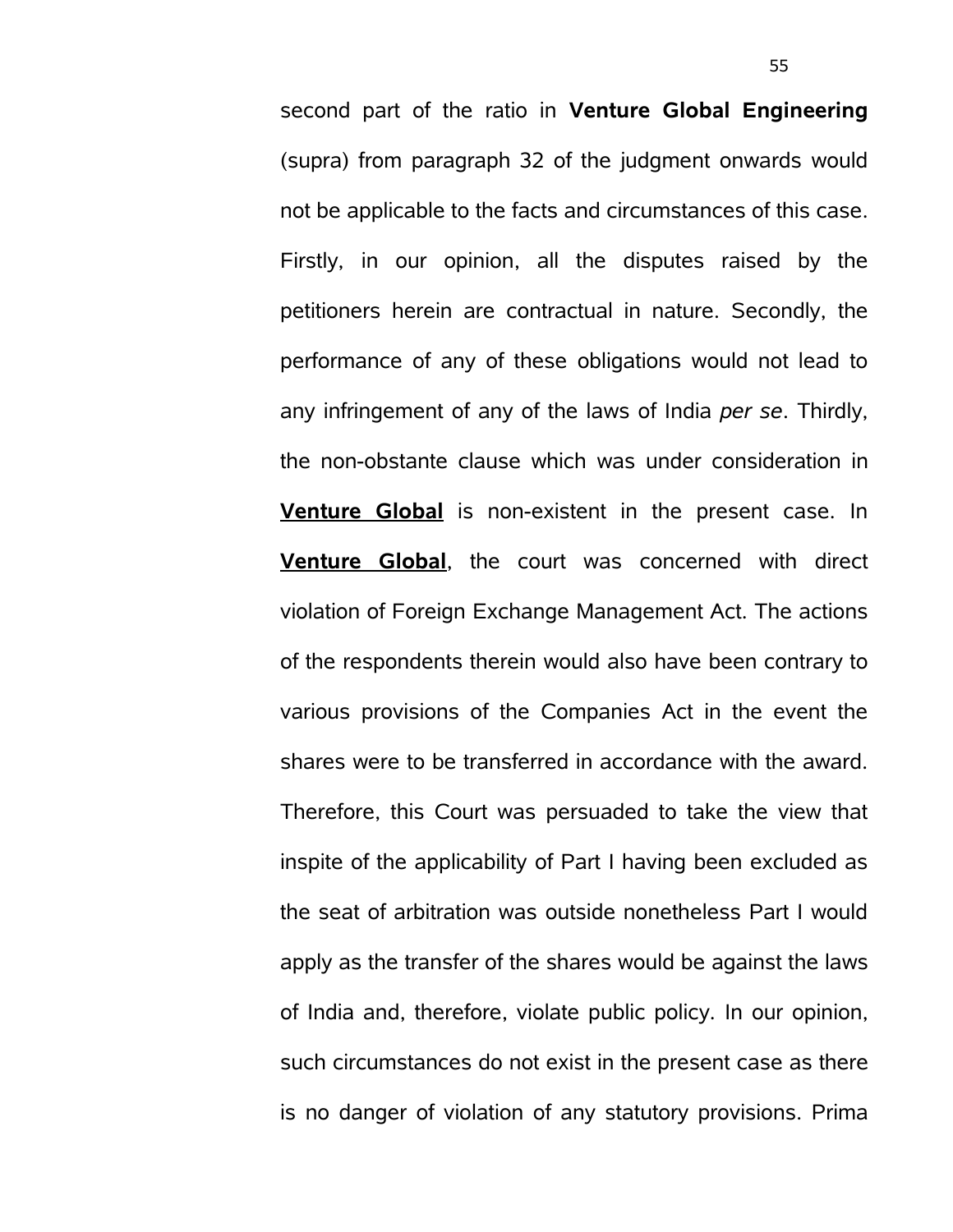facie, it appears that there is no challenge to the Gazette Notification. In fact, claim statement shows that the amounts of royalties/cess levied have been paid. Prayer is for reimbursement of the amounts paid, based on Articles 15.6 and 15.7 of the PSC. There also seems to be a claim for making necessary revisions and adjustment to the contract to off-set the effect of any changes in the law. We fail to see any apparent or so patently obvious violation of Indian Laws in any of these claims. The basis for filing the petition under Section 34 is that the Appellants are bound to obey the Laws of the country. The appellants have nowhere claimed to be exempted from the Laws of India. They claim that the Government of India, party to the Contract, i.e., PSC has failed to seek and obtain exemption as stipulated in the contract. Whether or not the claim has substance is surely an arbitral matter. It is not the case of the appellants that they are not bound by the Laws of India, relating to the performance of the contractual obligations under the PSCs. In view of what we have said earlier, it is not possible to sustain the conclusion reached by the High Court. The arbitration agreement can not be jettisoned on the plea that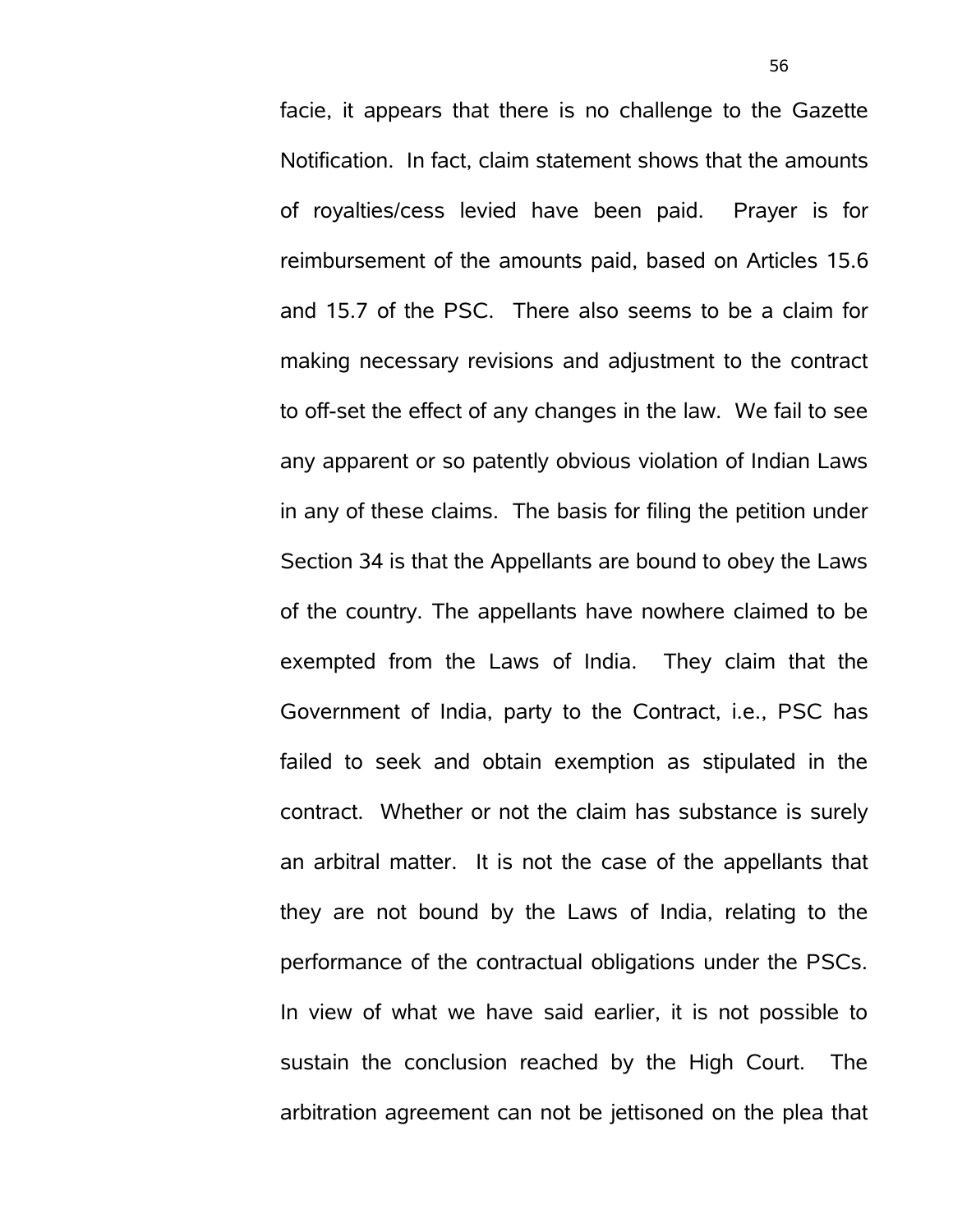award, if made against the Government of India, would violate Public Policy of India. Merely because the Arbitral Tribunal has held that claims are arbitral does not mean that the claims have been accepted and an award adverse to India has been given. We, therefore, have no hesitation in rejecting the submission made by Mr. Ganguly. For the same reasons, we are unable to sustain the conclusions reached by the High Court of Delhi.

60.Another good reason for not accepting or approving the conclusions reached by the High Court is that it has failed to distinguish between the law applicable to the proper law of the contract and proper law of the arbitration agreement. The High Court has also failed to notice that by now it is settled, in almost all international jurisdictions, that the agreement to arbitrate is a separate contract distinct from the substantive contract which contains the arbitration agreement. This principle of severability of the arbitration agreement from the substantive contract is indeed statutorily recognized by Section 16 of the Indian Arbitration Act, 1996. Section 16(1) specifically provides as under:-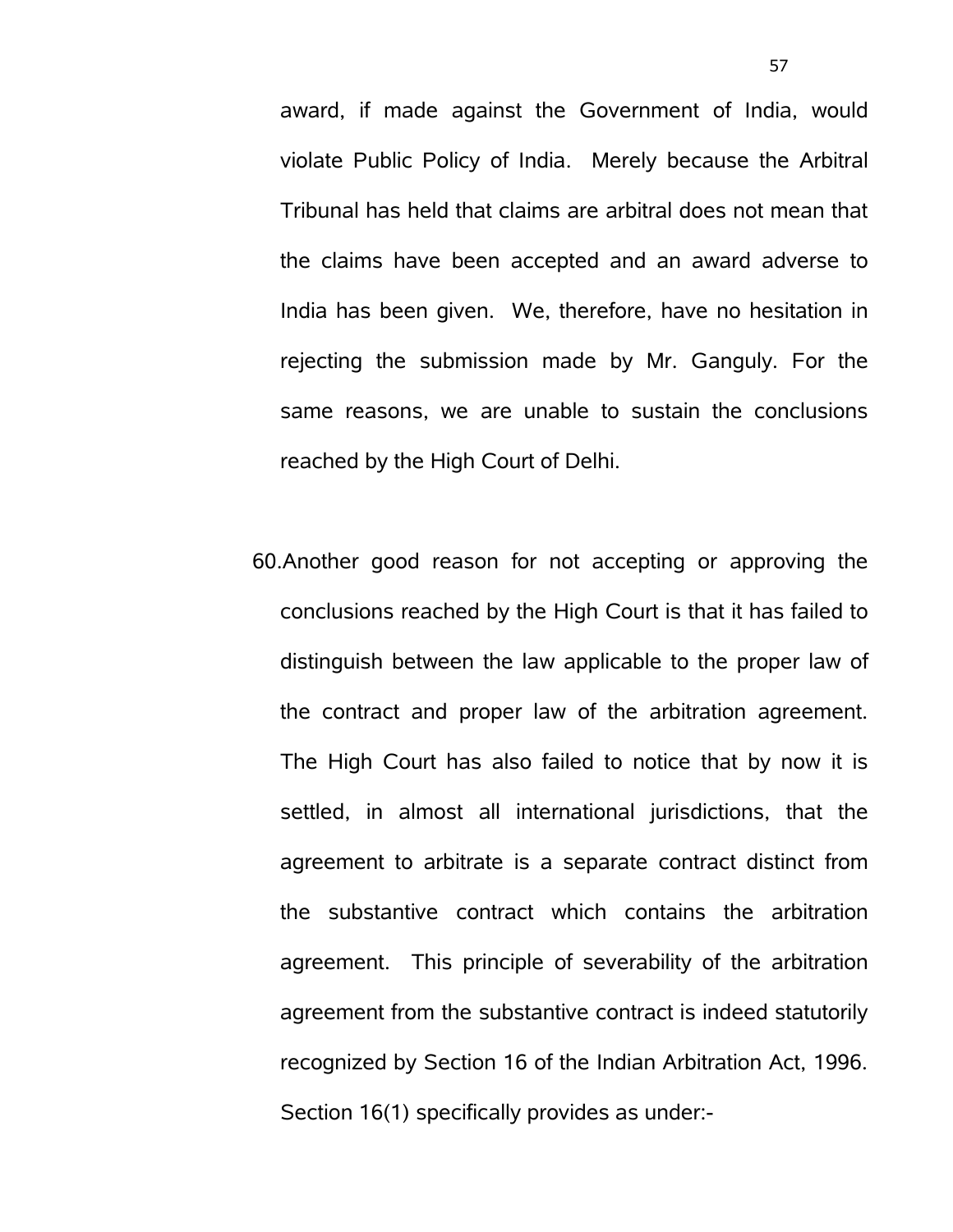"**16.Competence of arbitral tribunal to rule on its jurisdiction.-** (1) The arbitral tribunal may rule on its own jurisdiction, including ruling on any objections with respect to the existence or validity of the arbitration agreement, and for that purpose,--

(a) an arbitration clause which forms part of a contract shall be treated as an agreement independent of the other terms of the contract; and

(b) a decision by the arbitral tribunal that the contract is null and void shall not entail *ipso jure* the invalidity of the arbitration clause."

61.A bare perusal of the aforesaid would show that the arbitration agreement is independent of the other terms of the contract. Further, even if the contract is declared *null* and *void*, it would not lead to the foregone conclusion that the arbitration clause in invalid. The aforesaid provision has been considered by this Court in a number of cases, which are as follows:-

**Reva Electric Car Company P. Ltd.** Vs. **Green Mobil**. [12](#page-57-0) , Today Homes and Infrastructure Pvt. Ltd. Vs. Ludhiana Im**provement Trust and Anr.**, [13](#page-57-1) , **Enercon (India) Ltd. & Ors.** Vs. **Enercon GMBH & Anr.**, [14](#page-57-2)  **W orld Sport Group (Mauritius) Ltd.** Vs. **MSM Satellite (Singapore) PTC Ltd.** [Civil Appeal No. 895

<span id="page-57-1"></span><sup>13</sup> 2013 (7) SCALE 327

<span id="page-57-0"></span><sup>12</sup> (2012) 2 SCC 93

<span id="page-57-2"></span><sup>14</sup> 2014 (1) Arb. LR 257 (SC)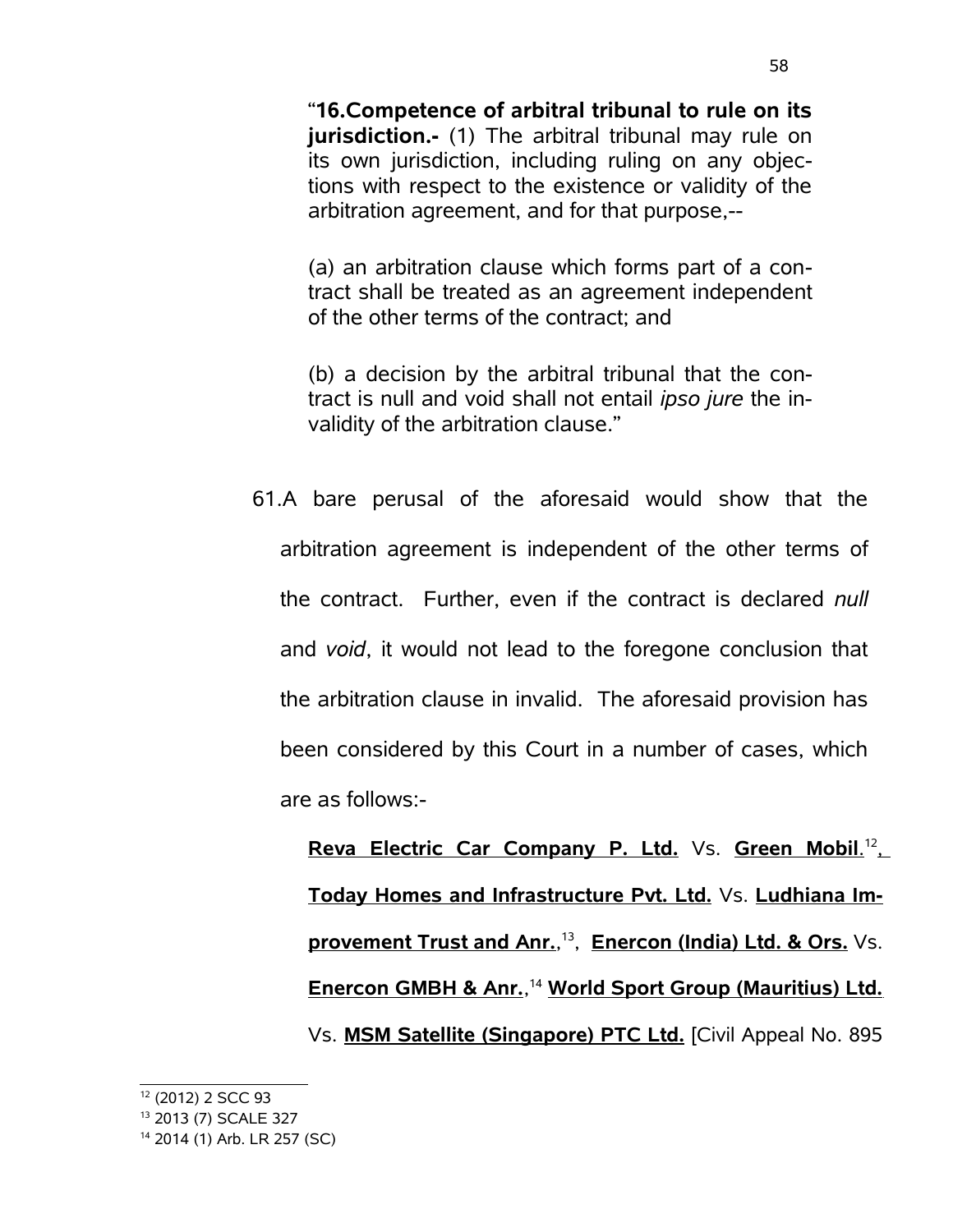of 2014]

62.This principle of separability permits the parties to agree: that law of one country would govern to the substantive contract and laws of another country would apply to the arbitration agreement. The parties can also agree that even the conduct of the reference would be governed by the law of another country. This would be rare, as it would lead to extremely complex problems. It is expected that reasonable businessman do not intend absurd results. In the present case, the parties had by agreement provided that the substantive contract (PSC) will be governed by the laws of India. In contradistinction, it was provided that the arbitration agreement will be governed by laws of England. Therefore, there was no scope for any confusion of the law governing the PSC with the law governing the arbitration agreement. This principle of severability is also accepted specifically under Article 33.10 of the PSC, which is as under:-

"The right to arbitrate disputes and claims under this Contract shall survive the termination of this contract."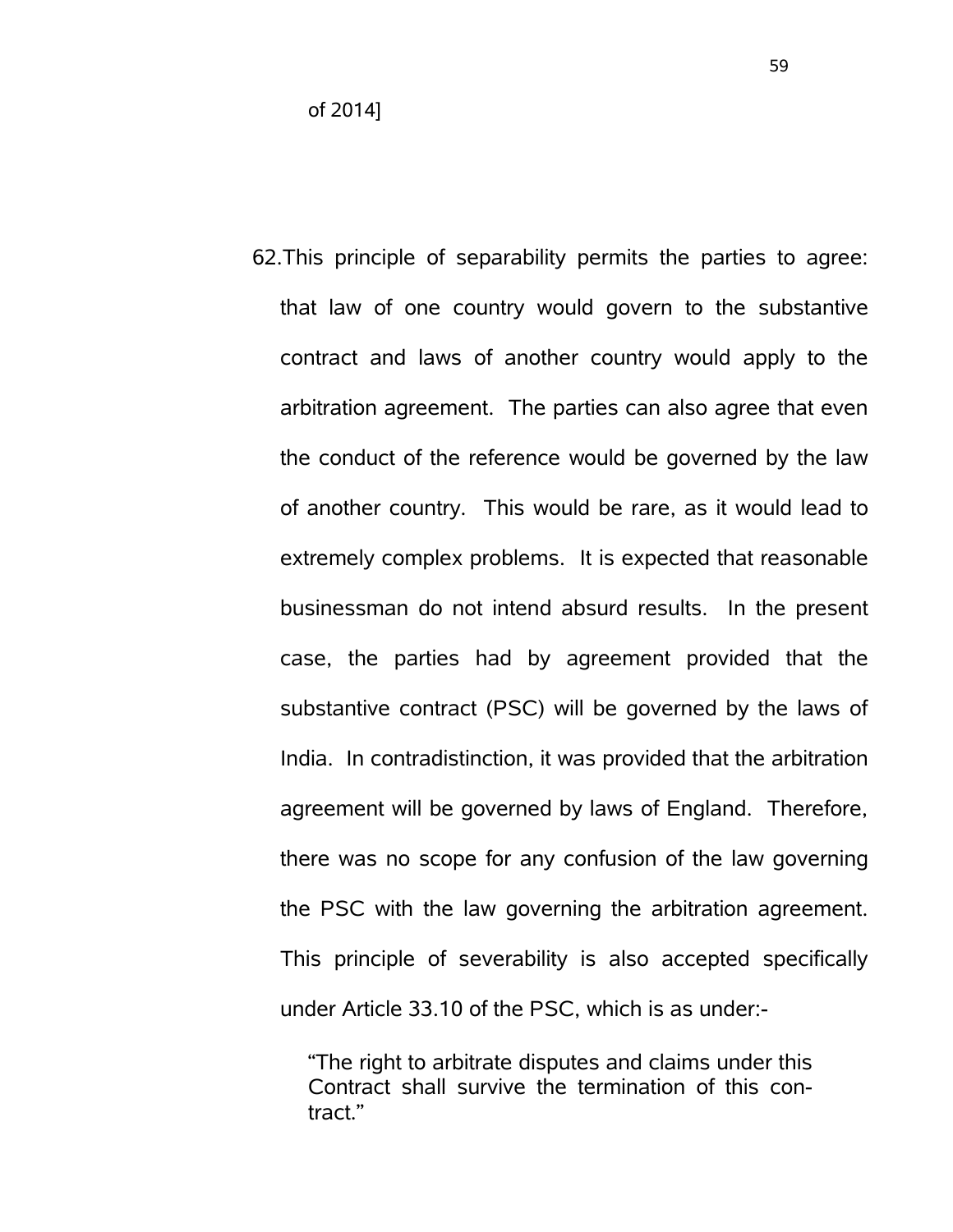- 63.We are, therefore, unable to uphold the conclusions recorded by the High Court that the applicability of the English Law would be limited in its application only to the conduct of the reference. For the same reasons, we are unable to accept the submissions made by Mr. Ganguly on this issue.
- 64.In 1982, the Government provided a model Production Sharing Contract to potential bidders, which provided a governing law clause, which read as follows:-

"32.1 This contract shall be governed and interpreted in accordance with laws of India."

This was specifically amended and incorporated in the present PSCs signed on 22<sup>nd</sup> December, 1994 and provided that the governing law clause (32.1) would be "subject to the provision of Article 33.12".

65.Considering the aforesaid two provisions, it leaves no manner of doubt that Article 32.2 would have no impact on the designated juridical seat as well as governing law of the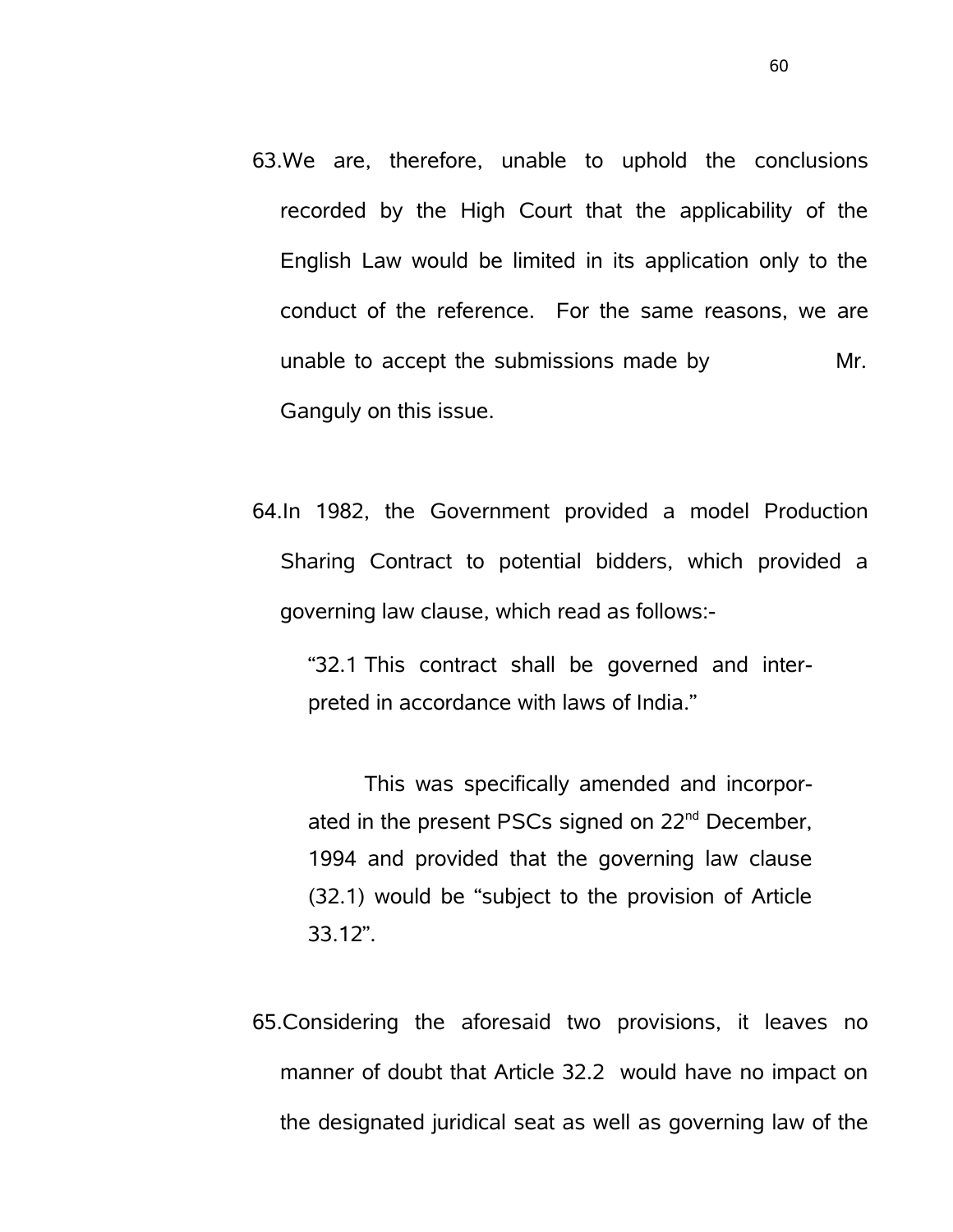arbitration agreement. This would become evident from a perusal of the Final Partial Consent Award dated 14th September, 2011, signed by all the three members of the arbitral tribunal recording that the juridical seat of the arbitration initiated under the Claimant's Notice dated  $16<sup>th</sup>$ December, 2010 shall be London, England. Therefore, we are unable to accept the conclusion reached by the Delhi High Court and the submission made by Mr. Ganguly that Arbitration Act, 1996 (Part I) would be applicable to the arbitration agreement.

66.Mr. Ganguly has next sought to persuade us that the seat of arbitration shall be in India as the PSC is governed by the law of India. According to Mr. Ganguly, laws of India would include the Arbitration Act, 1996. Therefore, irrespective of the provisions contained in Article 33.12, Arbitration Act, 1996 would be applicable to arbitration proceedings. The English law would be applicable only in relation to the conduct of the arbitration upto the passing of the Partial Final Award. We are unable to accept the aforesaid submissions of Mr. Ganguly. As noticed earlier, Article 32.1 itself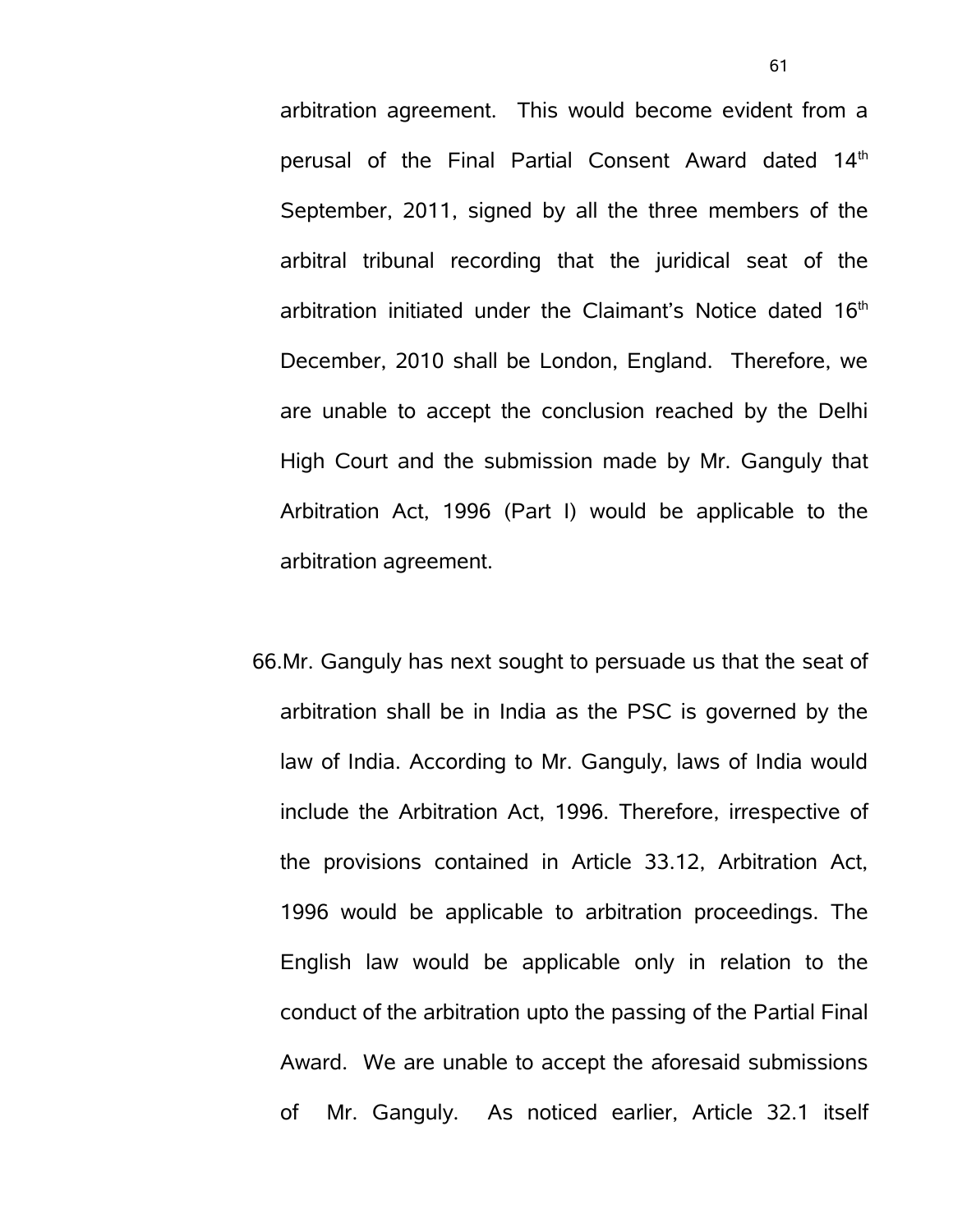provides that it shall be subject to the provision of Article 33.12. Article 33.12 provides that the arbitration agreement contained in this Article shall be governed by the laws of England. The term 'laws of England' cannot be given a restricted meaning confined to only curial law. It is permissible under law for the parties to provide for different laws of the contract and the arbitration agreement and the curial law. In **Naviera Amazonica SA (supra)**, the Court of Appeal in England considered an agreement which contained a clause providing for the jurisdiction of the courts in Lima, Peru in the event of judicial dispute and at the same time contained a clause providing that the arbitration would be governed by the English Law and the procedural law of arbitration shall be the English Law. The Court of Appeal observed as follows :-

"All contracts which provide for arbitration and contain a foreign element may involve three potentially relevant systems of law: (1) the law governing the substantive contract; (2) the law governing the agreement to arbitrate and the performance of that agreement; (3) the law governing the conduct of the arbitration. In the majority of cases all three will be the same. But (1) will often be different from (2) and (3). And occasionally, but rarely (2) may also differ from (3)."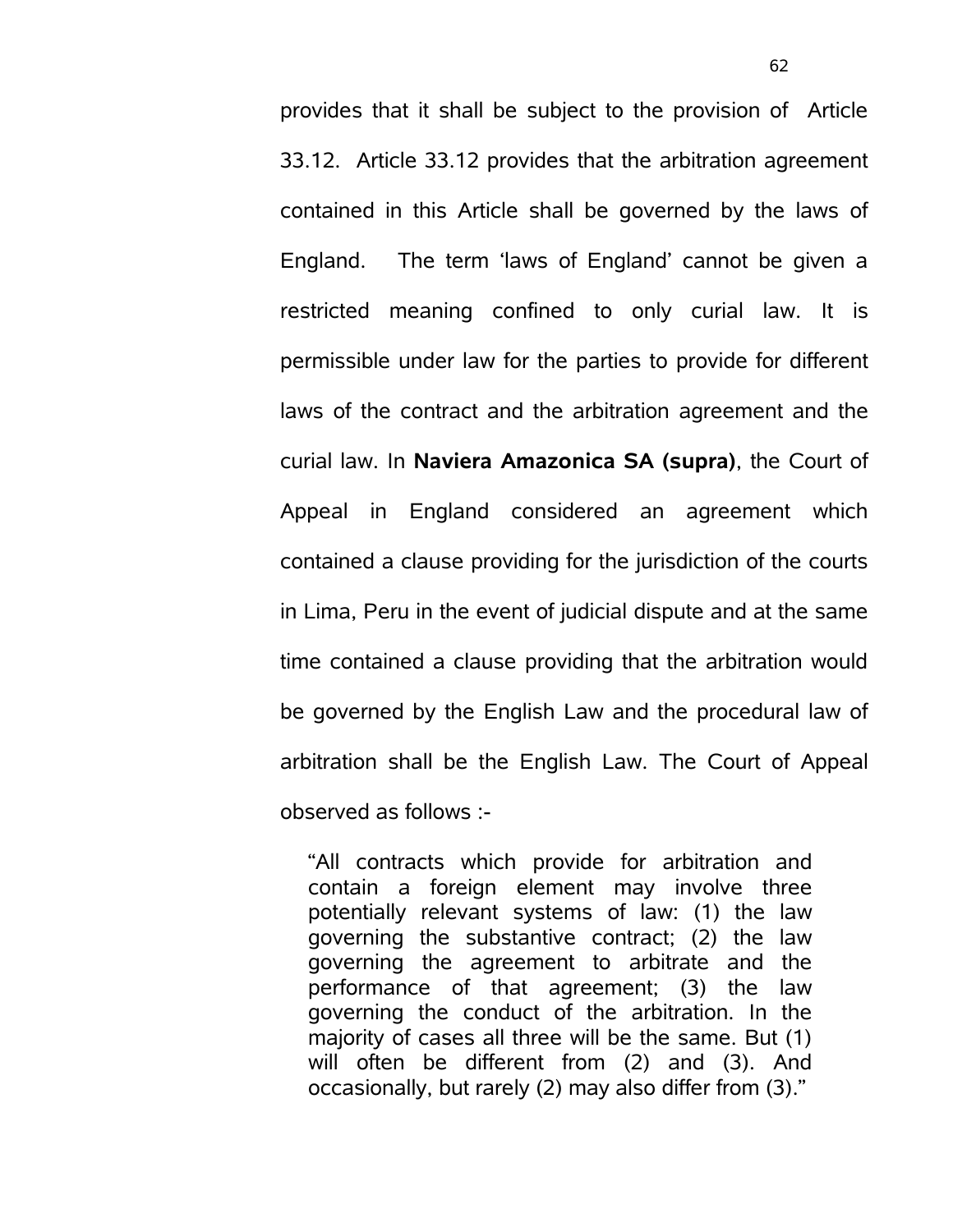67.From the above, it is evident that it was open to the parties to agree that the law governing the substantive contract (PSC) would be different from the law governing the arbitration agreement. This is precisely the situation in the present case. Article 32.1 specifically provides that the performance of the contractual obligations under the PSC would be governed and interpreted under the laws of India. So far as the alternative dispute redressal agreement i.e. the arbitration agreement is concerned, it would be governed by laws of England. There is no basis on which the respondents can be heard to say that the applicability of laws of England related only to the conduct of arbitration reference. The law governing the conduct of the arbitration is interchangeably referred to as the *curial law* or *procedural law* or the *lex fori.* The delineation of the three operative laws as given in **Naviera Amazonica (supra)** has been specifically followed by this Court in the case of **Sumitomo (supra**). The court also, upon a survey, of a number of decisions rendered by the English Courts and after referring to the views expressed by learned commentators on International Commercial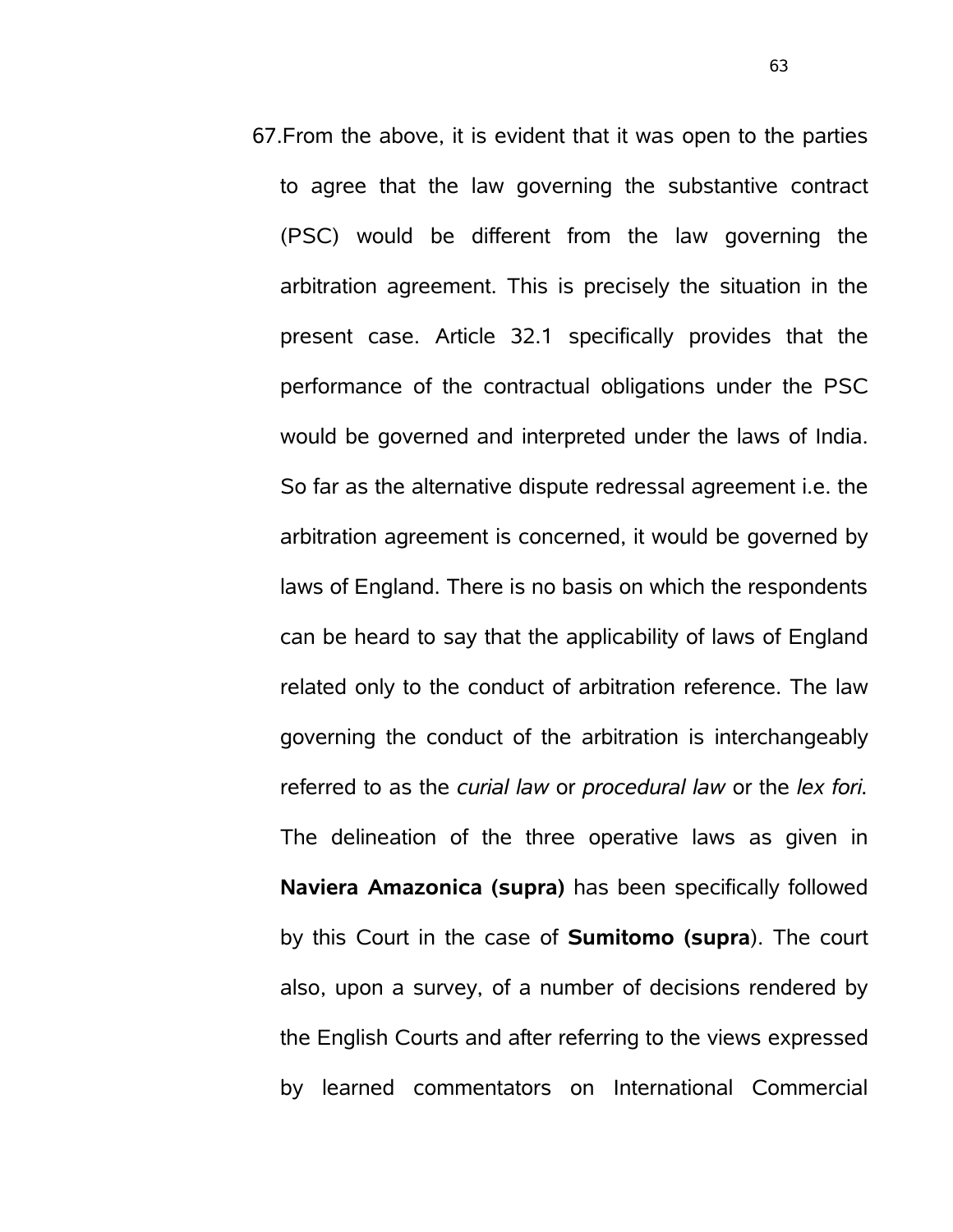Arbitration concluded that:-

**"16.** The law which would apply to the filing of the award, to its enforcement and to its setting aside would be the law governing the agreement to arbitrate and the performance of that agreement."

68.In coming to the aforesaid conclusion, this Court relied on a

passage from Law and Practice of Commercial Arbitration in

England,  $2^{nd}$  Edn. by Mustill and Boyd which is as under:

"An agreed reference to arbitration involves two groups of obligations. The first concerns the mutual obligations of the parties to submit future disputes, or an existing dispute to arbitration, and to abide by the award of a tribunal constituted in accordance with the agreement. It is now firmly established that the arbitration agreement which creates these obligations is a separate contract, distinct from the substantive agreement in which it is usually embedded, capable of surviving the termination of the substantive agreement and susceptible of premature termination by express or implied consent, or by repudiation or frustration, in much the same manner as in more ordinary forms of contract. Since this agreement has a distinct life of its own, it may in principle be governed by a proper law of its own, which need not be the same as the law governing the substantive contract.

*The second group of obligations, consisting of what is generally referred to as the 'curial law' of the arbitration, concerns the manner in which the parties and the arbitrator are required to conduct the reference of a particular dispute*. According to the English theory of arbitration, these rules are to be ascertained by reference to the express or implied terms of the agreement to arbitrate. This being so, it will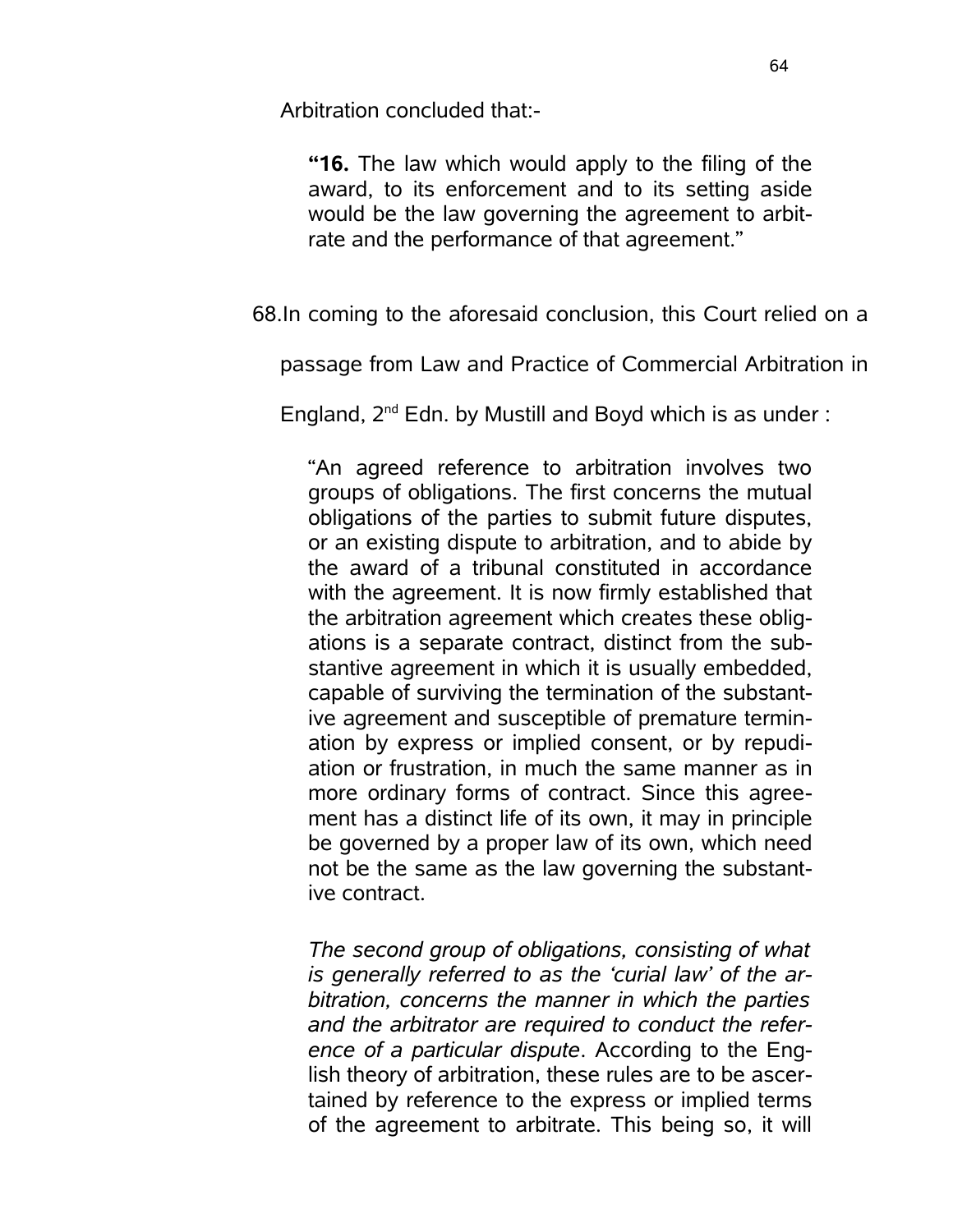be found in the great majority of cases that the *curial law, i.e., the law governing the conduct of the reference*, is the same as the law governing the obligation to arbitrate. It is, however, open to the parties to submit, expressly or by implication, the conduct of the reference to a different law from the one governing the underlying arbitration agreement. *In such a case, the court looks first at the arbitration agreement to see whether the dispute is one which should be arbitrated, and which has validly been made the subject of the reference, it then looks to the curial law to see how that reference should be conducted and then returns to the first law in order to give effect to the resulting award*.

\* \* \*

It may therefore be seen that problems arising out of an arbitration may, at least in theory, call for the application of any one or more of the following laws

—

*1*. The proper law of the contract, i.e., the law governing the contract which creates the substantive rights of the parties, in respect of which the dispute has arisen.

*2*. The proper law of the arbitration agreement, i.e., the law governing the obligation of the parties to submit the disputes to arbitration, and to honour an award.

*3. The curial law, i.e., the law governing the conduct of the individual reference*.

\* \* \*

*1. The proper law of the arbitration agreement governs the validity* of the arbitration agreement, the question whether a dispute lies within the scope of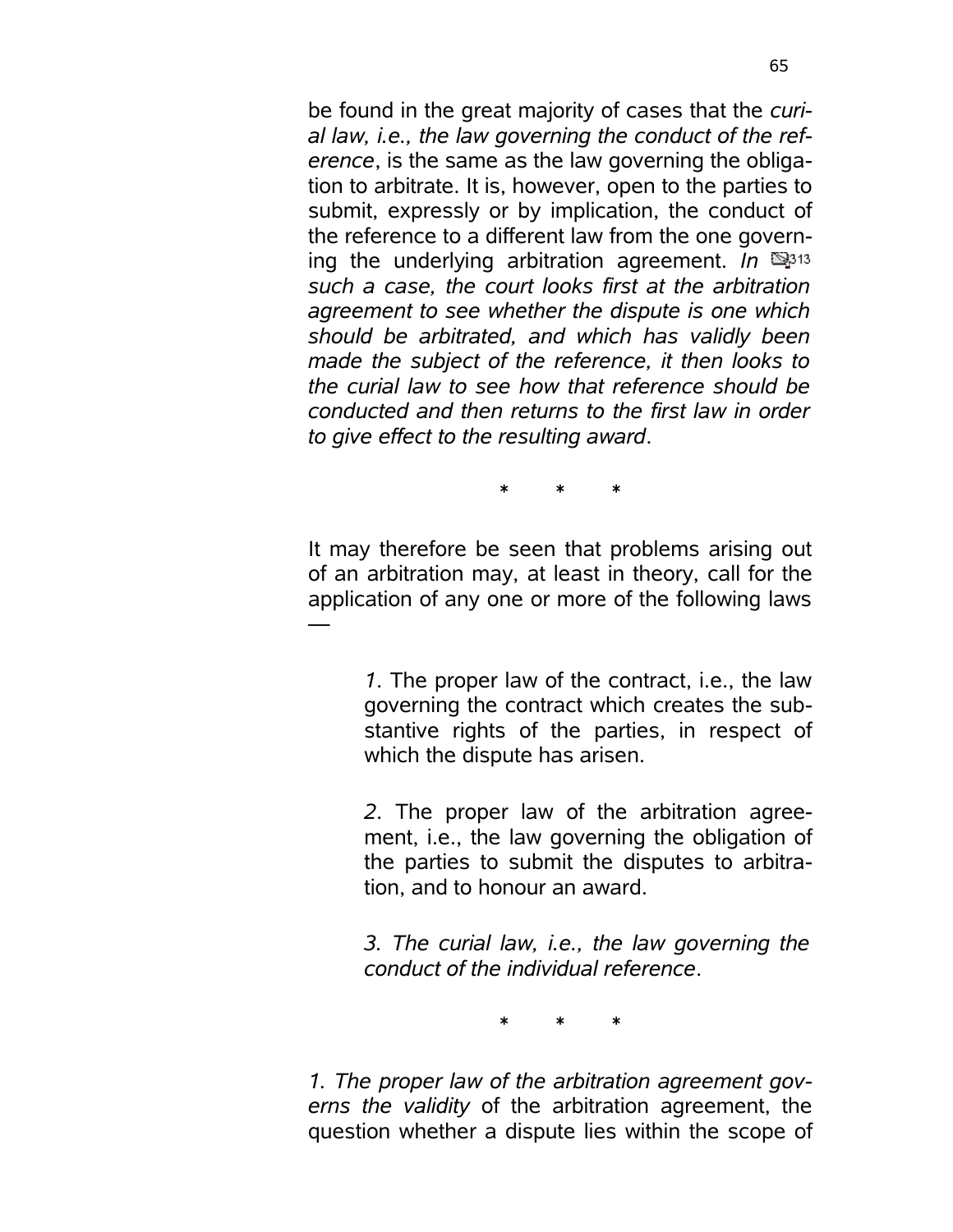the arbitration agreement; the validity of the notice of arbitration; the constitution of the tribunal; the question whether an award lies within the jurisdiction of the arbitrator; the formal validity of the award; the question whether the parties have been discharged from any obligation to arbitrate future disputes.

*2. The curial law governs the manner in which the reference is to be conducted; the procedural powers and duties of the arbitrator; questions of evidence; the determination of the proper law of the contract*.

*3*. The proper law of the reference governs the question whether the parties have been discharged from their obligation to continue with the reference of the individual dispute.

\* \* \*

In the absence of express agreement, there is a strong prima facie presumption that the parties intend the curial law to be the law of the 'seat' of the arbitration, i.e., the place at which the arbitration is to be conducted, on the ground that that is the country most closely connected with the proceedings. So in order to determine the curial law in the absence of an express choice by the parties it is first necessary to determine the seat of the arbitration, by construing the agreement to arbitrate."

69.The same legal position is reiterated by this Court in **Dozco**

**(supra)**. In paragraph 12 of the judgment, it is observed as

follows :

**"12.** In the backdrop of these conflicting claims, the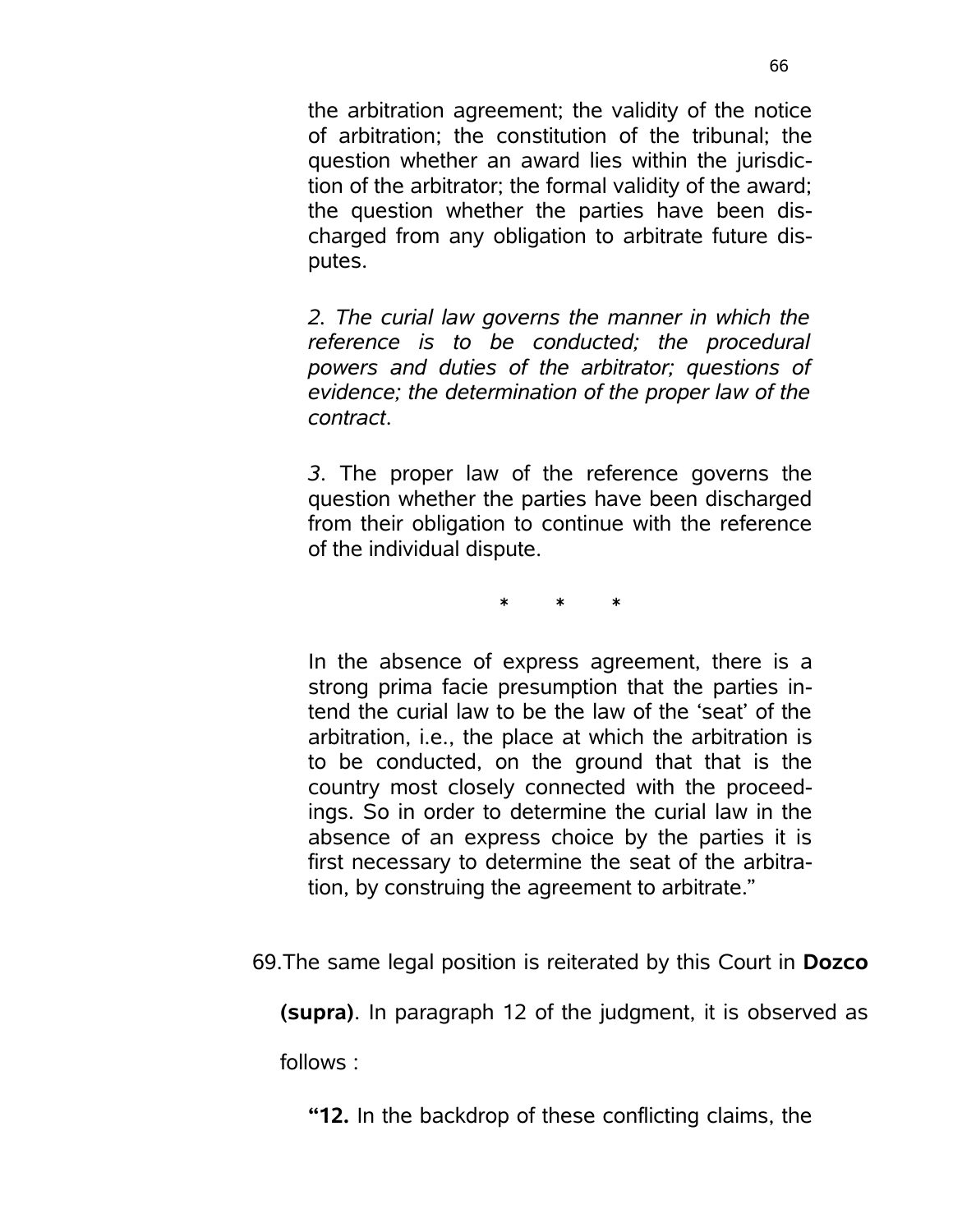question boils down to as to what is the true interpretation of Article 23. This Article 23 will have to be read in the backdrop of Article 22 and more particularly, Article 22.1. It is clear from the language of Article 22.1 that the whole agreement would be governed by and construed in accordance with the laws of The Republic of Korea. It is for this reason that the respondent heavily relied on the law laid down in *Sumitomo Heavy Industries Ltd.* v. *ONGC Ltd.*6 This judgment is a complete authority on the proposition that the arbitrability of the dispute is to be determined in terms of the law governing arbitration agreement and the arbitration proceedings have to be conducted in accordance with the curial law. This Court, in that judgment, relying on *Mustill and Boyd*: *The Law and Practice of Commercial Arbitration in England*, 2nd Edn., observed in para 15 that where the law governing the conduct of the reference is different from the law governing the underlying arbitration agreement, the court looks to the arbitration agreement to see if the dispute is arbitrable, then to the curial law to see how the reference should be conducted, "and then returns to the first law in order to give effect to the resulting award". In para 16, this Court, in no uncertain terms, declared that the law which would apply to the filing of the award, to its enforcement and to its setting aside would be the law governing the agreement to arbitrate and the performance of that agreement.

70.We are in respectful agreement with the aforesaid judgment.

71.In view of the aforesaid binding precedent, we are unable to

accept the submission of Mr. Ganguly that the Arbitration

Act, 1996 has not been excluded by the parties by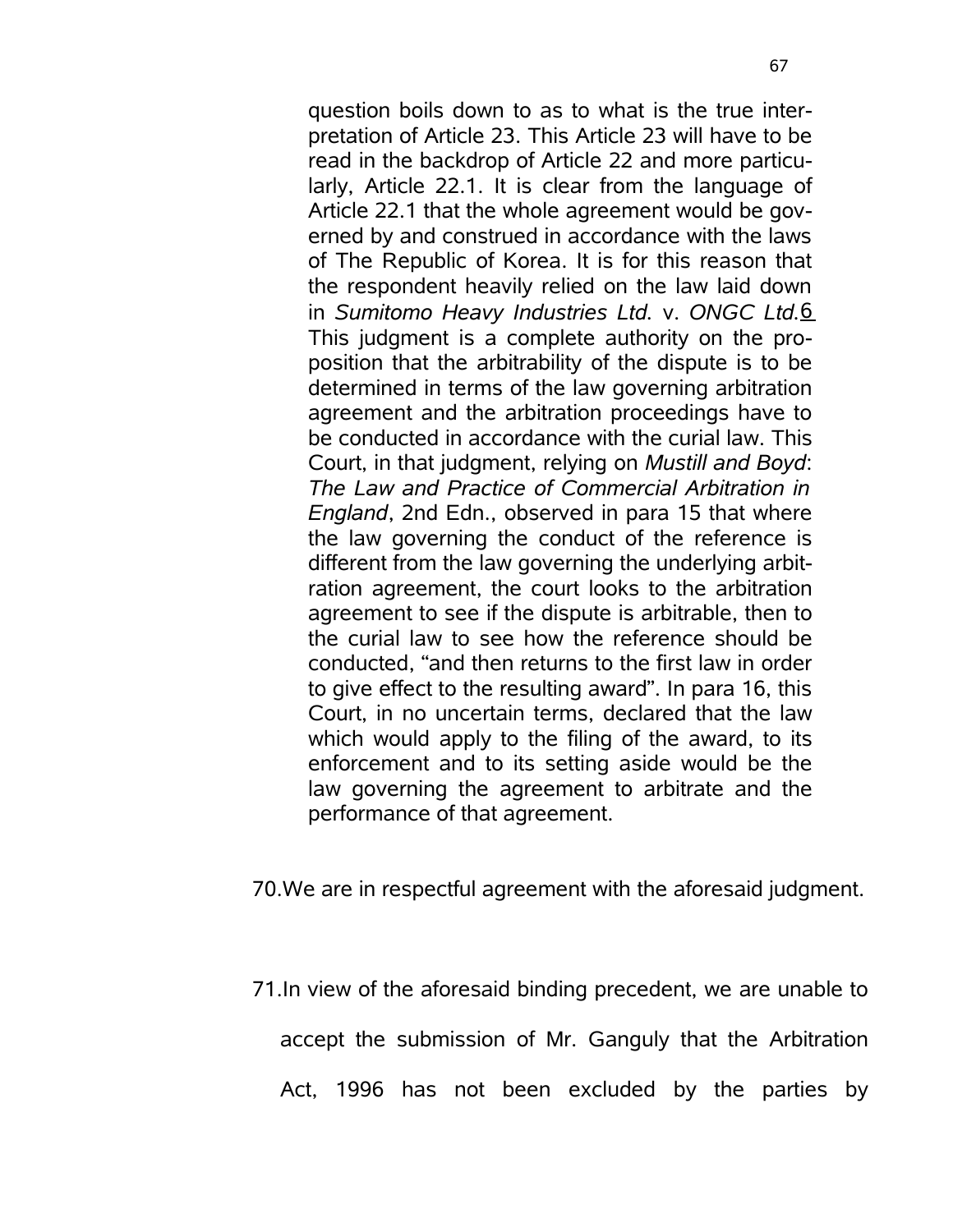agreement. For the same reasons, we are unable to approve the conclusions reached by the Delhi High Court that reference to laws of England is only confined to the procedural aspects of the conduct of the arbitration reference.

72.We are also unable to agree with the submission of Mr. Ganguly that since the issues involved herein relate to the public policy of India, Part I of the Arbitration Act, 1996 would be applicable. Applicability of Part I of Arbitration Act, 1996 is not dependent on the nature of challenge to the award. Whether or not the award is challenged on the ground of public policy, it would have to satisfy the pre-condition that the Arbitration Act, 1996 is applicable to the arbitration agreement. In our opinion, the High Court has committed a jurisdictional error in holding that the provisions contained in Article 33.12 is relevant only for the determination of the curial law applicable too the proceedings. We have already noticed earlier that the parties by agreement have provided that the *juridical seat* of the arbitration shall be in London. Necessary amendment has also been made in the PSCs, as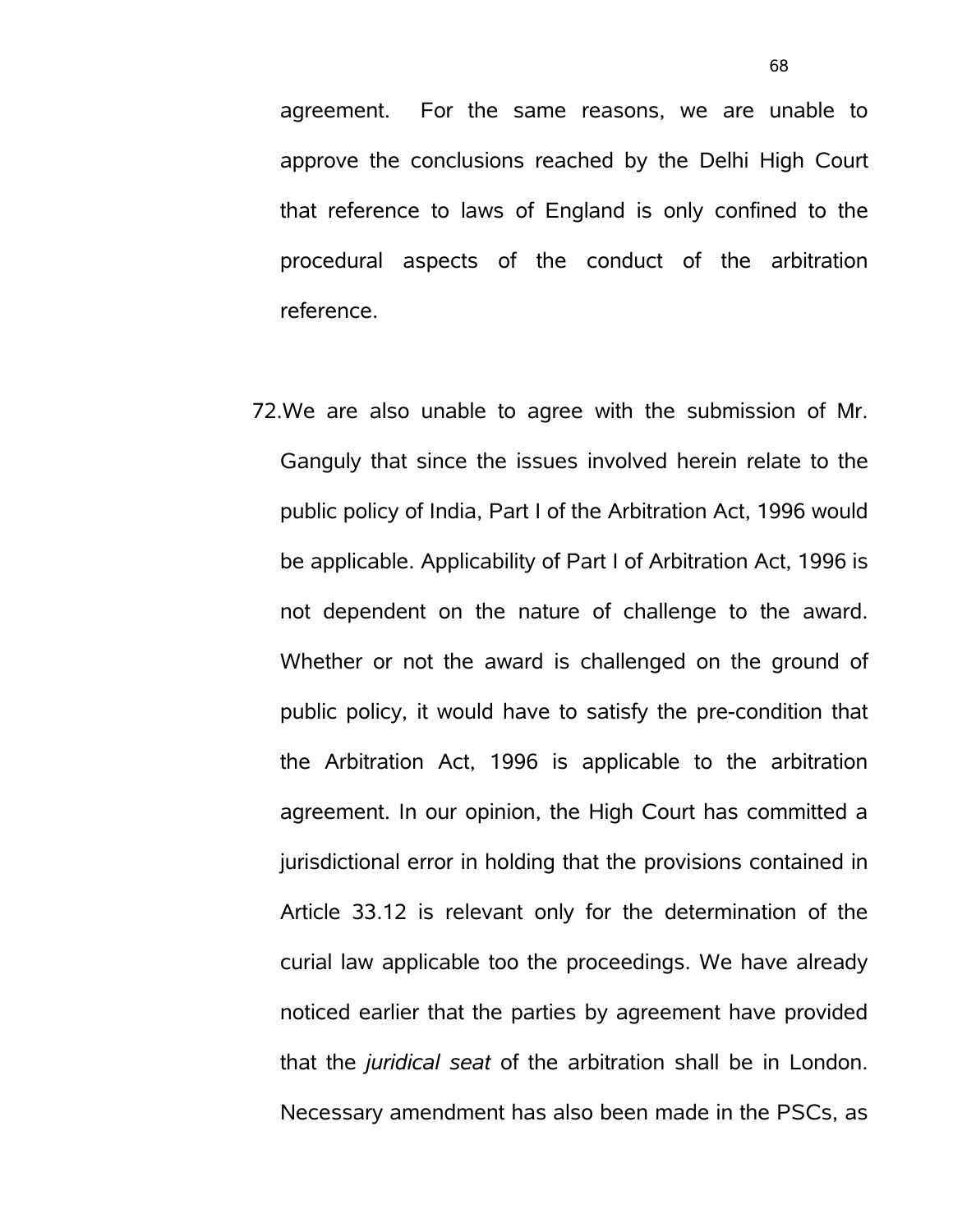recorded by the Final Partial Consent Award dated 14<sup>th</sup> September, 2011. It is noteworthy that the Arbitration Act, 1996 does not define or mention *juridical seat*. The term *'juridical seat'* on the other hand is specifically defined in Section 3 of the English Arbitration Act. Therefore, this would clearly indicate that the parties understood that the arbitration law of England would be applicable to the arbitration agreement.

73.In view of the aforesaid, we are unable to uphold the conclusion arrived at by the Delhi High Court that the applicability of Arbitration Act, 1996 to the arbitration agreement in the present case has not been excluded.

74.In view of the above, we hold that:

(i) The petition filed by respondents under Section 34 of the Arbitration Act, 1996 in the Delhi High Court is not maintainable.

(ii) We further over-rule and set aside the conclusion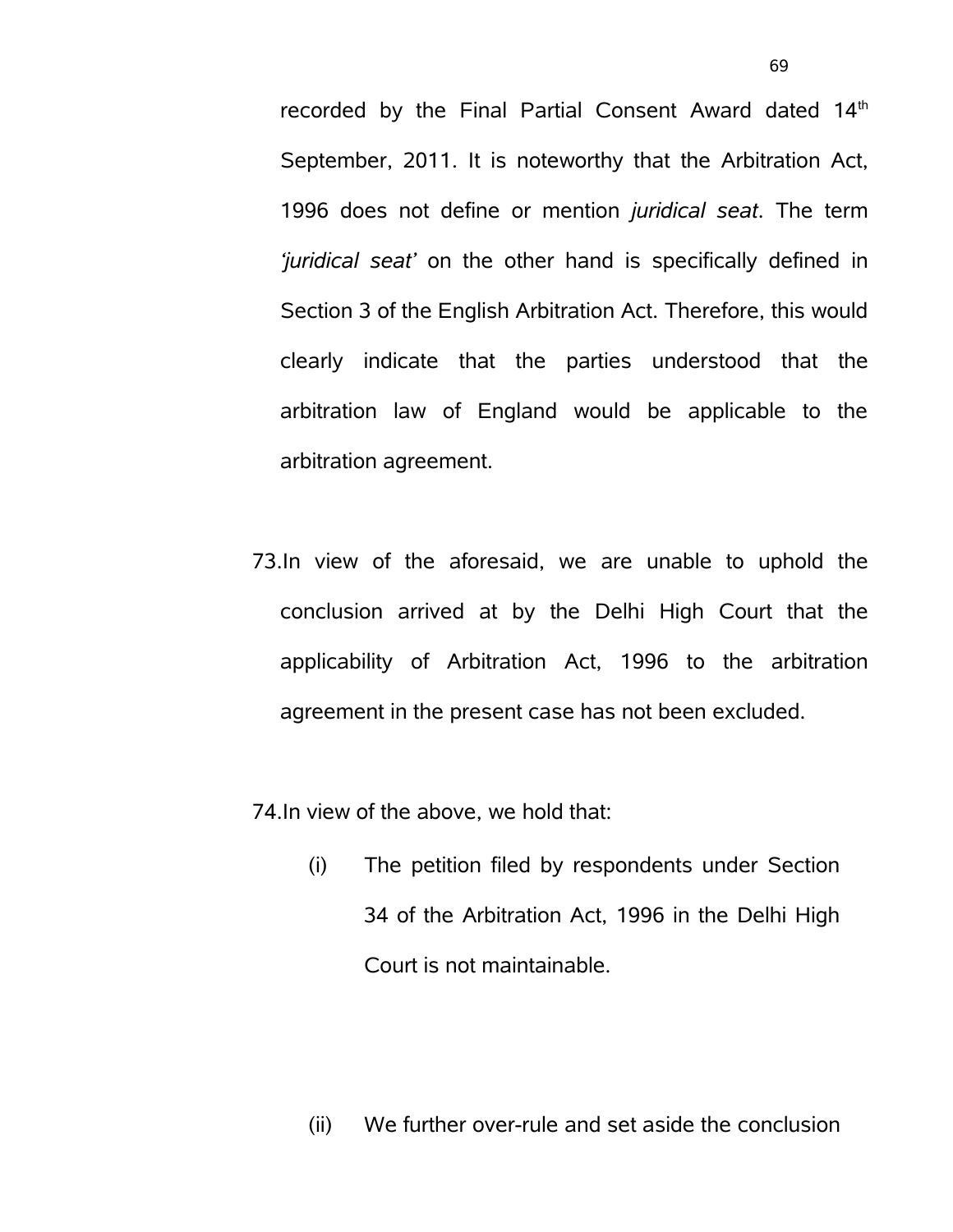of the High Court that, even though the arbitration agreement would be governed by the laws of England and that *juridical seat* of arbitration would be in London, Part I of the Arbitration Act would still be applicable as the laws governing the substantive contract are Indian Laws.

- (iii) In the event, a final award is made against the respondent, the enforceability of the same in India, can be resisted on the ground of Public Policy.
- (iv) The conclusion of the High Court that in the event, the award is sought to be enforced outside India, it would leave the Indian party remediless is without any basis as the parties have consensually provided that the arbitration agreement will be governed by the English law. Therefore, the remedy against the award will have to be sought in England, where the juridical seat is located. However, we accept the submission of the appel-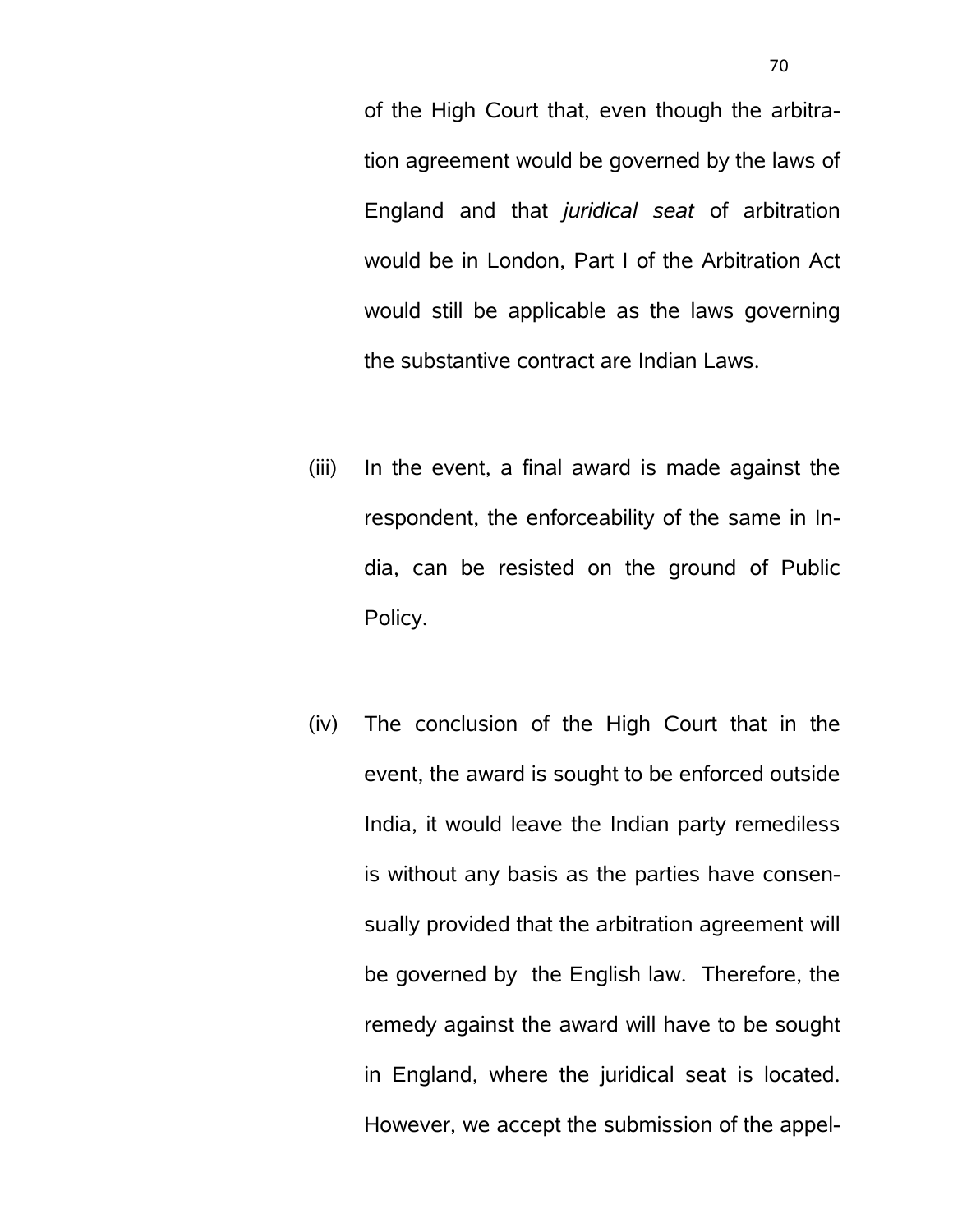lant that since substantive law governing the contract is Indian Law, even the Courts in England, in case the arbitrability is challenged, will have to decide the issue by applying Indian Law viz. the principle of public policy etc. as it prevails in Indian Law.

75.In view of the above, the appeal is allowed and the impugned judgment of the High Court is set aside.

> **……………………………….J. [Surinder Singh Nijjar]**

**………………………………..J. [A.K.Sikri]**

**New Delhi; May 28, 2014.**